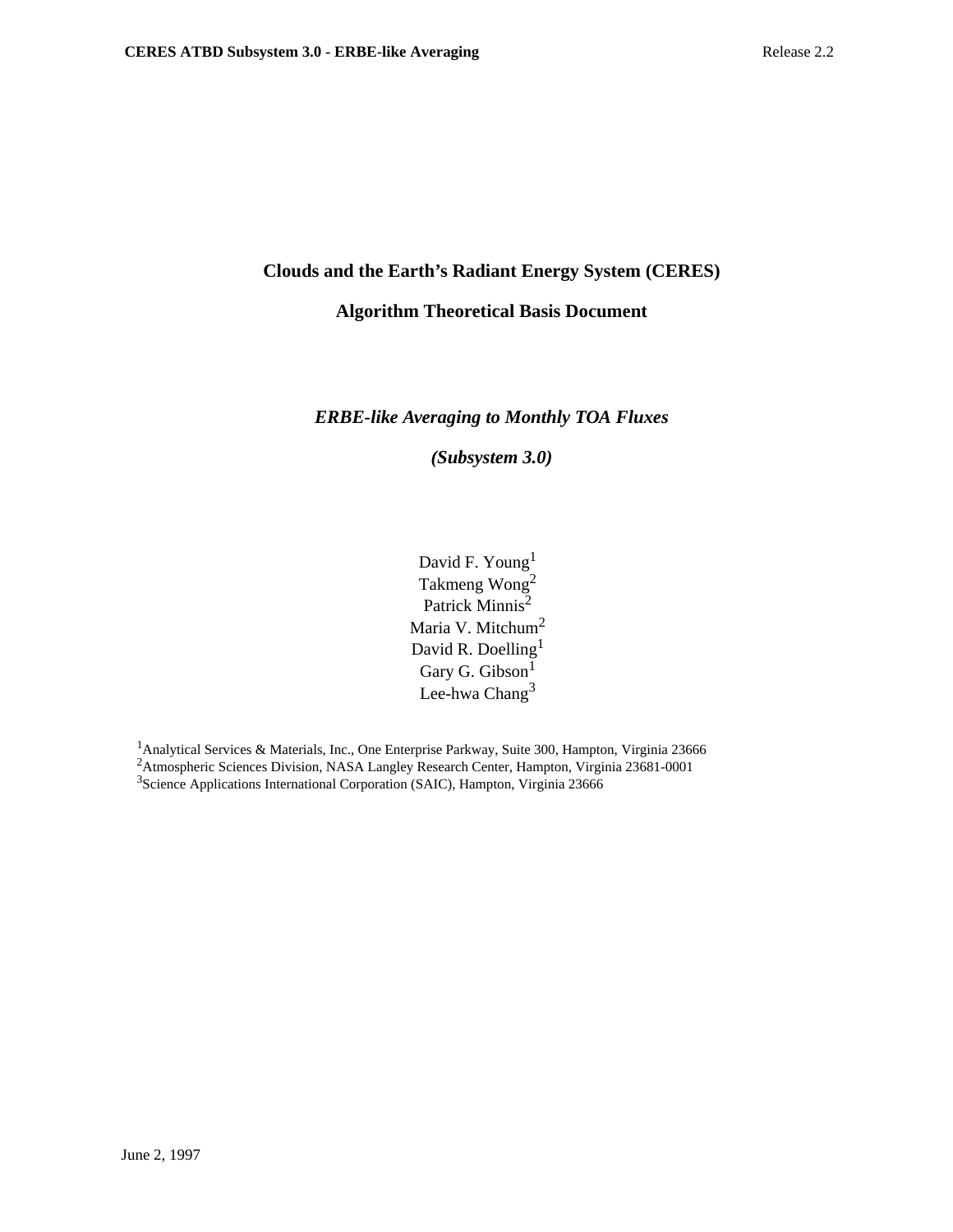

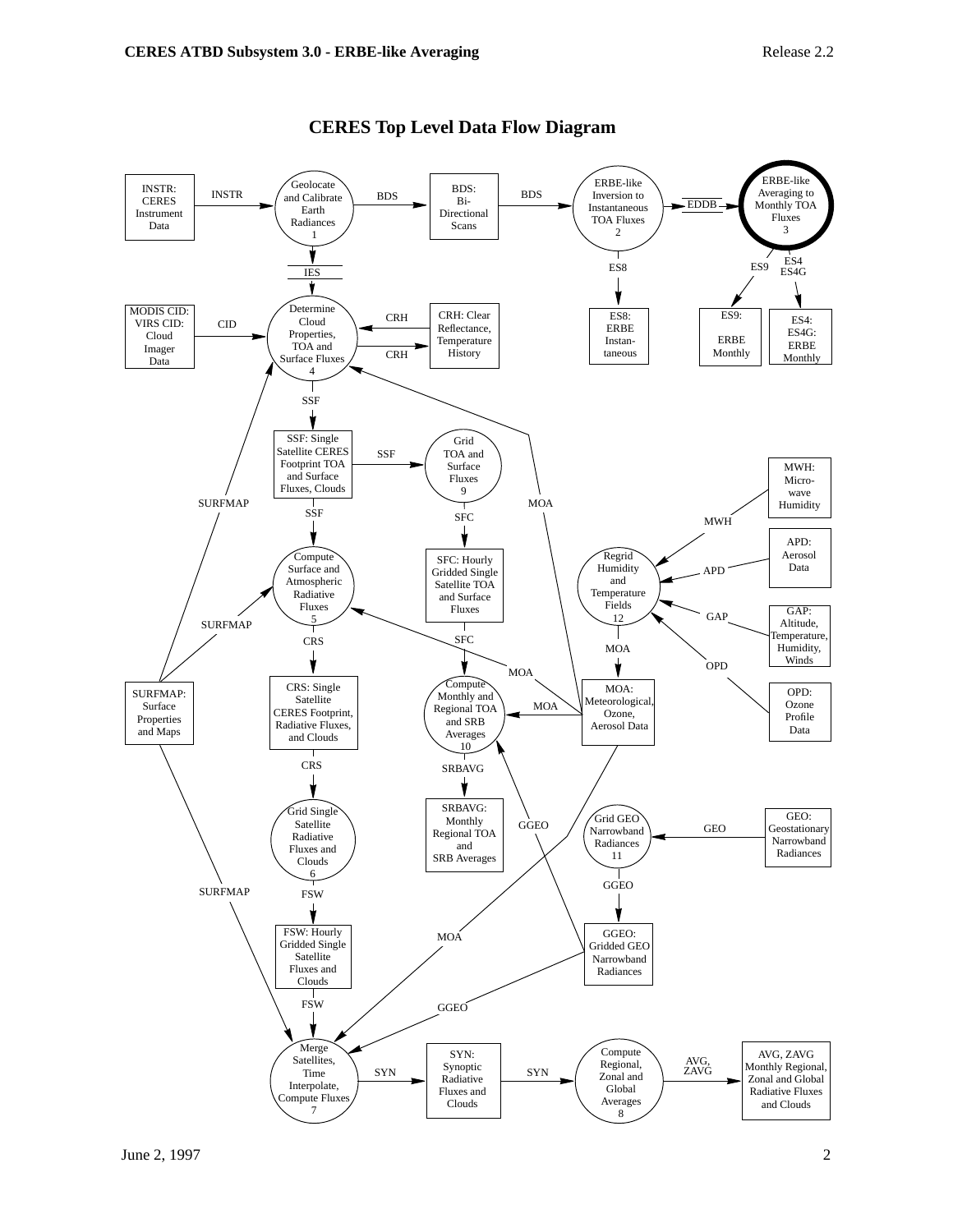### **Abstract**

*This subsystem describes methods to temporally interpolate CERES measurements to compute ERBE-like averages of top-ofatmosphere (TOA) radiative parameters. CERES observations of shortwave (SW) and longwave (LW) flux are time-averaged using a data interpolation method similar to that employed by the Earth Radiation Budget Experiment (ERBE). The averaging process produces daily, monthly-hourly, and monthly means of TOA SW and LW flux on regional, zonal, and global spatial scales. Separate calculations are performed for clear-sky and total-sky fluxes.*

### **3.0. ERBE-like Averaging to Monthly TOA Fluxes**

#### **3.1. Introduction**

The satellites that carry the CERES instrument do not provide continuous spatial and temporal coverage of the Earth's entire surface. Historically, the sparse distribution of satellite measurements is the most critical factor in temporal averaging of radiation data from regional to global scales (Brooks et al. 1986). Because a satellite does not view all portions of the Earth at all times, temporal modeling of the diurnal variability of the Earth's radiation field is required to recover daily or monthly averaged radiative parameters. A clear understanding of the Earth's radiative behavior demands realistic models of diurnal variations that depend on the surface type and cloud cover and accurately describe the solar zenith angle dependence of albedo and longwave exitance.

A major emphasis of radiation budget research is on the monitoring and analysis of long-term variations in the Earth's climate. This can only be accomplished using stable, long-term global data sets. In order to fulfill this research need, CERES will produce an ERBE-like product to provide a data set processed in a manner consistent with the earlier experiment (see Brooks et al. 1986).

#### **3.2. Input**

The chief input to the ERBE-like monthly time-space averaging (TSA) subsystem is the stream of CERES SW and LW TOA flux observations. Included with each measurement is necessary information such as satellite viewing geometry, the latitude and longitude of the observation, and the underlying geographic scene type. In addition, cloud amount is estimated for each pixel in the observed area. See appendix A for tables describing the input data products. Additional input data include TOA albedo angular distribution models (ADM's) and solar declination data.

### **3.3. Output**

The TSA process produces daily, monthly-hourly, and monthly means of TOA SW and LW flux on regional, zonal, and global spatial scales. Separate calculations are performed for clear-sky and total-sky fluxes. Daily SW clear-sky fluxes are provided only for days with clear-sky measurements; daily clearsky LW over land regions is not provided. See Appendix B for tables describing the output data products.

#### **3.4. Summary of Processes**

One month of data is sorted and averaged into the standard ERBE 2.5 $\degree$  latitude  $\times$  2.5 $\degree$  longitude grid. All data within each grid box are sorted and averaged in 1-hour increments (hour boxes).

Total-sky TOA LW flux is estimated for all hours during the month by interpolating between those hours containing observations. Linear interpolation is used over oceans, while a half-sine curve fit is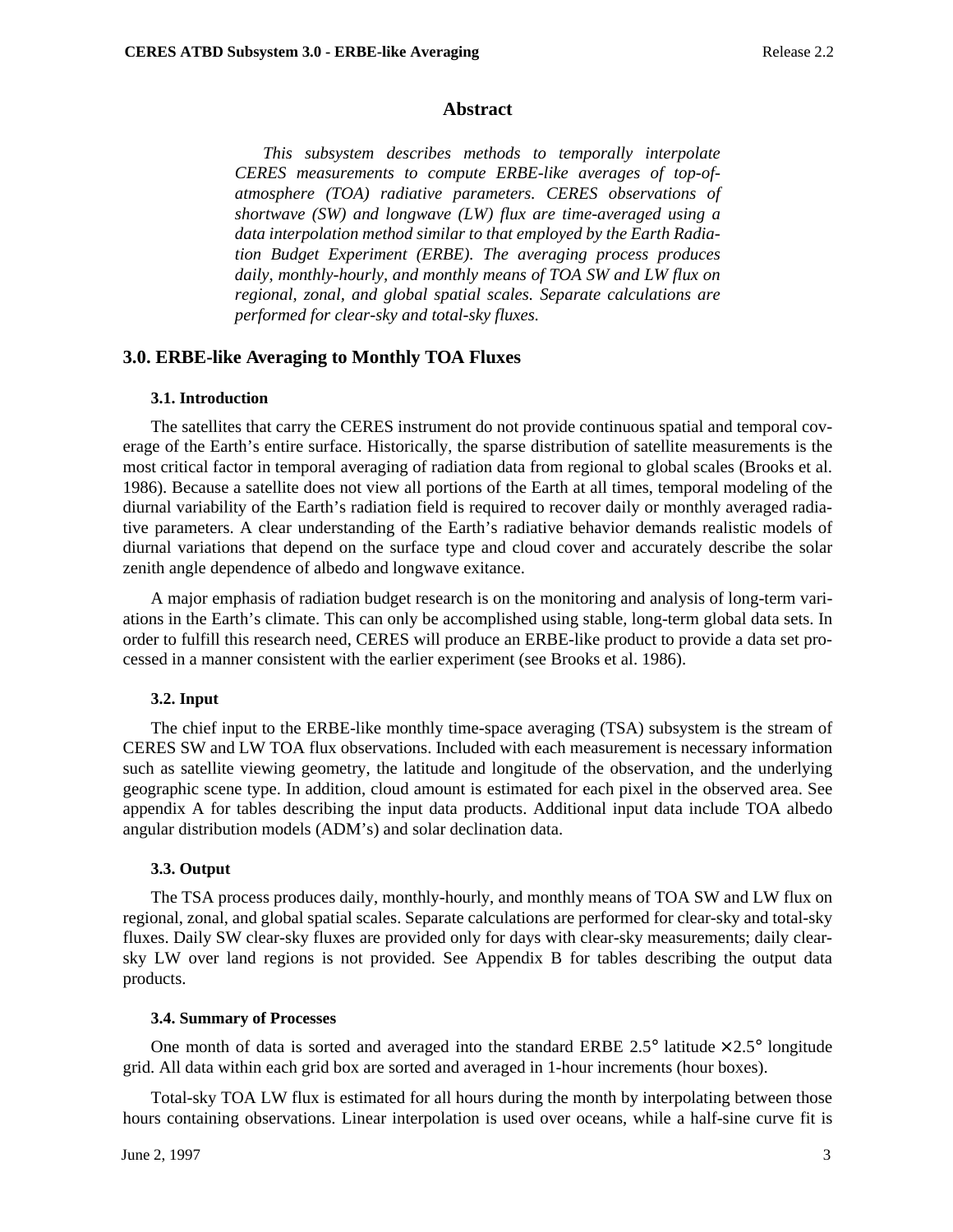applied over land and desert regions based on studies by Brooks and Minnis (1984). Monthly and monthly-hourly means are then computed using the combination of observed and interpolated values.

Clear-sky TOA LW flux is calculated in the same manner as total-sky TOA LW in oceanic regions. However, over land regions, a different technique is used to compensate for the effects of undersampling. Hours with clear-sky LW observations are averaged over the month for each local hour. A single half-sine curve is fitted to this monthly composited data, and the monthly-hourly means from this fit are averaged to produce monthly means.

Monthly mean total-sky and clear-sky TOA SW fluxes are produced in a manner similar to total-sky TOA LW flux. For all days with at least one SW observation, a value of SW flux is interpolated for all daylight hours using models of the albedo variation with solar zenith angle (Suttles et al. 1988). Monthly mean albedos are calculated by summing the modeled SW flux values and dividing that sum by the sum of solar incident flux from the same hours. Monthly mean SW flux is calculated by multiplying the monthly mean albedo by a more precise value of monthly mean solar incident flux that is produced by integrating the solar incident flux over all days of the month.

Finally, the TOA LW and SW fluxes are averaged on zonal and global scales using the appropriate area weighting functions for each latitude.

### **3.5. Technical Basis**

The ultimate goal of radiation budget monitoring experiments such as ERBE (Barkstrom 1984; Barkstrom and Smith 1986) and CERES (Wielicki and Barkstrom 1991) is to accurately determine the components of the Earth's radiation budget on regional, zonal, and global spatial scales at various temporal resolutions. Regional and global analyses of the large sets of highly accurate satellite measurements of incoming and outgoing energy in the Earth's climate system can be achieved only by adequately sampling the radiation fields and properly averaging the data in space and time. The CERES Data Management System will produce a data product which is processed in a manner consistent with ERBE to provide a stable, long-term data set for monitoring and analyzing Earth's climate variations. The averaging processes which are used in the CERES ERBE-like processing are described below.

ERBE is the most accurate experiment to date for measuring the Earth's radiation budget (Barkstrom et al. 1990), the diurnal variability of radiation (Harrison et al. 1988; Hartmann et al. 1991; Cheruy et al. 1991), cloud-radiative forcing (Ramanathan et al. 1989a; Ramanathan et al. 1989b; Harrison et al. 1990b), and volcanic climate radiative forcing (Minnis et al. 1993). For a discussion of the ERBE errors, see Harrison et al. (1990b) and Barkstrom et al. (1990). The largest sources of uncertainty in the pre-ERBE radiation budget missions arose from errors due to calibration and stability, sampling, and data analysis methods. The ERBE instruments reflect an improved understanding of instrument operation and incorporate reliable calibration sources for better measurement accuracy.

ERBE used multiple satellites to account for widespread semiregular diurnal variations in cloudiness that can cause substantial errors in regional radiation budgets derived with single Sun-synchronous satellite measurements (Harrison et al. 1983). The multisatellite ERBE measurements, combined with models to estimate fluxes at unsampled hours, produced the best estimates to date of the diurnal variability of TOA radiation (Harrison et al. 1988; Harrison et al. 1990a; Hartmann et al. 1991).

CERES instruments will also be flown on multiple satellites to provide the diurnal sampling necessary to obtain accurate monthly flux averages using the ERBE-like interpolation techniques. The temporal coverage of the three CERES satellites (TRMM, EOS-AM, and EOS-PM) for 1 month of observations is shown in figure 3-1. The TRMM spacecraft is in a 35°-inclined, precessing orbit which covers all local times at the equator in slightly over 26 days. The EOS satellites are in Sun-synchronous orbits, sampling at the same local times each day. From figure 3-1, it is evident that a single satellite cannot provide sufficient temporal sampling to accurately estimate SW and LW fluxes at all local hours.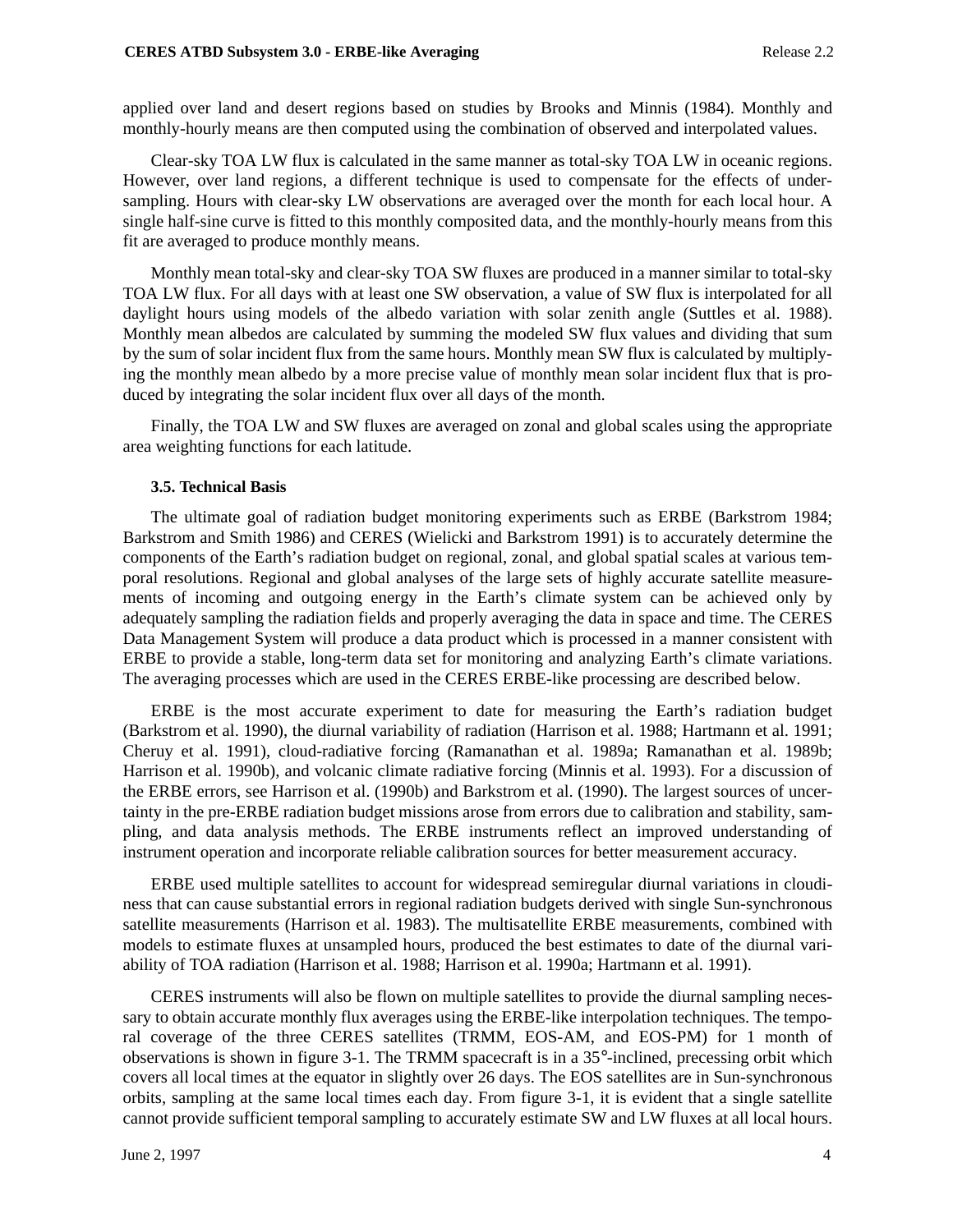

Figure 3-1. Temporal coverage of CERES satellites.

For ERBE, a comprehensive set of LW and SW angular dependence models was developed (Suttles et al. 1988 and 1989) and used to convert radiances to fluxes. A method for separating and identifying clear-sky and cloud-contaminated measurements (Wielicki and Green 1989) was constructed to improve radiance interpretation for selecting the correct angular models and to better understand the effects of clouds. Geostationary satellite data were used to develop a more accurate technique for averaging the data over the diurnal cycle (Brooks and Minnis 1984).

All of these improvements in the instruments, satellite sampling, and the data processing system allowed ERBE to meet many of the goals of the scientific community. CERES will make further improvements in ERB measurements, particularly in determining more accurate and com-prehensive cloud information. However, in the interest of compiling a long-term, consistent data set for climate studies, an ERBE-like data product will be produced.

#### *3.5.1. Temporal Interpolation and Spatial Averaging*

The first step in the averaging process is to sort the data in space and time. CERES data enter this subsystem as a chronologically-ordered stream of flux measurements. Spatially, these data are averaged and processed on an ERBE  $2.5^{\circ} \times 2.5^{\circ}$  grid. Each region (grid box) is processed independently from all others. Within each region, a month of CERES measurements is sorted and averaged into local time intervals of one hour (referred to as hour boxes). There is a maximum of 744 hour boxes in a month  $(24$  hours/day  $\times$  31 days).

The averaging of the LW flux is straightforward. All observations from a region that were measured within an hour box are linearly combined. Since albedo is a function of solar zenith angle, each SW measurement is first corrected to the central time, latitude, and longitude of the regional hour box into which it is collected. The temporal correction is performed using 12 ADM's. As shown in figure 3-2, there are separate ADM's for the five ERBE clear-sky geographical scene types (ocean, land, snow,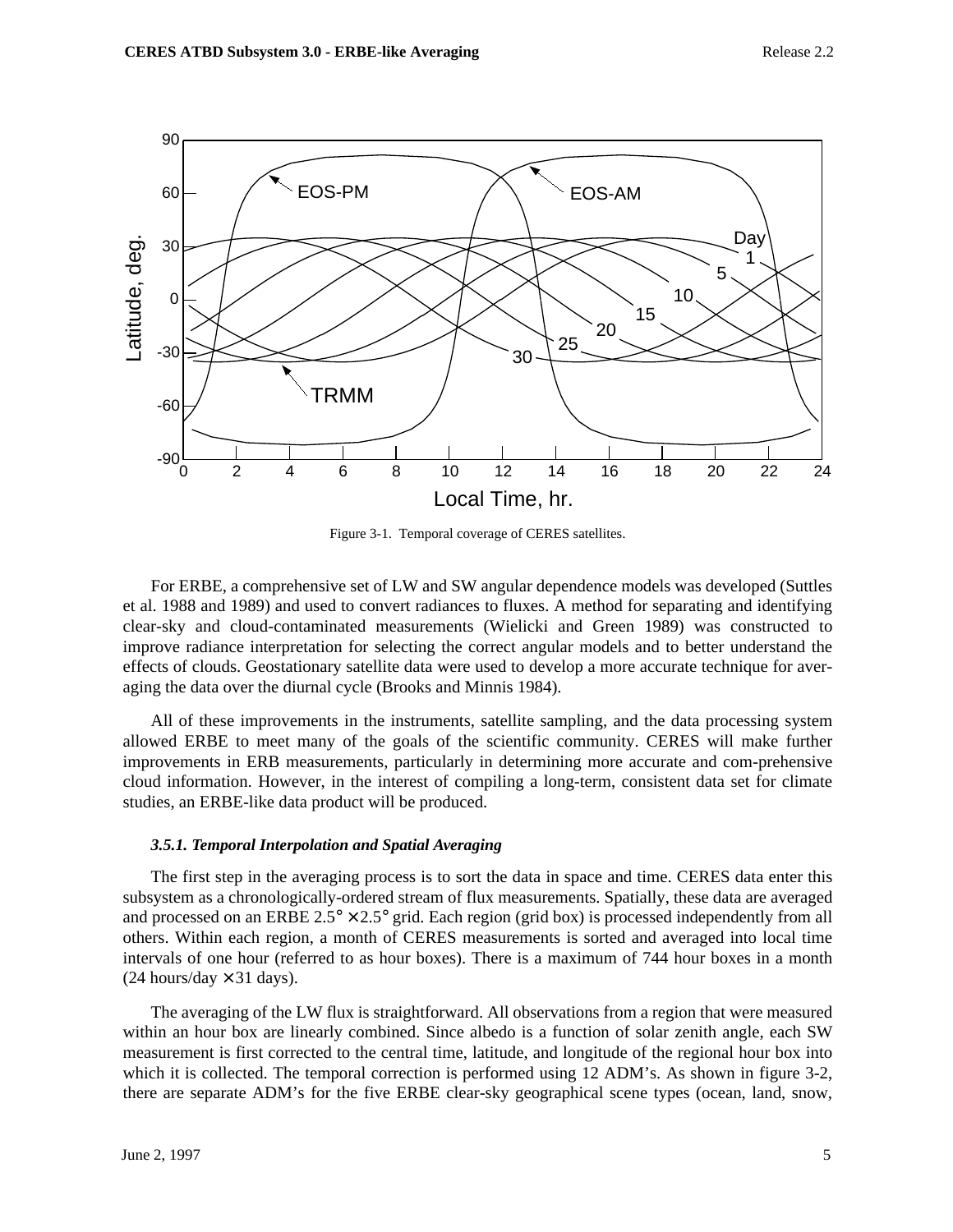

Figure 3-2. ERBE angular distribution models (ADM's).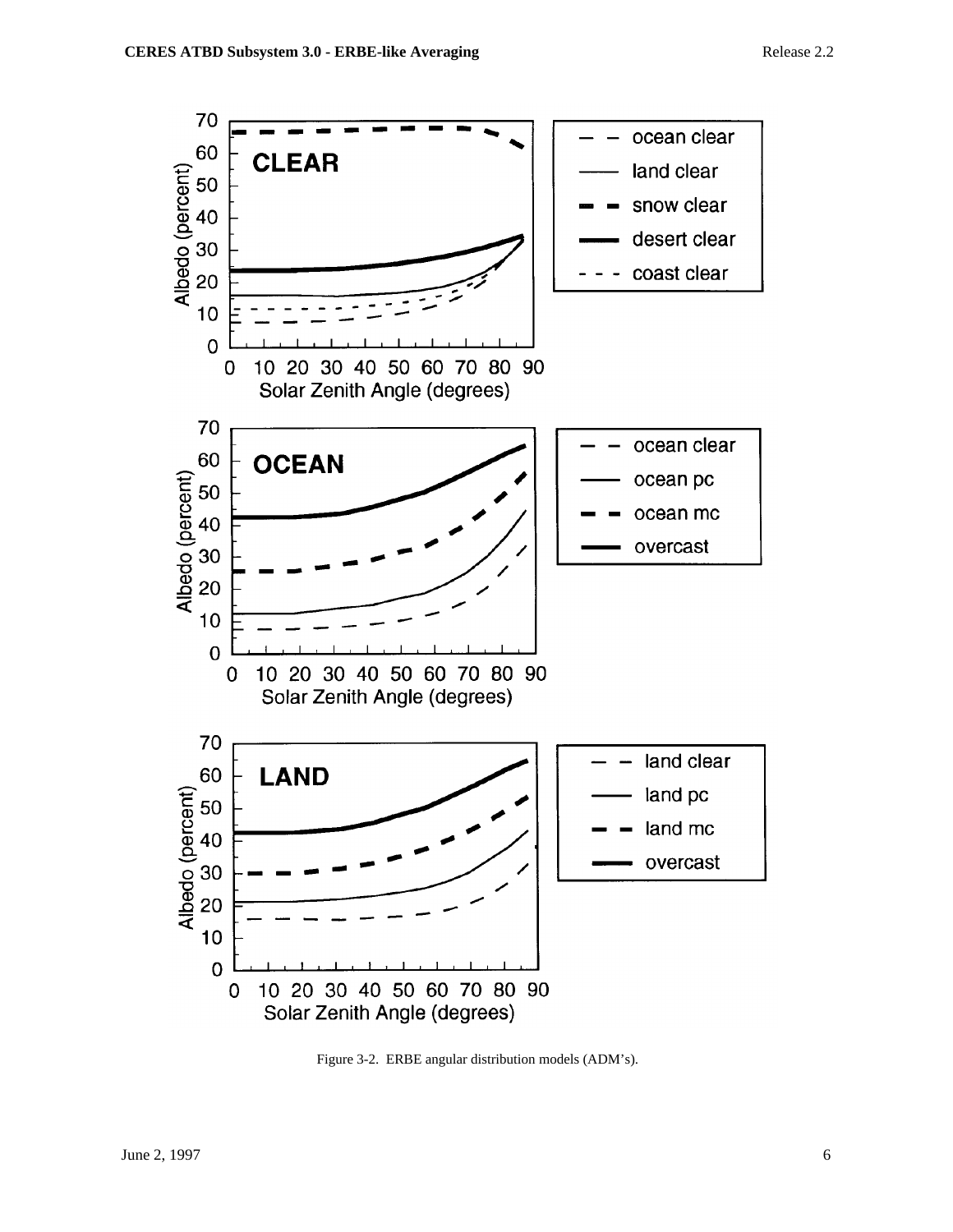desert, and coast). Over land and ocean surfaces, there are models for partly cloudy and mostly cloudy ERBE scene classifications. Finally, a single model is used for overcast conditions over all surfaces. The ADM's for partly and mostly cloudy coastal scenes are not shown. Within each hour box, a separate mean albedo is calculated for each cloud class, and a histogram of cloud class is also retained. The geographic scene type for each region is constant for a month.

### *3.5.2. Total-Sky TOA LW Flux*

The ERBE TSA algorithm was designed to provide daily model fits to the TOA LW flux data as well as monthly averages of these data. To accomplish this goal, an estimate of LW flux is made for every hour box. This interpolation is performed in one of two ways, depending on the geographic scene type of the region.

Over ocean regions, there is little diurnal variability in LW flux due to solar insulation. The greatest variations in LW flux over the oceans occur due to changes in the amount and types of clouds. Therefore, no attempt is made to develop complex models for estimating the LW flux between the times of observations. Rather, it is assumed that changes in LW flux are due to changes in cloud conditions, and that this change is linear. Therefore, simple linear interpolation is used to provide a value of LW flux for each hour box not observed by CERES. At the beginning of the month, all hours preceding the first observation are filled with the value from the first observed time. The same procedure is applied at the end of the month using the last observed LW flux. This technique is also used for regions designated as either snow-covered or coastal.

Over land and desert regions, the effects of solar heating are much more pronounced than over ocean regions. During relatively cloud-free periods, there is generally a sinusoidal variation in LW flux over the daylight hours. In order to account for this variation, these regions are treated in a different manner from oceans in the TSA algorithm. For any day when an observation was made during daylight hours and during the preceding and following nights, the LW flux for the remaining hours of the day is modeled by fitting a half-sine curve to the observations. The modeling is performed by linear interpolation on days lacking the required observations or having any daylight observations of LW flux that are less than the nighttime values, or when the resultant half-sine curve has a negative amplitude.

The results of this type of interpolation are demonstrated in figure 3-3 that shows a time series of ERBE scanner data from April 1985 over a 2.5° region in eastern New Mexico. In this figure, observations are represented by circles, and the interpolated values are displayed as the solid line. The early part of the month was relatively clear, and half-sine fits were performed on days 1, 2, 4, 6, 7, and 8. However, on days 10, 11, and 12, no half-sine fit was used since low values of LW were observed in the late afternoon, which indicates that clouds must have been developing. In such cases, the half-sine fit is not realistic, and linear interpolation is used.

Once all hour boxes for the month have been filled with a value of LW flux, it is a simple matter to calculate daily, monthly-hourly, and monthly means. Two slightly different techniques are used to compute monthly means. In the first method (monthly-daily), a daily mean is computed by averaging the 24-hour box values for each day. The monthly mean TOA LW flux,  $F_{LW}$ , is then computed by averaging all of the daily means:

$$
\overline{F}_{LW} = \sum_{d=1}^{D} \frac{\sum_{h=1}^{24} F_{LW}(d, h)/24}{D}
$$
(3.1)

where  $F_{LW}(d, h)$  is the TOA LW flux for day *d* and local hour *h*, and *D* is the total number of days in the month. In the second method (monthly-hourly), hour box values for all days in which an observation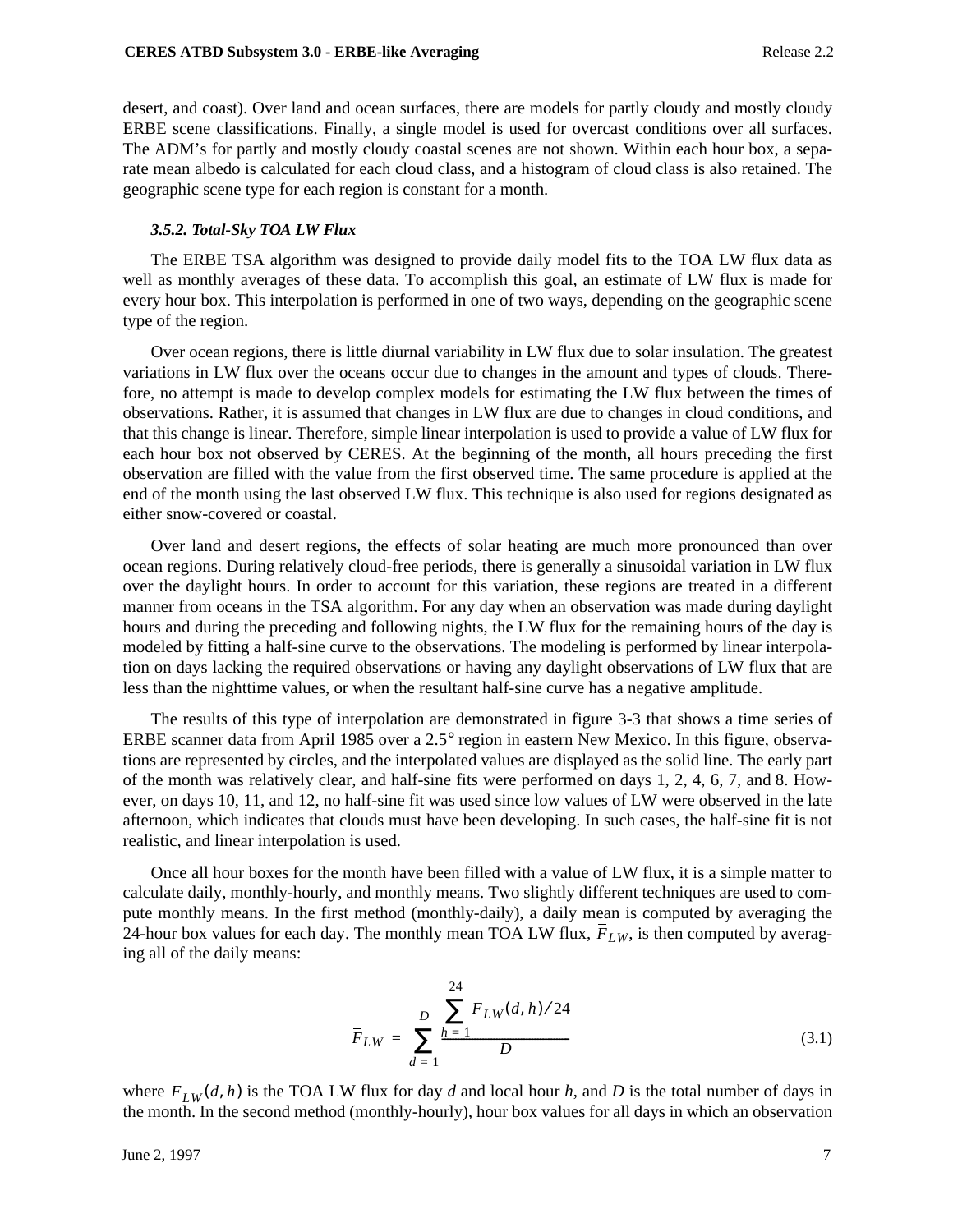

Figure 3-3. Time series of ERBS and NOAA-9 ERBE scanner TOA LW flux data and diurnal models for a 2.5° region in eastern New Mexico in April 1985.

was made are averaged at each local hour. The resulting 24 monthly-hourly means are then averaged to produce a monthly mean:

$$
\overline{F}_{LW} = \sum_{h=1}^{24} \frac{\sum_{d=1}^{D_{LW}} F_{LW}(d, h) / D_{LW}}{24}
$$
(3.2)

where  $D_{LW}$  is the total number of days in the month with at least one LW measurement. The two estimates of monthly mean LW flux will be equal unless there were days during the month when no observations were made.

#### *3.5.3. Clear-Sky TOA LW Flux*

The above algorithm works very well for total-sky LW flux for regions that are well-sampled in local time. However, problems may arise when applying this technique to clear-sky LW flux data. The ERBE cloud classification procedure is quite restrictive in terms of classifying an observation as clear (Wielicki and Green 1989). Also, there are many regions over the globe where cloudy conditions prevail throughout the month. Consequently, a region may have a very limited number of clear-sky observations during the month. In addition, satellite sampling patterns often result in a local-time bias in the occurrence of clear-sky measurements. An example of this is shown in figure 3-4 for the same 2.5° ERBE region over New Mexico discussed in the above section. For this case, with the exception of the two measurements from days 4 and 5, all of the limited number of clear-sky observations occurred during daylight hours. The lack of nighttime data means that the requirements for performing the diurnal half-sine fits are never met. The linear interpolation between the times of observation results in a monthly average that is unrealistically high because only daytime values are available. This problem is particularly serious over land and desert regions where large diurnal variations in LW flux are expected during clear-sky conditions. Since clear ocean areas generally have a much smaller LW flux diurnal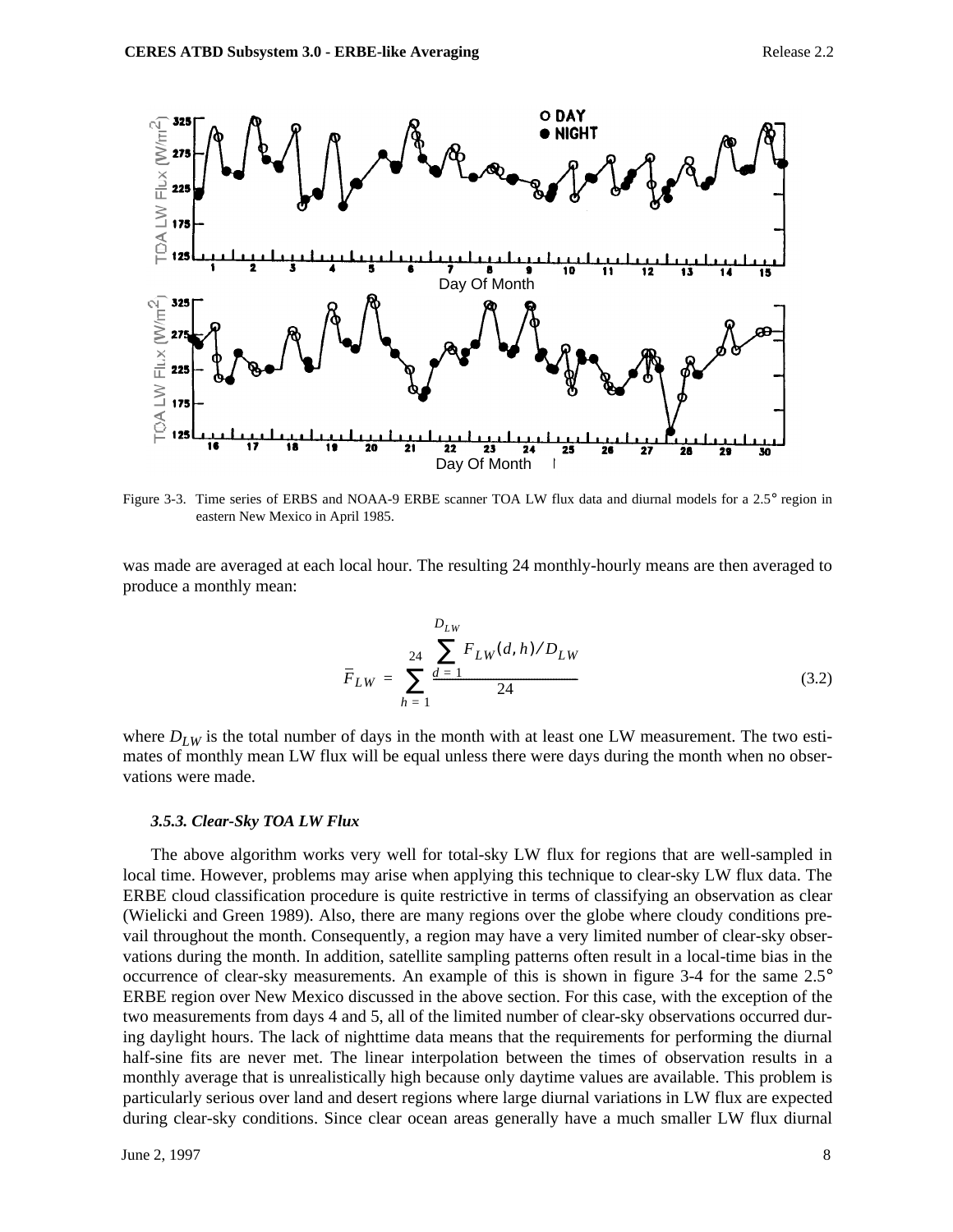

Figure 3-4. Time series of ERBS and NOAA-9 ERBE scanner clear-sky TOA LW flux data and diurnal models for a 2.5° region in eastern New Mexico in April 1985.

change, the day-night sampling bias does not severely affect the ocean monthly means. Therefore, in ocean regions, the clear-sky LW flux is averaged in a manner identical to the total-sky data.

Because of these problems associated with obtaining accurate averages of clear-sky LW flux over land and deserts, an improved TSA algorithm has been developed that involves calculating a single diurnal fit to the monthly ensemble of all clear-sky LW flux data. In the clear-sky case, it is reasonable to process all of the measurements together because the scene is essentially unchanged throughout the month and, consequently, the variance of measurements at the same local hour is expected to be small. Some exceptions occur due to scene variability of the measurement footprints within the region, changing atmospheric conditions such as water vapor content, wind, and surface temperature during the month, cloud contamination of presumably clear-sky scenes, and possible errors due to measurements taken at high viewing zenith angles. The underlying assumption is that this variability is small relative to the overall diurnal variation and can be effectively averaged out for a region having several clear-sky observations over the course of a month.

The clear-sky LW flux averaging technique is demonstrated in figure 3-5. The data shown in figure 3-4 have been sorted and averaged for the entire month in terms of local hour. The daytime points (open symbols) are then modeled using a least-squares half-sine fit weighted by the number of measurements at each local hour during the month. The nighttime data (filled symbols) are simply averaged and the constant value is used for all nighttime hours. The monthly mean is then calculated by averaging the fit over 24 hours if the fit meets five basic criteria:

- (a) There must be at least one daylight measurement located more than one hour from the terminator
- (b) There must be at least one nighttime measurement
- (c) The least squares half-sine fit to the daylight data produces a positive amplitude
- (d) The peak value of the fit must not exceed 400 W-m<sup>-2</sup>
- (e) The length of day 15 of the month must be greater than 2 hours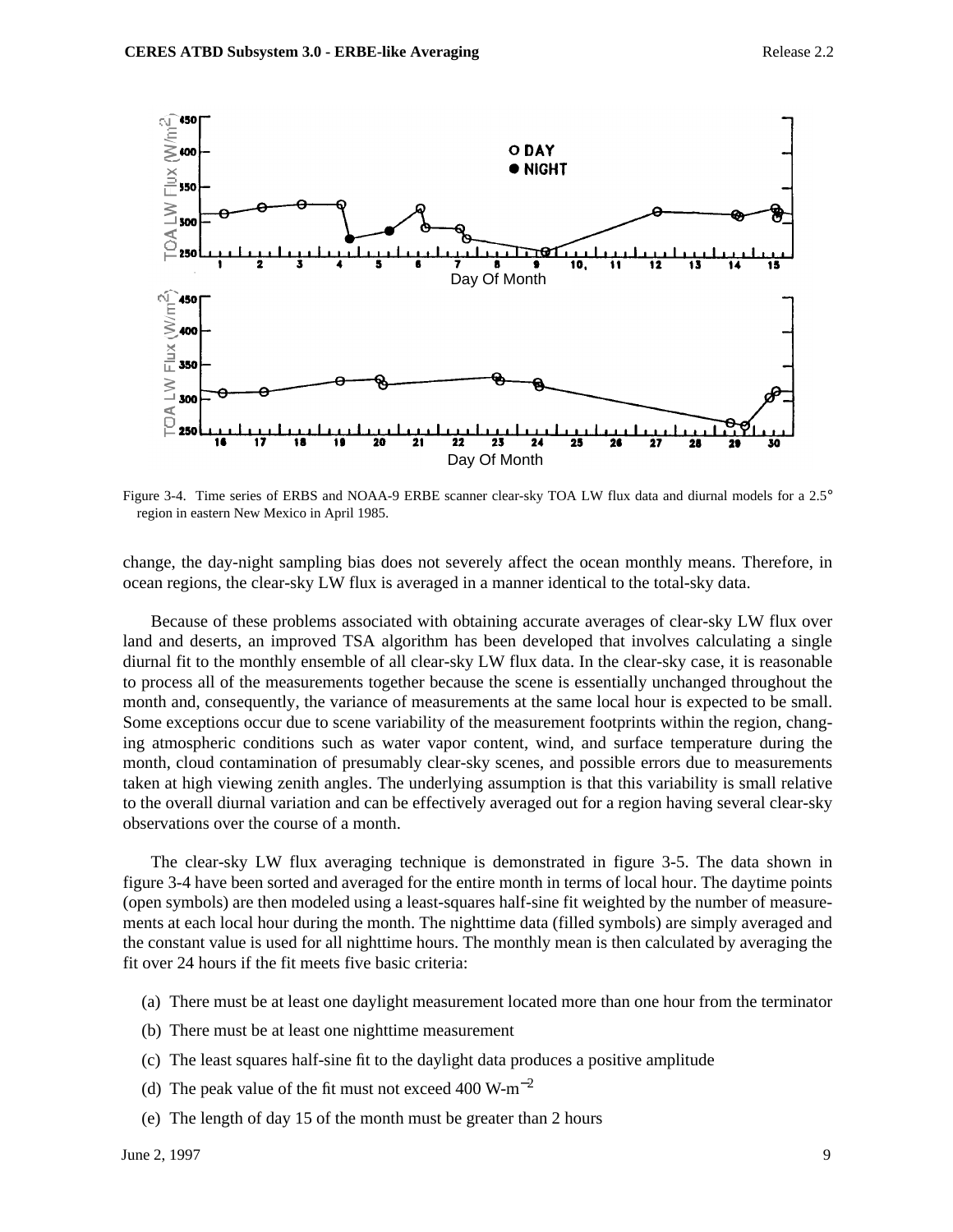

Figure 3-5. ERBE time averaged monthly-hourly clear-sky TOA LW flux results for the region shown in figure 3-4.

If these criteria are not met, no monthly mean TOA LW clear-sky flux is calculated for the region. Since the modeling process is performed on data accumulated throughout the month, daily means are not calculated for land and desert regions.

This technique produces realistic values of monthly mean clear-sky LW flux, even in regions with sparse data sampling. However, in many regions no estimate can be made due to the total lack of nighttime, clear-sky data due to persistent overcast conditions or the overly restrictive ERBE clear classification scheme. To compensate for missing nighttime data, the clear-sky averaging algorithm attempts to correct for the misclassification of nighttime clear pixels as partly cloudy. For each nighttime hour box over land regions, a new clear-sky amount is estimated by assuming that 10% of the pixels classified as partly cloudy are actually clear. If the new clear-sky amount exceeds 5% and is greater than the original clear-sky percentage, then the clear-sky longwave flux is recalculated using the mean and standard deviation of the total longwave flux.

## *3.5.4. Total-Sky and Clear-Sky TOA SW Flux*

The procedure for producing diurnal, monthly-hourly, and monthly means of SW flux is quite different from that for LW flux. Since TOA SW flux is obviously only pertinent to daylight hours, the difficulty of interpolating across day-night boundaries that causes problems in modeling sparsely sampled LW data is not encountered. Furthermore, as shown in figure 3-2, there exist well-developed models of the variation of albedo with solar zenith angle for various clear and cloudy backgrounds (Suttles et al. 1988). These angular distribution models (ADM's) are used to interpolate observations to other times of the day. In addition, the clear-sky SW flux (or albedo) can be modeled in the same manner as the totalsky since the lack of nighttime clear data is not a factor.

As explained in the section on spatial averaging, for each hour box with an observation, a separate albedo is calculated for each of the four ERBE cloud classifications: clear, partly cloudy, mostly cloudy, and overcast. In addition, a frequency histogram of the relative quantity of each type is stored. Because the diurnal variability of SW radiation is pronounced even within a single hour, measured values are first adjusted to the nearest local solar half hour. For a given surface type and cloud cover category (i.e.,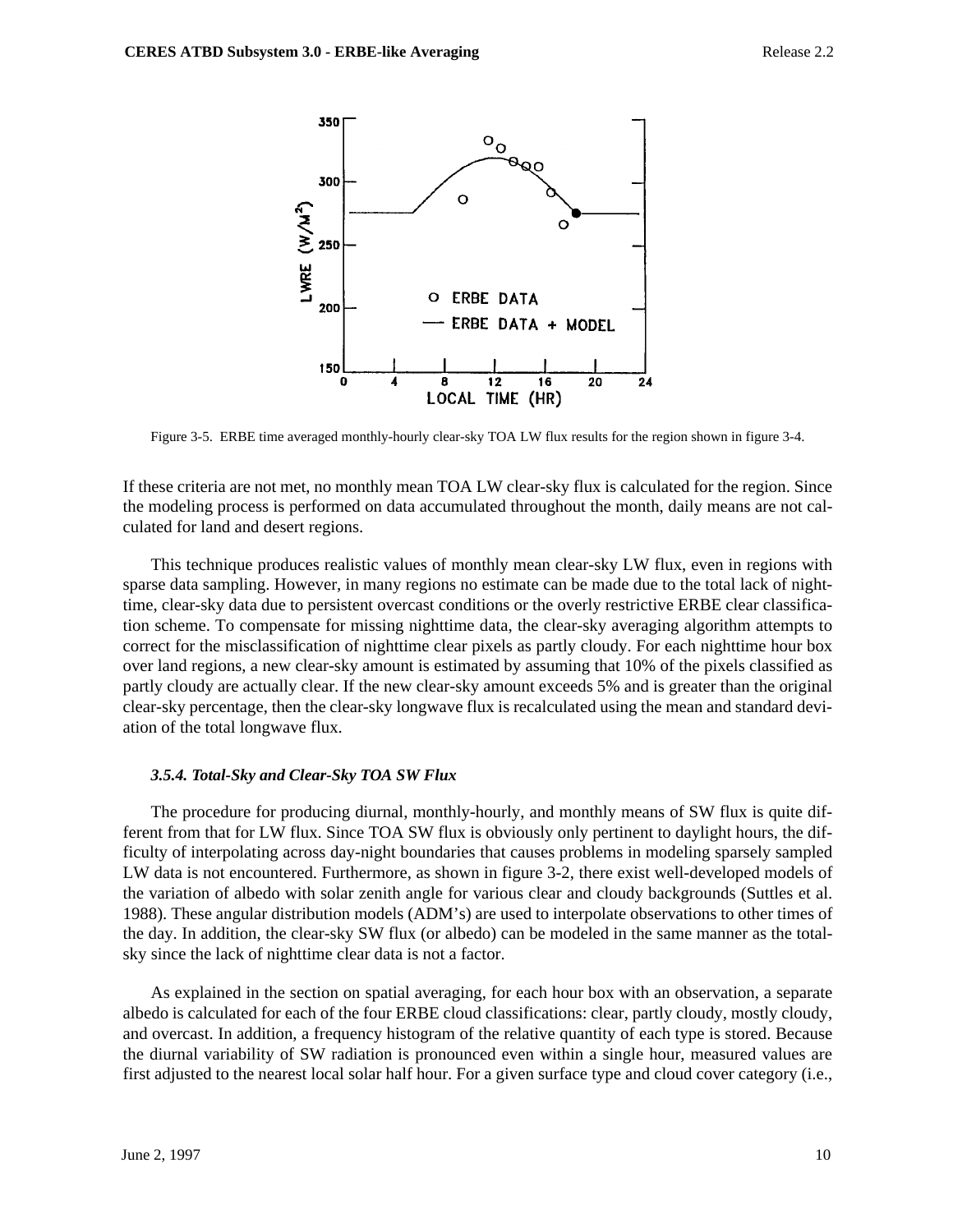scene type for selecting an ADM), the normalized ADM function,  $\delta_i(\mu_o)$ , at time *t* is defined as the ratio of the albedo at time *t* and the albedo at overhead sun:



Figure 3-6. An example of time interpolation of albedo for days with only 1 hour of observation.

$$
\delta_i(\mu_o(t)) = \frac{\alpha_{\text{mod}_i}(\mu_o(t))}{\alpha_{\text{mod}_i}(\mu_o = 1)}
$$
\n(3.3)

where  $\mu_o$  is the cosine of the solar zenith angle and  $\alpha_{\text{mod}_i}$  is the ADM albedo for scene type *i* (from fig. 3-2). The albedo at any time t' (e.g., at the local solar half hour) can be expressed as the product of the observed albedo and the ratio of the normalized ADM functions from t' and the time of observation, *tobs*:

$$
\alpha_i(t') = \alpha_i(\mu_o(t_{obs})) \frac{\delta_i(\mu_o(t'))}{\delta_i(\mu_o(t_{obs}))}
$$
\n(3.4)

For days with only one SW flux measurement, each of the four cloud type albedos from the hour of observation is modeled to all daylight hours using equation (3.4) and the appropriate ADM's. This modeling is illustrated in figure 3-6. The albedos for the four cloud types are then recombined by weighting each cloud type albedo with the appropriate areal coverage fraction to obtain the mean albedo at each hour for the entire region (solid line in fig. 3-6). This process assumes that the relative abundance of the cloud classifications remains constant throughout the day.

For days with more than one measurement, this technique is modified as illustrated in figure 3-7. This figure presents albedos for all hours for each of the two measurements individually, and then shows how the two are combined to determine the best estimates of albedo. All daylight hours preceding the first measurement of the day and following the last measurement assume constant cloud class from the nearest measurement. These hours are modeled using equation (3.4) in the single measurement case. For hours between two measurements, it is assumed that the cloud histograms are varying linearly over that span. The four cloud type albedos are modeled from each surrounding measurement using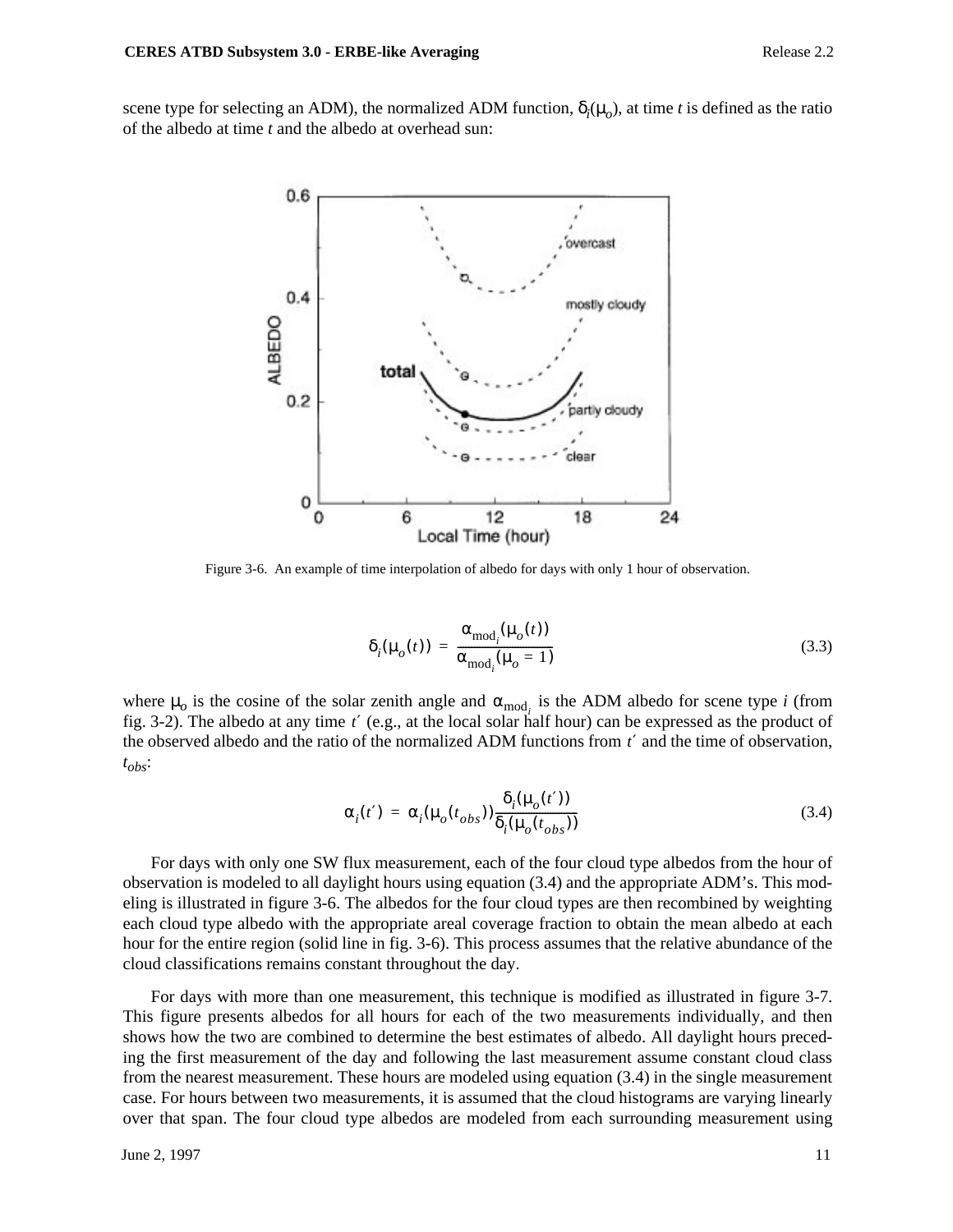equation (3.4) and the appropriate ADM's. Total albedo for each hour between the two measurements is then produced by inversely weighting the two estimates by the time from the hour of interest.



Figure 3-7. An example of time interpolation of albedo with 2 hours of observation during a day.

Monthly means are calculated once all hours are filled with albedo values for days with at least one measurement. The SW flux at each hour *h* of a given day *d* is:

$$
F_{SW}(d, h) = E_o(d)\mu_o(d, h)\alpha(d, h)
$$
\n(3.5)

where  $E<sub>o</sub>$  is the mean daily distance-corrected solar constant. The SW flux is summed over all hours for days with measurements and divided by a summation of solar incident flux over the same hours to produce a monthly mean albedo:

$$
\bar{\alpha} = \sum_{d=1}^{D_{SW}} \left( \sum_{h=1}^{24} F_{SW}(d, h) / 24 \right) / D_{SW} / S_o
$$
\n(3.6)

where  $F_{SW}(d,h)$  is the TOA SW flux for day *d* and local hour *h*,  $D_{SW}$  is the total number of days in the month with at least one SW measurement, and  $S<sub>o</sub>$  is the summed solar incident SW flux. Monthly mean SW flux,  $F_{SW}$  is then calculated by multiplying monthly mean albedo by the incident solar flux integrated and averaged over all hours of the month:

$$
\overline{F}_{SW} = \alpha S_o' \tag{3.7}
$$

where  $S'_{o}$  is the integrated solar incident SW flux.

Mean clear-sky SW flux is produced in a similar manner. In fact, the process is simpler because only the clear albedo from each hour box needs to be interpolated to non-measured hours. Again, only days with at least one measurement are filled using the clear-sky ADM's, and values from these days are combined to produce daily, monthly-hourly, and monthly means.

### *3.5.5. Zonal and Global Means*

Zonal and global means of TOA LW and SW flux are calculated in the same manner as used with ERBE data. Since this product is produced on the ERBE 2.5° equal-angle grid, the regional means must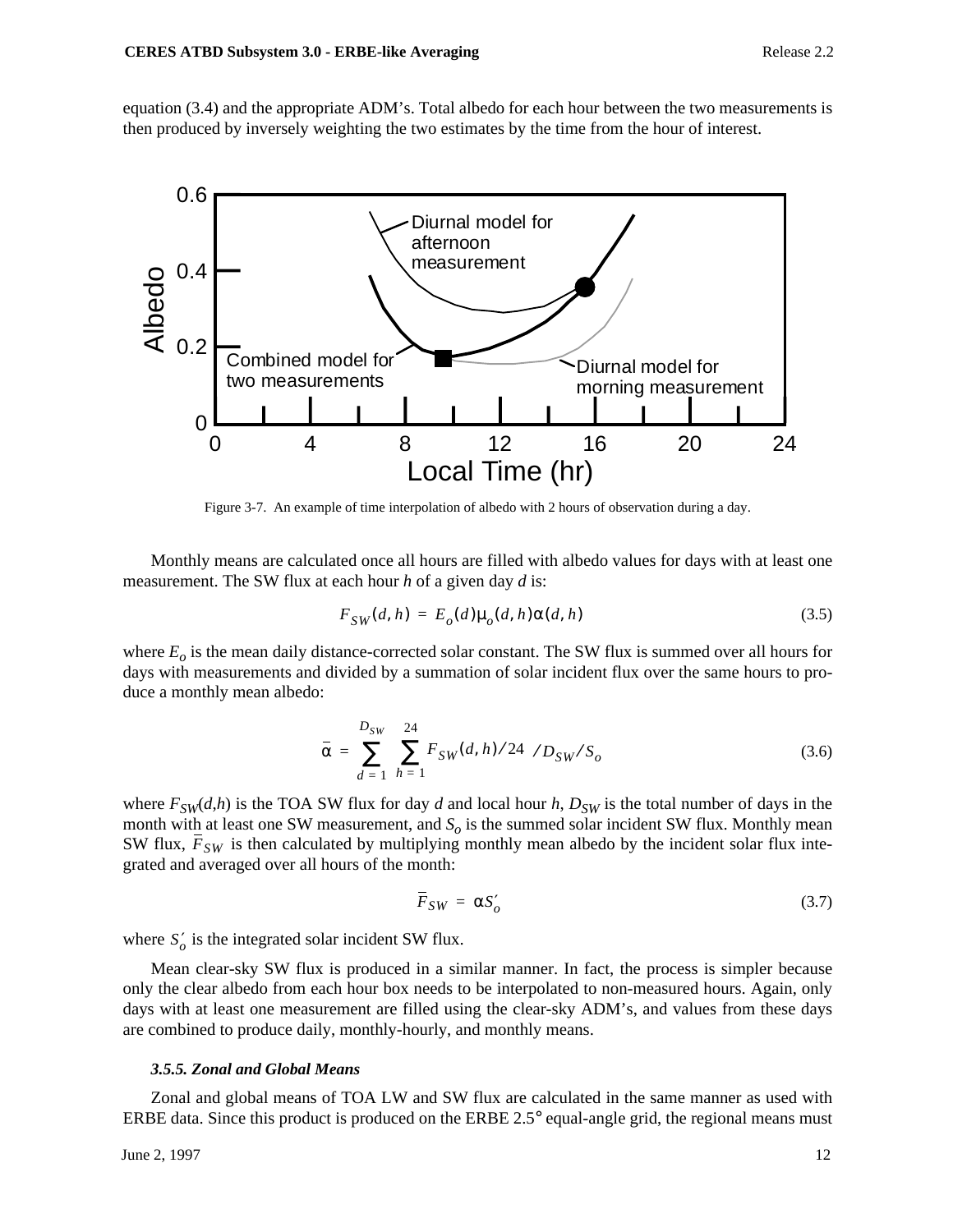be weighted by area when computing global means. The 2.5° regional data will also be nested into 5° and 10° grids as was done with ERBE.

#### **3.6. Uncertainty Estimates**

Although a complete, rigorous error analysis for all of the ERBE products is not yet available, several studies of the ERBE error sources have resulted in reliable estimates of the uncertainties in monthly mean TOA LW and SW radiation. Bias errors for monthly mean regional total-sky fluxes are less than 1 W-m−<sup>2</sup> . The rms uncertainties in total-sky LW and SW fluxes are estimated to be 3 W-m−<sup>2</sup> and 5 W-m−<sup>2</sup> , respectively. In terms of SW albedo, the error is approximately ±0.014. The rms errors in clear-sky LW and SW fluxes are estimated to be 2 W-m<sup>-2</sup>. The clear-sky LW fluxes, however, may be overestimated by about 4 W-m<sup>-2</sup>. The clear-sky reflected flux is overestimated by approximately 1 W-m−<sup>2</sup> . For an overview of the uncertainties in the ERBE monthly mean flux values, see Harrison et al. (1990b).

#### **3.7. Strategic Concerns**

Estimates of surface fluxes can be produced using TOA-to-surface parameterization schemes and included as part of the archived output from the ERBE-like processing of subsystem 3. These surface fluxes were originally planned for inclusion with the ERBE-like products. However, it has been decided that they will not be included in subsystem 3 for Release 2.1, in order for this subsystem to produce only truly ERBE-like results and also to eliminate the need for the ancillary meteorological data necessary for the parameterizations. Surface fluxes will be produced in subsystem 10.

The ERBE TSA currently extrapolates total-sky LW as a constant from the first observation back to the beginning of the month and from the last observation forward to the end of the month. The simple solution to the problems caused by this is to always average using only those days that contain at least one measurement.

The 2.5° regional data may not be nested into 5° and 10° grids as was done with ERBE. These two additional product spatial resolutions were provided by ERBE as a convenience to the user for comparisons with the ERBE non-scanner data. Eliminating these products would reduce the data volume, and the nesting can easily be performed by research analysts using the basic 2.5° data.

A primary goal of the ERBE-like product is to provide radiation budget data that are directly comparable with the ERBE data set. The possibility of a reprocessing of the ERBE data set is currently under consideration. The main changes planned include a new set of bidirectional models, new directional models, revised a priori LW clear-sky thresholds, and the elimination of monthly mean estimates for regions with insufficient sampling. Any changes to the ERBE processing that are included in the reprocessing will also be incorporated into the CERES ERBE-like product.

#### **3.8. References**

Barkstrom, B. R. 1984: The Earth Radiation Budget Experiment (ERBE). *Am. Meteorol. Soc.*, vol. 65, pp. 1170–1185.

- Barkstrom, B. R.; and Smith G. L. 1986: The Earth Radiation Budget Experiment—Science and Implementation. *Rev. Geophys.*, vol. 24, pp. 379–390.
- Barkstrom, Bruce R.; Harrison, Edwin F.; and Lee, Robert B., III 1990: Earth Radiation Budget Experiment—Preliminary Seasonal Results. *EOS*, vol. 71, p. 279, 299, 304 and 305.
- Brooks, D. R.; and Minnis, P. 1984: Simulation of the Earth's Monthly Average Regional Radiation Balance Derived From Satellite Measurements. *J. Climat. & Appl. Meteorol.*, vol. 23, pp. 392–403.
- Brooks, D. R.; Harrison, E. F.; Minnis, P.; Suttles, J. T.; and Kandel, R. S. 1986: Development of Algorithms for Understanding the Temporal and Spatial Variability of the Earth's Radiation Balance. *Rev. Geophys.*, vol. 24, pp. 422–438.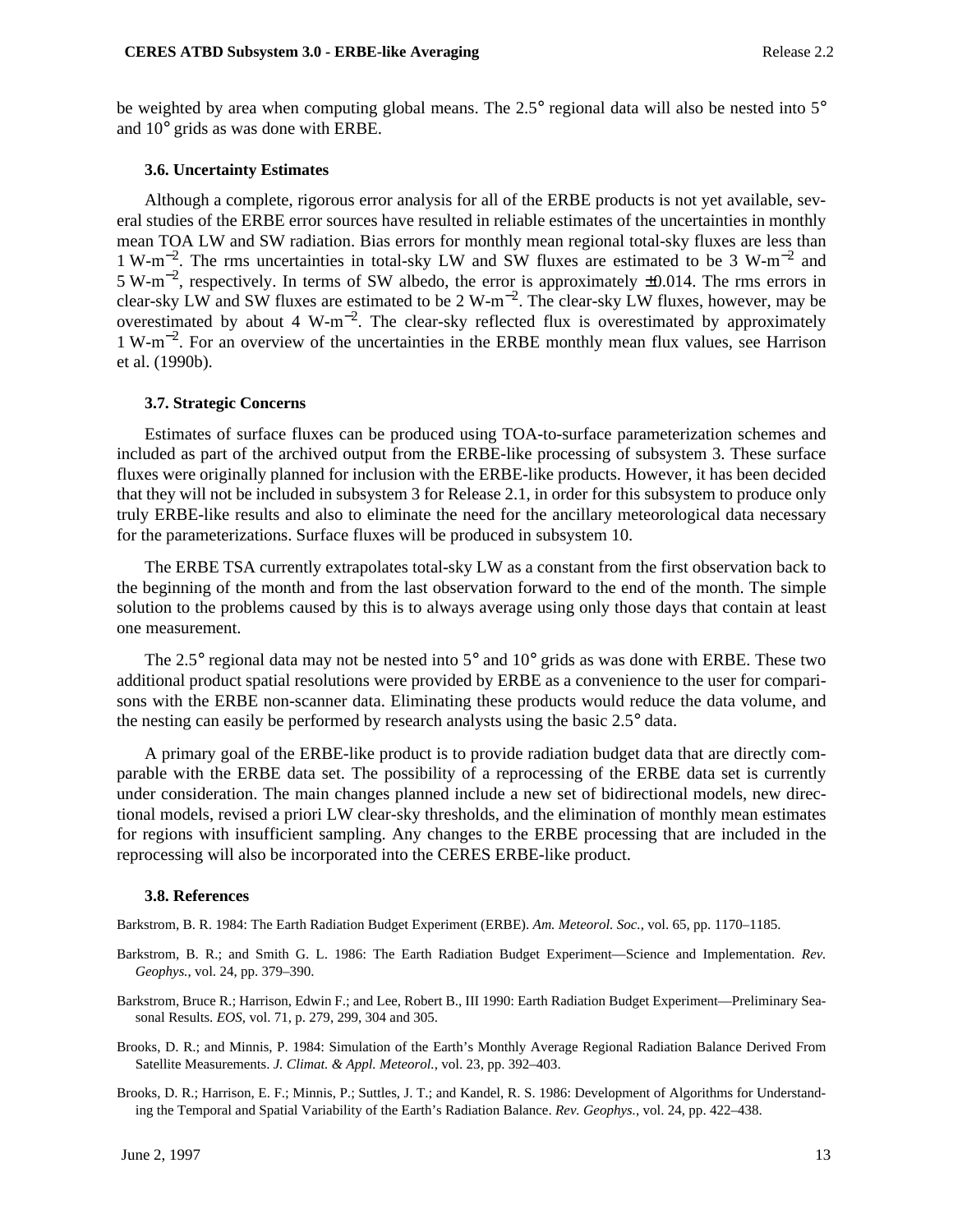- Cheruy, F.; Kandel, R. S.; and Duvel, J. P. 1991: Outgoing Longwave Radiation and Its Diurnal Variation From Combined ERBE and Meteosat Observations. I—Estimating OLR From Meteosat Data. II—Using Meteosat Data to Determine the Longwave Diurnal Cycle. *J. Geophys. Res.*, vol. 96, p. 22, 611–622 and 630.
- Harrison, Edwin F.; Brooks, David R.; Minnis, Patrick; Wielicki, Bruce A.; and Staylor, W. Frank 1988: First Estimates of the Diurnal Variation of Longwave Radiation From the Multiple-Satellite Earth Radiation Budget Experiment (ERBE). *Bull. Am. Meteorol. Soc.*, vol. 69, pp. 1144–1151.
- Harrison, Edwin F.; Minnis, Patrick; and Gibson, Gary G. 1983: Orbital and Cloud Cover Sampling Analyses for Multisatellite Earth Radiation Budget Experiment. *J. Spacecr. & Rockets*, vol. 20, no. 5, pp. 491–495.
- Harrison, E. F.; Minnis, P.; Barkstrom, B. R.; Wielicki, B. A.; Gibson, G. G.; Denn, F. M.; and Young, D. F. 1990a: Seasonal Variation of the Diurnal Cycles of Earth's Radiation Budget Determined From ERBE. *Am. Meteorol. Soc.*, pp. 87–91.
- Harrison, E. F.; Minnis, P.; Barkstrom, B. R.; Ramanathan, V.; and Cess, R. D. 1990b: Seasonal Variation of Cloud Radiative Forcing Derived From the Earth Radiation Budget Experiment. *J. Geophys. Res*., vol. 95, pp. 18687–18703.
- Hartmann, Dennis L.; Kowalewsky, Karen J.; and Michelsen, Marc L. 1991: Diurnal Variations of Outgoing Longwave Radiation and Albedo From ERBE Scanner Data. *J. Climat.,* vol. 4, pp. 598–617.
- Minnis, P.; Harrison, E. F.; Stowe, L. L.; Gibson, G. G.; Denn, F. M.; Doelling, D. R.; and Smith, W. L. 1993: Radiative Climate Forcing by the Mount Pinatubo Eruption. *Science,* vol. 259, no. 5100, pp. 1411–1414.
- Ramanathan, V.; Barkstrom, Bruce R.; and Harrison, Edwin F. 1989a: Climate and the Earth's Radiation Budget. *Phys. Today*, vol. 42, pp. 22–32.
- Ramanathan, V.; Cess, R. D.; Harrison, E. F.; Minnis, P.; and Barkstrom, B. R. 1989b: Cloud-Radiative Forcing and Climate— Results From the Earth Radiation Budget Experiment. *Science*, vol. 243, pp. 57–63.
- Suttles, J. T.; Green, R. N.; Smith, G. L.; Wielicki, B. A.; Walker, I. J.; Taylor, V. R.; and Stowe, L. L. 1989: *Angular Radiation Models for Earth-Atmosphere System. II—Longwave Radiation*. NASA RP-1184.
- Suttles, J. T.; Green, R. N.; Minnis, P.; Smith, G. L.; Staylor, W. F.; Wielicki, B. A.; Walker, I. J.; Young, D. F.; Taylor, V. R.; and Stowe, L. L. 1988: *Angular Radiation Models for Earth-Atmosphere System. Volume I: Shortwave Radiation*. NASA RP-1184.
- Wielicki, Bruce A.; and Barkstrom, Bruce R. 1991: Clouds and the Earth's Radiant Energy System (CERES)—An Earth Observing System Experiment. *Am. Meteorol. Soc*., pp. 11–16.
- Wielicki, Bruce A.; and Green, Richard N. 1989: Cloud Identification for ERBE Radiative Flux Retrieval. *J. Appl. Meteorol*., vol. 28, pp. 1133–1146.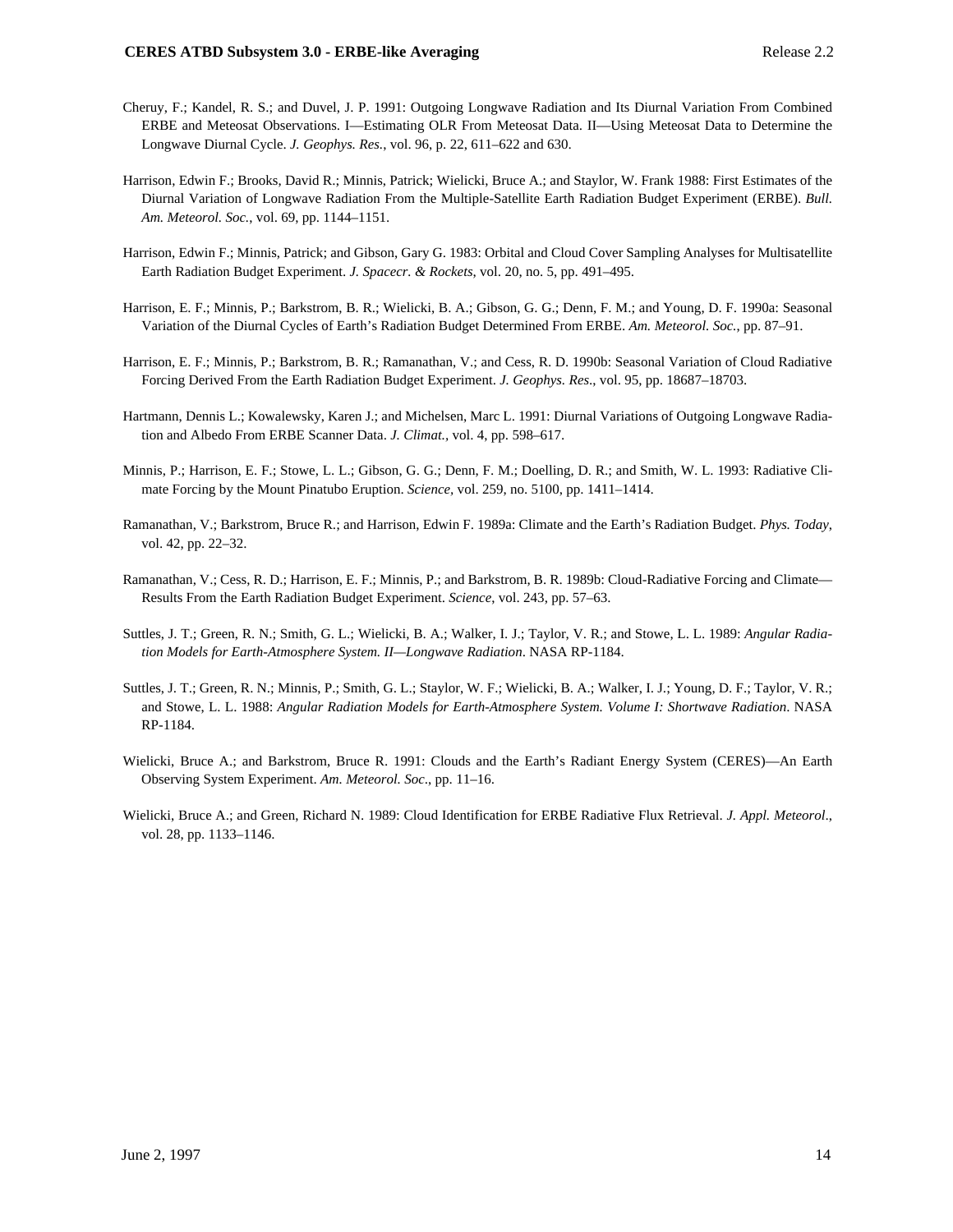# **Appendix A**

# **Input Data Products**

## **ERBE-like Averaging to Monthly TOA Fluxes (Subsystem 3.0)**

This appendix describes the data products which are used by the algorithms in this subsystem. Table A-1 below summarizes these products, listing the CERES and EOSDIS product codes or abbreviations, a short product name, the product type, the production frequency, and volume estimates for each individual product as well as a complete data month of production. The product types are defined as follows:

| Archival products: | Assumed to be permanently stored by EOSDIS                          |
|--------------------|---------------------------------------------------------------------|
| Internal products: | Temporary storage by EOSDIS (days to years)                         |
|                    | Ancillary products: Non-CERES data needed to interpret measurements |

The following pages describe each product. An introductory page provides an overall description of the product and specifies the temporal and spatial coverage. The table which follows the introductory page briefly describes every parameter which is contained in the product. Each product may be thought of as metadata followed by data records. The metadata (or header data) is not well-defined yet and is included mainly as a placeholder. The description of parameters which are present in each data record includes parameter number (a unique number for each distinct parameter), units, dynamic range, the number of elements per record, an estimate of the number of bits required to represent each parameter, and an element number (a unique number for each instance of every parameter). A summary at the bottom of each table shows the current estimated sizes of metadata, each data record, and the total data product. A more detailed description of each data product will be contained in a user's guide to be published before the first CERES launch.

| Table A-1. Input Products Summary |  |  |
|-----------------------------------|--|--|
|-----------------------------------|--|--|

|            | Product code |                          |          |           |          | Monthly  |
|------------|--------------|--------------------------|----------|-----------|----------|----------|
| CERES      | EOSDIS       | Name                     | Type     | Frequency | Size. MB | size. MB |
| EDDB/EID-6 | None         | ERBE-like daily database | Internal | $1$ /day  | 6.2      | 202      |

### **ERBE-like Daily Data Base (EDDB/EID-6)**

The EID-6 product is generated daily by the ERBE-like Inversion Subsystem (2.0). It contains regional averages at several parameters on the ERBE 2.5-degree equal-angle grid. The following table shows each parameter passed from the ERBE-like Inversion Subsystem (2.0) on the EID-6 to the ERBE-like Monthly Time and Space Averaging Subsystem (3.0).

| Level: 2                     | <b>Portion of Globe Covered</b>      |
|------------------------------|--------------------------------------|
| <b>Type:</b> Internal        | <b>File:</b> Regional                |
| <b>Frequency:</b> 1/Day      | <b>Record:</b> Individual Region     |
|                              |                                      |
| <b>Time Interval Covered</b> | <b>Portion of Atmosphere Covered</b> |
| <b>File:</b> Day             | <b>File: TOA</b>                     |
|                              |                                      |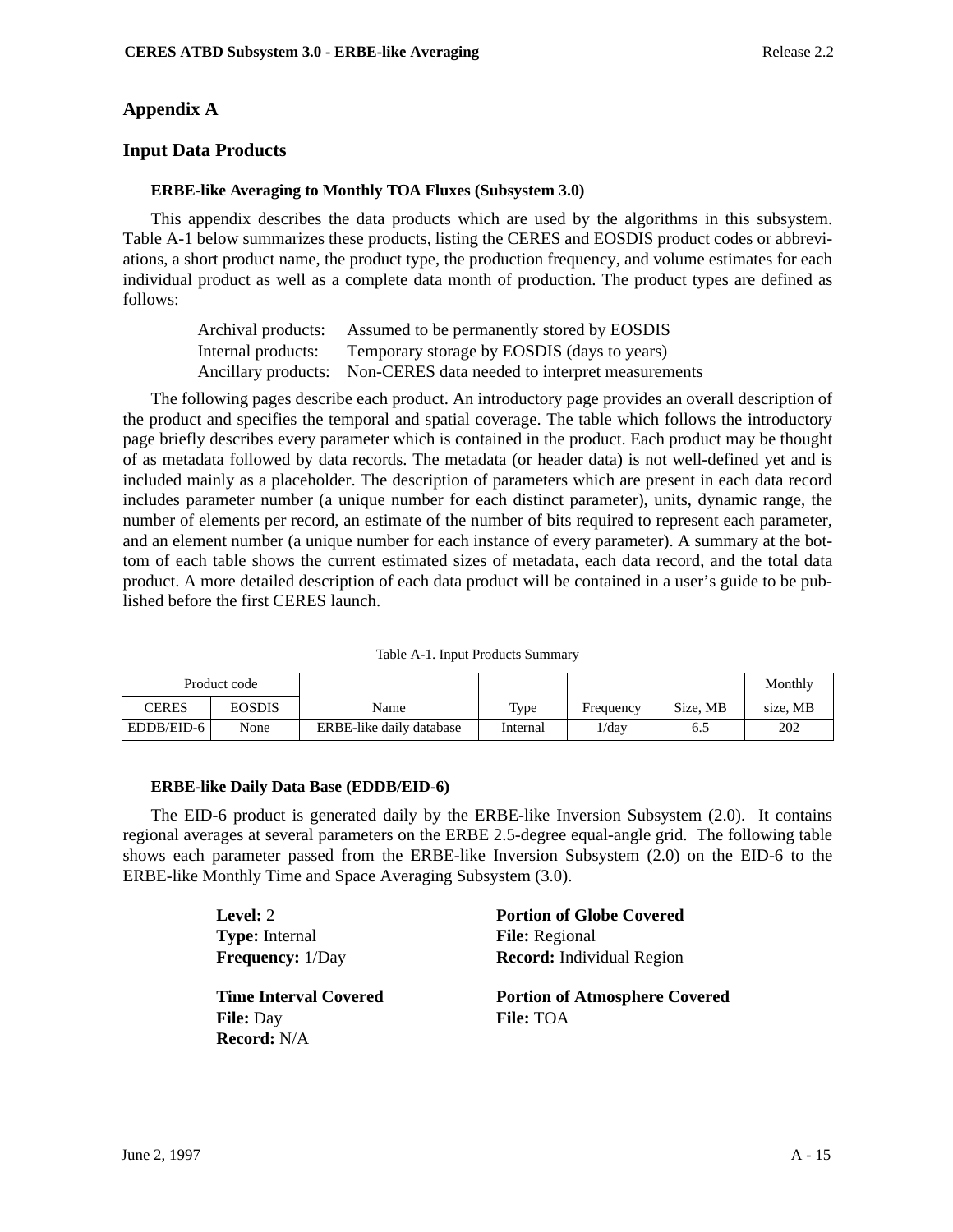## Table A-2. ERBE-like Daily Regional Averages (EDDB/EID-6)

| <b>Description</b>                        | <b>Parameter Units</b><br><b>Number</b> |            | Range          | Elements/<br>Record | Bits/<br>Elem | Elem<br><b>Num</b> |
|-------------------------------------------|-----------------------------------------|------------|----------------|---------------------|---------------|--------------------|
| EDDB                                      |                                         |            |                |                     |               |                    |
| EDDB_File_Header                          |                                         |            |                |                     |               |                    |
| <b>EDDB File Header</b>                   |                                         | N/A        |                | <b>TBD</b>          | <b>TBD</b>    |                    |
| EDDB_Regional_Data_Records                |                                         |            |                |                     |               |                    |
| Region number                             | 1                                       | N/A        | 110368         | 1                   | 64            | 1                  |
| Julian day                                | 2                                       | day        | 24493532458500 | $\mathbf{1}$        | 64            | $\overline{2}$     |
| Julian time                               | 3                                       | day        | 0.1            | $\mathbf{1}$        | 64            | 3                  |
| Regional_Average_Estimates                |                                         |            |                |                     |               |                    |
| SW flux average value                     | $\overline{4}$                          | $Wm^{-2}$  | 01400          | 1                   | 64            | $\overline{4}$     |
| LW flux average value                     | 5                                       | $Wm^{-2}$  | 0.400          | $\mathbf{1}$        | 64            | 5                  |
| Retional_SW_Statistics                    |                                         |            |                |                     |               |                    |
| SW flux number of values                  | 6                                       | N/A        | 0.500          | 1                   | 64            | 6                  |
| SW flux standard deviation                | $\overline{7}$                          | $Wm^{-2}$  | 01400          | $\mathbf{1}$        | 64            | 7                  |
| SW flux minimum value                     | 8                                       | $Wm^{-2}$  | 01400          | $\mathbf{1}$        | 64            | 8                  |
| SW flux maximum value                     | 9                                       | $Wm^{-2}$  | 01400          | $\mathbf{1}$        | 64            | 9                  |
| Regional_LW_Statistics                    |                                         |            |                |                     |               |                    |
| LW flux number of values                  | 10                                      | N/A        | 0500           | $\mathbf{1}$        | 64            | 10                 |
| LW flux standard deviation                | 11                                      | $Wm^{-2}$  | 0.400          | $\mathbf{1}$        | 64            | 11                 |
| LW flux minumum value                     | 12                                      | $Wm^{-2}$  | 0.400          | $\mathbf{1}$        | 64            | 12                 |
| LW flux maximum value                     | 13                                      | $Wm^{-2}$  | 0.400          | $\mathbf{1}$        | 64            | 13                 |
| Geo_Scene                                 |                                         |            |                |                     |               |                    |
| Geographic Scene Type                     | 14                                      | N/A        | 1.5            | $\mathbf{1}$        | 64            | 14                 |
| Clear-sky fraction                        | 15                                      | N/A        | 0.1            | 1                   | 64            | 15                 |
| Partly-cloudy fraction                    | 16                                      | N/A        | 0.1            | $\mathbf{1}$        | 64            | 16                 |
| Mostly-cloudy Fraction                    | 17                                      | N/A        | 0.1            | $\mathbf{1}$        | 64            | 17                 |
| <b>Overcast Fraction</b>                  | 18                                      | N/A        | 0.1            | 1                   | 64            | 18                 |
| Albedos                                   |                                         |            |                |                     |               |                    |
| Albedo for clear-sky                      | 19                                      | N/A        | 0.1            | $\mathbf{1}$        | 64            | 19                 |
| Albedo for partly-cloudy                  | 20                                      | N/A        | 0.1            | $\mathbf{1}$        | 64            | 20                 |
| Albedo for mostly-cloudy                  | 21                                      | N/A        | 0.1            | 1                   | 64            | 21                 |
| Albedo for overcast                       | 22                                      | N/A        | 0.1            | $\mathbf{1}$        | 64            | 22                 |
| Angular_Averages                          |                                         |            |                |                     |               |                    |
| Average of cosines of solar zenith angles | 23                                      | N/A        | 0.1            | 1                   | 64            | 23                 |
| Average of spacecraft zenith angles       | 24                                      | deg        | 0.90           | $\mathbf{1}$        | 64            | 24                 |
| Average of relative azimuth angles        | 25                                      | deg        | 0.180          | $\mathbf{1}$        | 64            | 25                 |
| <b>Clear-Sky_Statistics</b>               |                                         |            |                |                     |               |                    |
| Clear-sky albedo standard deviation       | 26                                      | N/A        | 0.1            | 1                   | 64            | 26                 |
| Clear-sky LW flux average value           | 27                                      | $W-m^{-2}$ | 0.400          | 1                   | 64            | 27                 |
| Clear-sky LW flux stancard deviation      | 28                                      | $W-m^{-2}$ | 0.400          | $\mathbf{1}$        | 64            | 28                 |
| Clear-sky LW flux number of values        | 29                                      | N/A        | 0.500          | 1                   | 64            | 29                 |
| <b>Spares</b>                             |                                         |            |                |                     |               |                    |
| Spare                                     | 30                                      | N/A        | N/A            | $\mathbf{1}$        | 64            | 30                 |
| Spare                                     | 31                                      | N/A        | N/A            | 1                   | 64            | 31                 |
| <b>Total Meta Bits/File:</b>              | <b>TBD</b>                              |            |                |                     |               |                    |
| <b>Total Data Bits/Record</b>             | 1984                                    |            |                |                     |               |                    |
| Total Records/File (TRMM)                 | 27597                                   |            |                |                     |               |                    |
| <b>Total Data Bits/File</b>               | 54752448                                |            |                |                     |               |                    |
| <b>Total Bits/File</b>                    | 54752448                                |            |                |                     |               |                    |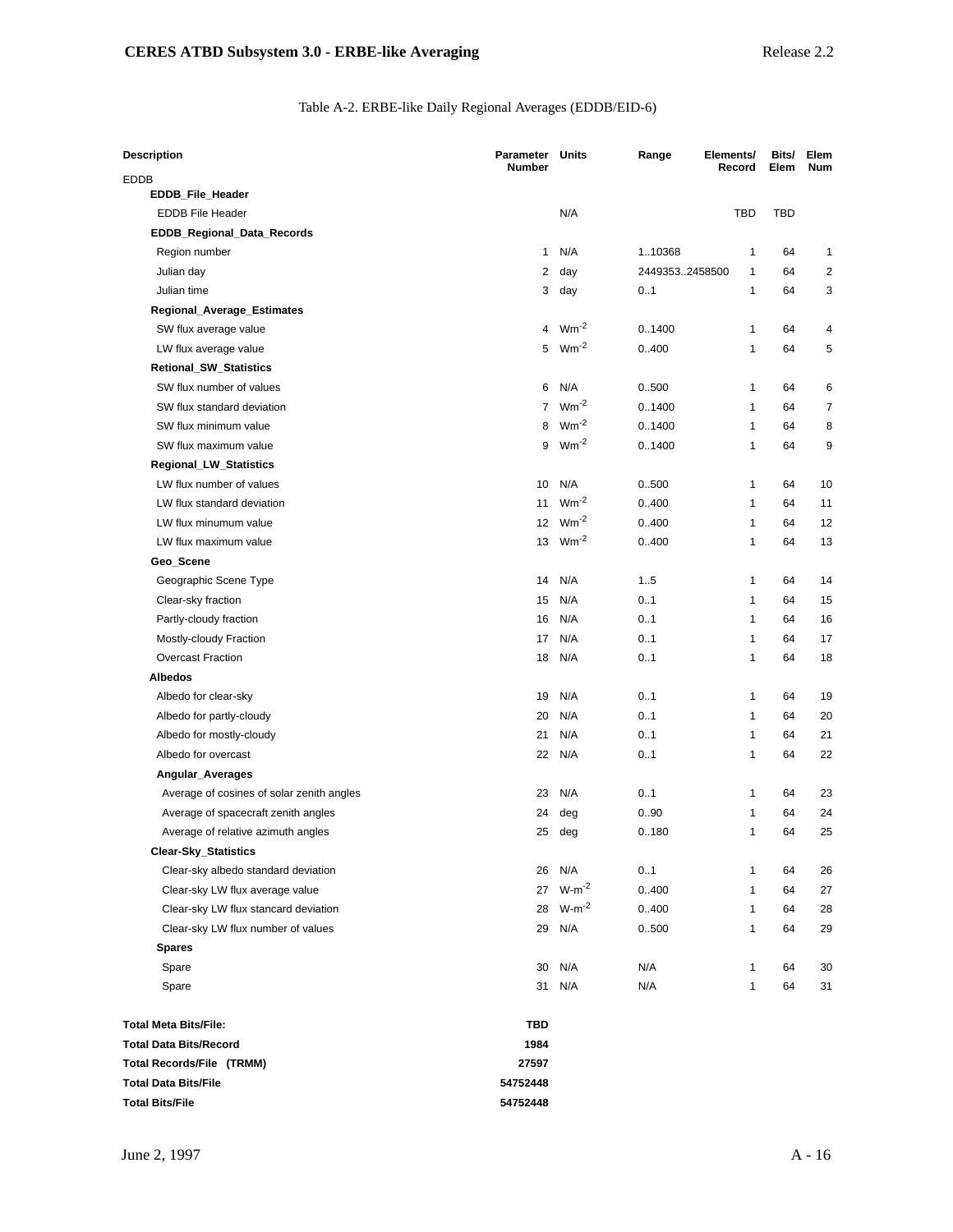# **Appendix B**

# **Output Data Products**

## **ERBE-like Averaging to Monthly TOA Fluxes (Subsystem 3.0)**

This appendix describes the data products which are produced by the algorithms in this subsystem. Table B-1 below summarizes these products, listing the CERES and EOSDIS product codes or abbreviations, a short product name, the product type, the production frequency, and volume estimates for each individual product as well as a complete data month of production. The product types are defined as follows:

| Archival products: | Assumed to be permanently stored by EOSDIS  |
|--------------------|---------------------------------------------|
| Internal products: | Temporary storage by EOSDIS (days to years) |

The following pages describe each product. An introductory page provides an overall description of the product and specifies the temporal and spatial coverage. The table which follows the introductory page briefly describes every parameter which is contained in the product. Each product may be thought of as metadata followed by data records. The metadata (or header data) is not well-defined yet and is included mainly as a placeholder. The description of parameters which are present in each data record includes parameter number (a unique number for each distinct parameter), units, dynamic range, the number of elements per record, an estimate of the number of bits required to represent each parameter, and an element number (a unique number for each instance of every parameter). A summary at the bottom of each table shows the current estimated sizes for metadata, each data record, and the total data product. A more detailed description of each data product will be contained in a user's guide to be published before the first CERES launch.

|              | Product code      |                       |          |            |          | Monthly  |
|--------------|-------------------|-----------------------|----------|------------|----------|----------|
| <b>CERES</b> | <b>EOSDIS</b>     | Name                  | Type     | Frequency  | Size. MB | size, MB |
| $ES-9$       | CER <sub>03</sub> | Regional averages     | archival | $1/m$ onth | 66.0     | 66       |
| $ES-4$       | CER <sub>13</sub> | Geographical averages | archival | $1/m$ onth | 11.3     |          |
| $ES-4G$      | CER14             | Gridded averages      | archival | 1/month    | 18.2     |          |

Table B-1. Output Products Summary

# **ERBE-like Monthly Regional Averages (ES-9)**

## **EOSDIS Product Code: CER03**

The ES-9 stores data for each 2.5-deg region observed during a month. There are 10368 possible regions, and a given region is viewed by the scanner several times as the spacecraft passes overhead. For each region, data are stored by the hour for each hour of each day in the month. Stored data includes the mean estimates of shortwave and longwave radiant flux at the TOA, the standard deviations of these estimates, the maximum and minimum estimate, and scene information or cloud condition. Similar parameters are determined for those scanner measurements that were identified as viewing clear-sky areas. Daily, monthly hourly, and monthly averages are also stored. A complete listing of parameters for this data product can be found in Table B-2.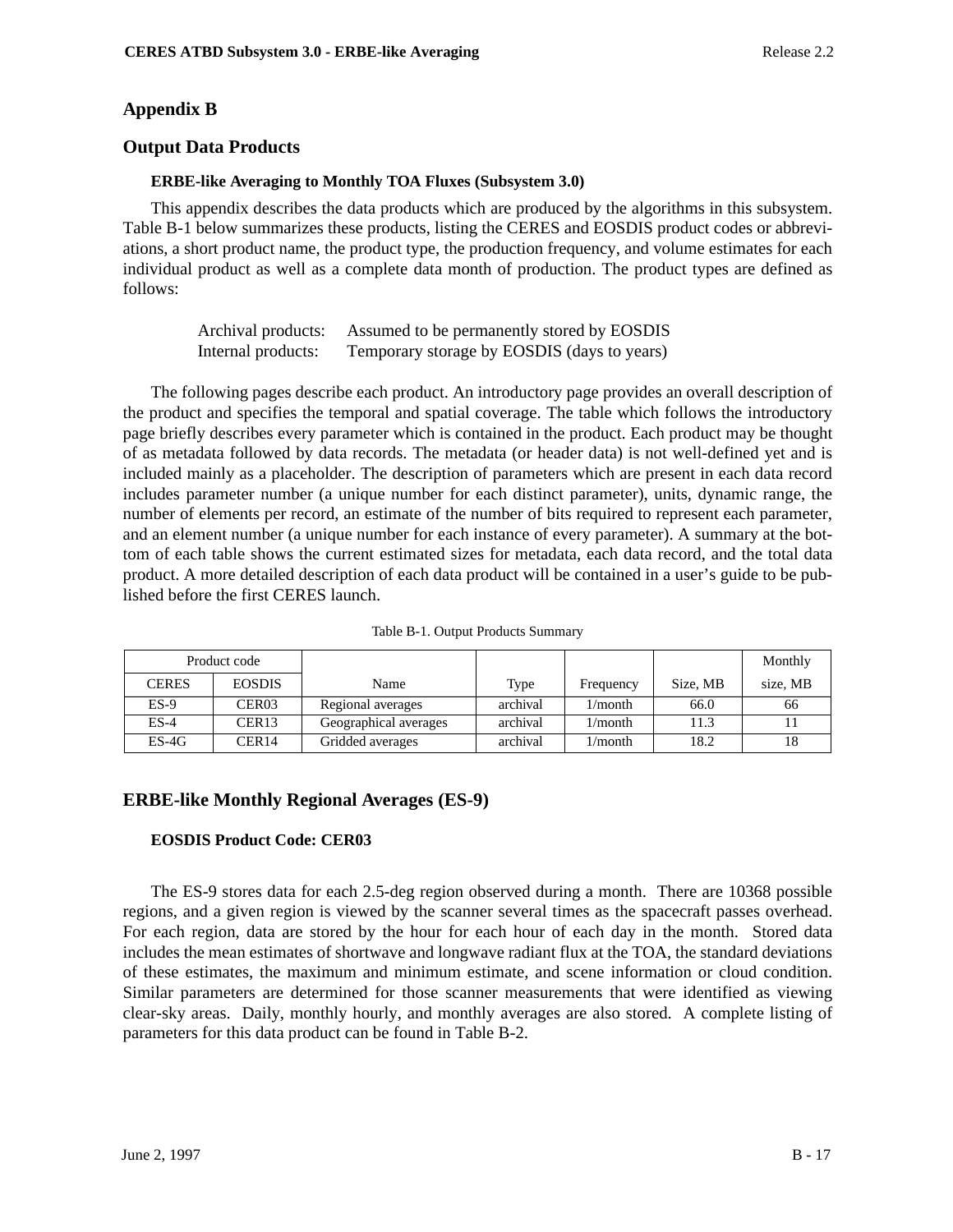**Frequency:** 1/Month

**Record:** Hour Box Data

**Level:** 3 **Portion of Globe Covered Type:** Archival **File:** Global **File:** Global **File:** Global **File:** Global **Record:** Regional

**Time Interval Covered 2008 Portion of Atmosphere Covered File:** 1 Month **File:** TOA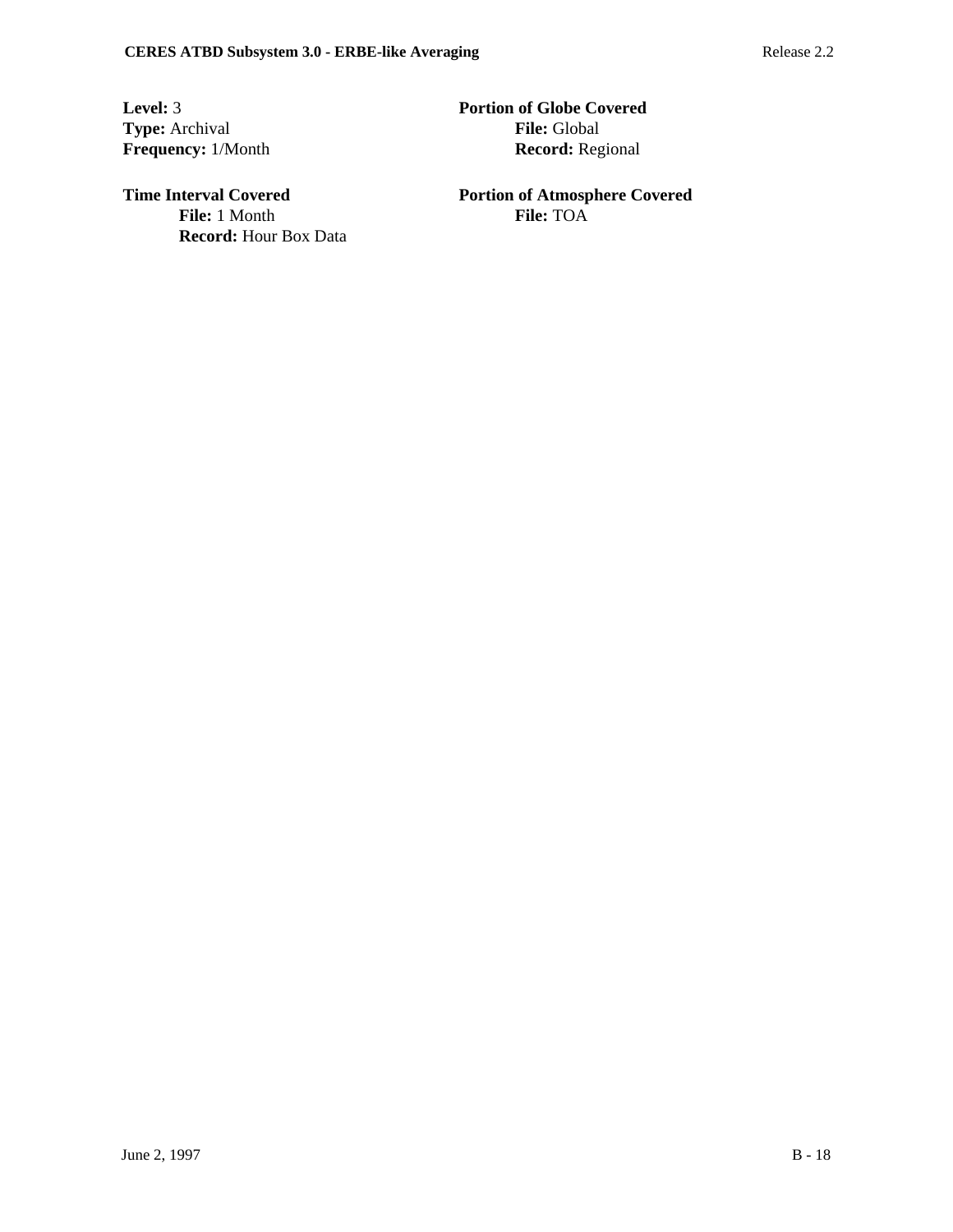## Table B-2. ERBE-like Monthly Regional Averages (ES-9) (1 of 3)

| Description                                                                 | Parameter<br><b>Number</b> | Units          | Range            | Elements/<br>Record          | Bits/<br>Elem | Elem<br><b>Num</b> |
|-----------------------------------------------------------------------------|----------------------------|----------------|------------------|------------------------------|---------------|--------------------|
| ES-9                                                                        |                            |                |                  |                              |               |                    |
| ES-9_File_Header                                                            |                            |                |                  |                              |               |                    |
| File header                                                                 |                            | N/A            |                  | <b>TBD</b>                   | <b>TBD</b>    |                    |
| ES-9_Record_Level_Data_Scale_Factors                                        |                            |                |                  |                              |               |                    |
| Scale factors                                                               |                            | N/A            |                  | 93                           | 16            |                    |
| ES-9_Data_Records                                                           |                            |                |                  |                              |               |                    |
| Region number                                                               | 1                          | N/A            | 110368           | 1                            | 16            | 1                  |
| Geographic scene type                                                       | 2                          | N/A            | 1.5              | $\mathbf{1}$                 | 16            | 2                  |
| Sene fraction histogram                                                     | 3                          | N/A            | N/A              | 4                            | 16            | 3                  |
| Monthly_Averages_Day<br>SW flux                                             |                            | $W m-2$        | 0.1400           |                              |               |                    |
|                                                                             | 4<br>5                     | $W m-2$        | 0.1400           | 1<br>$\mathbf{1}$            | 16            | 7<br>8             |
| SW flux minimum value                                                       |                            | $W m-2$        |                  |                              | 16            |                    |
| SW flux maximum value                                                       | 6<br>$\overline{7}$        | $W m-2$        | 0.1400           | 1<br>$\mathbf{1}$            | 16            | 9                  |
| SW flux standard deviation                                                  |                            |                | 0.1400           |                              | 16            | 10                 |
| SW flux number of days with at least one sample                             | 8<br>9                     | day<br>$W m-2$ | 0.31             | 1                            | 16            | 11                 |
| LW flux<br>LW flux minimum value                                            |                            | $W m^{-2}$     | 50.400<br>50.400 | $\mathbf{1}$                 | 16            | 12                 |
|                                                                             | 10                         | $W m^{-2}$     | 50.400           | $\mathbf{1}$                 | 16            | 13                 |
| LW flux maximum value                                                       | 11<br>12                   | $W m^{-2}$     | 0.350            | $\mathbf{1}$<br>$\mathbf{1}$ | 16            | 14                 |
| LW flux standard deviation<br>LW flux number of days with at least 1 sample | 13                         |                |                  | $\mathbf{1}$                 | 16            | 15<br>16           |
| Albedo                                                                      | 14                         | day<br>N/A     | 0.31<br>0.1      | $\mathbf{1}$                 | 16<br>16      | 17                 |
| Net flux                                                                    | 15                         | $W m-2$        | $-200.200$       | $\mathbf{1}$                 | 16            | 18                 |
|                                                                             | 16                         | N/A            | 0.500000         | 2                            | 16 19         |                    |
| Monthly total integrated solar incidence<br>Clear sky SW flux               | 17                         | $W m-2$        | 0.1400           | $\mathbf{1}$                 | 16            | 21                 |
| Clear sky SW flux minimum value                                             | 18                         | $W m-2$        | 0.1400           | $\mathbf{1}$                 | 16            | 22                 |
| Clear sky SW flux maximum value                                             | 19                         | $W m-2$        | 0.1400           | $\mathbf{1}$                 | 16            | 23                 |
| Clear sky SW flux standard deviation                                        | 20                         | $W m-2$        | 0.1400           | $\mathbf{1}$                 | 16            | 24                 |
| Clear sky SW flux number of days with at least 1 sample                     | 21                         | day            | 0.31             | $\mathbf{1}$                 | 16            | 25                 |
| Clear sky LW flux average flux                                              | 22                         | $W m-2$        | 50.400           | $\mathbf{1}$                 | 16            | 26                 |
| Clear sky LW flux minimum value                                             | 23                         | $W m-2$        | 50.400           | 1                            | 16            | 27                 |
| Clear sky LW flux maximum value                                             | 24                         | $W m^{-2}$     | 50.400           | $\mathbf{1}$                 | 16            | 28                 |
| Clear sky LW flux standard deviation                                        | 25                         | $W m-2$        | 0.350            | $\mathbf{1}$                 | 16            | 29                 |
| Clear sky LW flux number of days with at least 1 sample                     | 26                         | day            | 0.31             | $\mathbf{1}$                 | 16            | 30                 |
| Clear sky albedo                                                            | 27                         | N/A            | 0.1              | $\mathbf{1}$                 | 16            | 31                 |
| Clear sky net radiant flux                                                  | 28                         | $W m-2$        | $-200.200$       | $\mathbf{1}$                 | 16            | 32                 |
| Clear sky solar incidence                                                   | 29                         | N/A            | 0.500000         | 2                            | 16            | 33                 |
| Monthly_Averages_Hour                                                       |                            |                |                  |                              |               |                    |
| SW flux                                                                     | 30                         | $W m-2$        | 0.1400           | 1                            | 16            | 35                 |
| SW flux minimum value                                                       | 31                         | $W m-2$        | 0.1400           | $\mathbf{1}$                 | 16            | 36                 |
| SW flux maximum value                                                       | 32                         | $W m-2$        | 0.1400           | 1                            | 16            | 37                 |
| SW flux standard deviation                                                  | 33                         | $W m-2$        | 0.1400           | 1                            | 16            | 38                 |
| SW flux number of hours with at least 1 sample                              | 34                         | hour           | 0.24             | 1                            | 16            | 39                 |
| LW flux                                                                     | 35                         | $W m-2$        | 50.400           | $\mathbf{1}$                 | 16            | 40                 |
| LW flux minimum value                                                       | 36                         | $W m^{-2}$     | 50.400           | 1                            | 16            | 41                 |
| LW flux maximum value                                                       | 37                         | $W m-2$        | 50.400           | 1                            | 16            | 42                 |
| LW flux standard deviation                                                  | 38                         | $W m-2$        | 0.350            | $\mathbf{1}$                 | 16            | 43                 |
| LW flux number of hours with at least 1 sample                              | 39                         | hour           | 0.24             | 1                            | 16            | 44                 |
| Albedo                                                                      | 40                         | N/A            | 0.1              | 1                            | 16            | 45                 |
| Net flux                                                                    | 41                         | $W m-2$        | $-200.200$       | 1                            | 16            | 46                 |
| Solar incidence                                                             | 42                         | N/A            | 0.500000         | 2                            | 16            | 47                 |
| Clear sky SW flux                                                           | 43                         | $W m-2$        | 0.1400           | 1                            | 16            | 49                 |
| Clear sky SW flux minimum value                                             | 44                         | $W m-2$        | 0.1400           | 1                            | 16            | 50                 |
| Clear sky SW flux maximum value                                             | 45                         | $W m^{-2}$     | 0.1400           | 1                            | 16            | 51                 |
| Clear sky SW flux standard deviation                                        | 46                         | $W m^{-2}$     | 0.1400           | $\mathbf{1}$                 | 16            | 52                 |
| Clear sky SW flux number of hours with at least 1 sample                    | 47                         | hour           | 0.24             | 1                            | 16            | 53                 |
| Clear sky LW flux                                                           | 48                         | $W m^{-2}$     | 50.400           | 1                            | 16            | 54                 |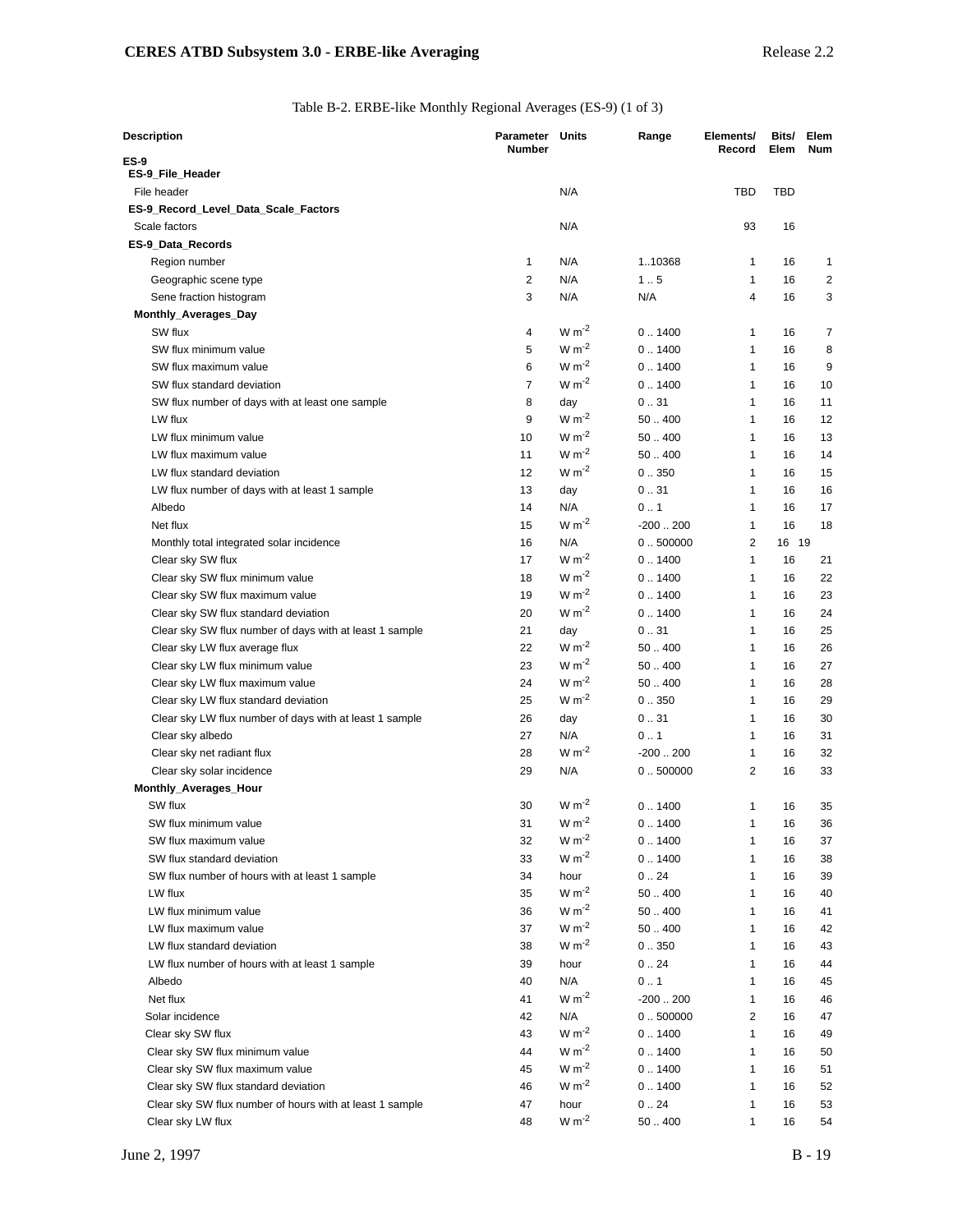| Table B-2. ERBE-like Monthly Regional Averages (ES-9) (2 of 3) |  |  |  |
|----------------------------------------------------------------|--|--|--|
|                                                                |  |  |  |

| Description                                                          | <b>Parameter</b><br><b>Number</b> | Units                 | Range          | Elements/<br>Record | Bits/<br>Elem | Elem<br>Num |
|----------------------------------------------------------------------|-----------------------------------|-----------------------|----------------|---------------------|---------------|-------------|
| Clear sky LW flux minimum value                                      | 49                                | $W m-2$               | 50.400         | 1                   | 16            | 55          |
| Clear sky LW flux maximum value                                      | 50                                | $W m^{-2}$            | 50.400         | 1                   | 16            | 56          |
| Clear sky LW flux standard deviation                                 | 51                                | $W m-2$               | 0.350          | $\mathbf{1}$        | 16            | 57          |
| Clear sky LW flux number of hours with at least 1 sample             | 52                                | hour                  | 0.24           | $\mathbf{1}$        | 16            | 58          |
| Clear sky albedo                                                     | 53                                | N/A                   | 0.1            | $\mathbf{1}$        | 16            | 59          |
| Clear sky net flux                                                   | 54                                | $W m-2$               | $-200.200$     | $\mathbf{1}$        | 16            | 60          |
| Clear sky solar incidence                                            | 55                                | $W m-2$               | 0.500000       | 2                   | 16            | 61          |
| Monthly_Averages_Daily                                               |                                   |                       |                |                     |               |             |
| Solar constant, distance corrected                                   | 56                                | $W m-2$               | 13001450       | 31                  | 16            | 63          |
| SW flux                                                              | 57                                | $W m-2$               | 0.1400         | 31                  | 16            | 94          |
| SW flux minimum value                                                | 58                                | $W m-2$               | 0.1400         | 31                  | 16            | 125         |
| SW flux maximum value                                                | 59                                | $W m-2$               | 0.1400         | 31                  | 16            | 156         |
| SW flux standard deviation                                           | 60                                | $W m-2$               | 0.1400         | 31                  | 16            | 187         |
| SW flux number of hours with at least 1 sample                       | 61                                | hour                  | 0.24           | 31                  | 16            | 218         |
| LW flux                                                              | 62                                | $W m-2$               | 50.400         | 31                  | 16            | 249         |
| LW flux minimum value                                                | 63                                | $W m-2$               | 50.400         | 31                  | 16            | 280         |
| LW flux maximum value                                                | 64                                | $W m^{-2}$            | 50.400         | 31                  | 16            | 311         |
| LW flux standard deviation                                           | 65                                | $W m-2$               | 0.350          | 31                  | 16            | 342         |
| LW flux number of hours with at least 1 sample                       | 66                                | hour                  | 0.24           | 31                  | 16            | 373         |
| Albedo                                                               | 67                                | N/A                   | 0.1            | 31                  | 16            | 404         |
| Solar incidence                                                      | 68                                | $W m-2$               | 0.20000        | 62                  | 16            | 435         |
| Clear sky SW flux                                                    | 69                                | $W m^{-2}$            | 0.1400         | 31                  | 16            | 497         |
| Clear sky SW flux minimum value                                      | 70                                | $W m-2$               | 0.1400         | 31                  | 16            | 528         |
| Clear sky SW flux maximum value                                      | 71                                | $W m-2$               | 0.1400         | 31                  | 16            | 559         |
| Clear sky SW flux standard deviation                                 | 72                                | $W m-2$               | 0.1400         | 31                  | 16            | 590         |
| Clear sky SW flux number of hours with at least 1 sample             | 73                                | hour                  | 0.24           | 31                  | 16            | 621         |
| Clear sky LW flux                                                    | 74                                | $W m-2$               | 50.400         | 31                  | 16            | 652         |
| Clear sky LW flux minimum value                                      | 75                                | $W m-2$               | 50.400         | 31                  | 16            | 683         |
| Clear sky LW flux maximum value                                      | 76                                | $W m-2$               | 50.400         | 31                  | 16            | 714         |
| Clear sky LW flux standard deviation                                 | 77                                | $W m-2$               | 0.350          | 31                  | 16            | 745         |
| Clear sky LW flux number of hours with at least 1 sample             | 78                                | hour                  | 0.24           | 31                  | 16            | 776         |
| Clear sky albedo                                                     | 79                                | N/A                   | 0.1            | 31                  | 16            | 807         |
| Monthly_Averages_Hourly                                              |                                   |                       |                |                     |               |             |
| SW flux                                                              | 80                                | $W m^{-2}$<br>$W m-2$ | 0.1400         | 24                  | 16            | 838         |
| SW flux minimum value                                                | 81                                | $W m-2$               | 0.1400         | 24                  | 16            | 862         |
| SW flux maximum value                                                | 82                                | $W m-2$               | 0.1400         | 24                  | 16            | 886         |
| SW flux standard deviation                                           | 83                                |                       | 0.1400         | 24                  | 16            | 910         |
| SW flux number of days with at least 1 sample<br>SW sum of estimates | 84<br>85                          | day<br>$W m-2$        | 031<br>0.45000 | 24<br>48            | 16<br>16      | 934<br>958  |
| SW sum of estimates squared                                          | 86                                | $W m^{-4}$            | 0.50000000     | 48                  | 16            | 1006        |
| LW flux                                                              | 87                                | $W m-2$               | 50.400         | 24                  | 16            | 1054        |
| LW flux minimum value                                                | 88                                | $W m-2$               | 50.400         | 24                  | 16            | 1078        |
| LW flux maximum value                                                | 89                                | $W m^{-2}$            | 50.400         | 24                  | 16            | 1102        |
| LW flux standard deviation                                           | 90                                | $W m^{-2}$            | 0.350          | 24                  | 16            | 1126        |
| LW flux number of days with at least 1 sample                        | 91                                | day                   | 0.31           | 24                  | 16            | 1150        |
| LW flux sum of estimates                                             | 92                                | $W m-2$               | 0.15000        | 48                  | 16            | 1174        |
| LW sum of estimates squared                                          | 93                                | $W m-4$               | 0.5000000      | 48                  | 16            | 1222        |
| Albedo                                                               | 94                                | N/A                   | 0.1            | 24                  | 16            | 1270        |
| Solar incidence                                                      | 95                                | $W m^{-2}$            | 0.1450         | 48                  | 16            | 1294        |
| Clear sky SW flux                                                    | 96                                | $W m-2$               | 0.1400         | 24                  | 16            | 1342        |
| Clear sky SW flux minimum value                                      | 97                                | $W m-2$               | 0.1400         | 24                  | 16            | 1366        |
| Clear sky SW flux maximum value                                      | 98                                | $W m^{-2}$            | 0.1400         | 24                  | 16            | 1390        |
| Clear sky SW flux standard deviation                                 | 99                                | $W m-2$               | 0.1400         | 24                  | 16            | 1414        |
| Clear sky SW flux number of days with at least 1 sample              | 100                               | day                   | 031            | 24                  | 16            | 1438        |
| Clear sky SW sum of estimates                                        | 101                               | $W m^{-2}$            | 045000         | 48                  | 16            | 1462        |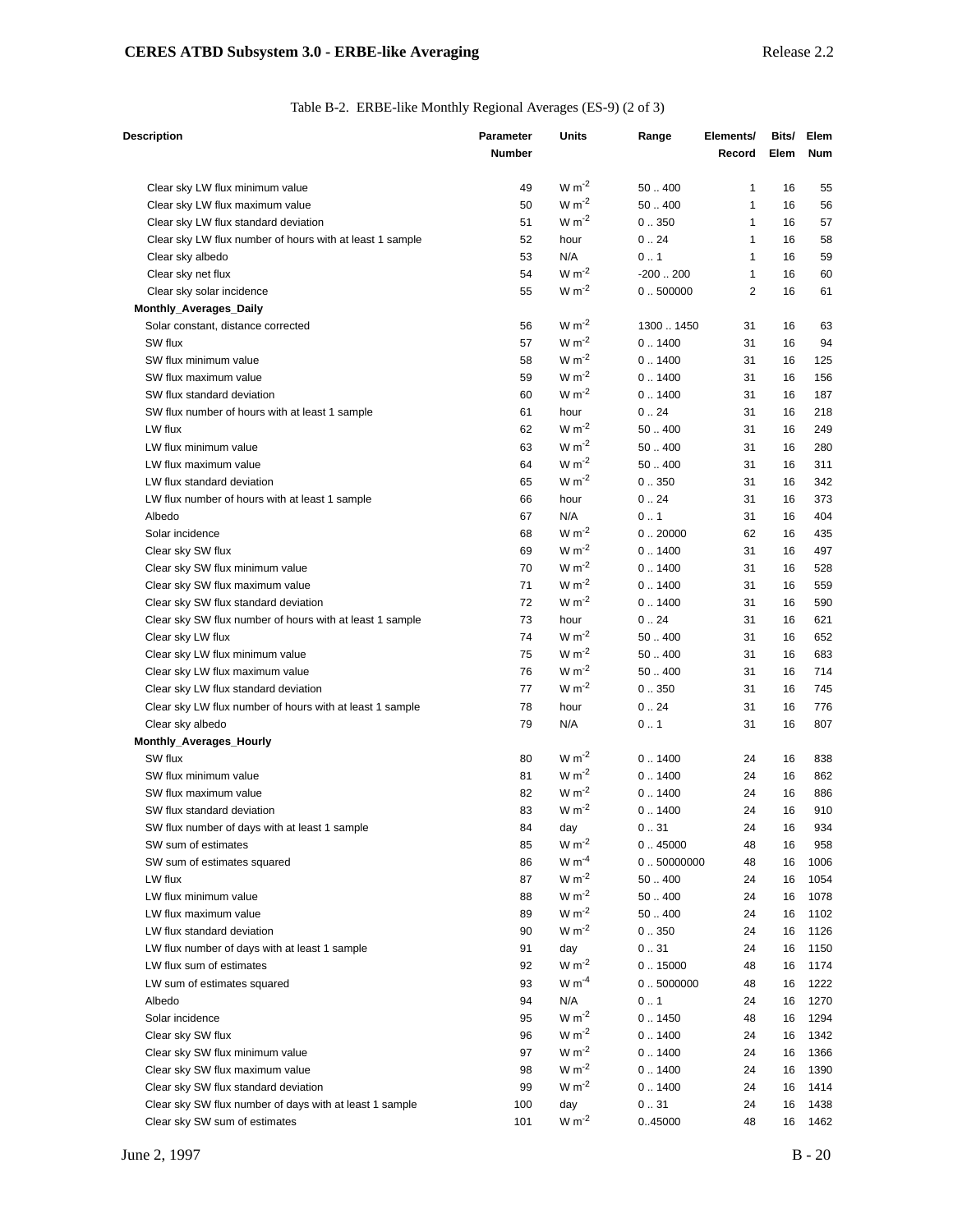| Table B-2. ERBE-like Monthly Regional Averages (ES-9) (3 of 3) |  |  |  |
|----------------------------------------------------------------|--|--|--|
|                                                                |  |  |  |

| <b>Description</b>                                      | <b>Parameter</b><br><b>Number</b> | Units      | Range               | Elements/<br>Record | Bits/<br>Elem | Elem<br><b>Num</b> |
|---------------------------------------------------------|-----------------------------------|------------|---------------------|---------------------|---------------|--------------------|
| Clear sky SW sum of estimates squared                   | 102                               | W $m^{-4}$ | 0.50000000          | 48                  | 16            | 1510               |
| Clear sky LW flux                                       | 103                               | $W m^{-2}$ | 50.400              | 24                  | 16            | 1558               |
| Clear sky LW flux minimum value                         | 104                               | $W m^{-2}$ | 50.400              | 24                  | 16            | 1582               |
| Clear sky LW flux maximum value                         | 105                               | $W m-2$    | 50.400              | 24                  | 16            | 1606               |
| Clear sky LW flux standard deviation                    | 106                               | $W m-2$    | 0.350               | 24                  | 16            | 1630               |
| Clear sky LW flux number of days with at least 1 sample | 107                               | day        | 0.31                | 24                  | 16            | 1654               |
| Clear sky LW sum of estimates                           | 108                               | $W m-2$    | 0.15000             | 48                  | 16            | 1678               |
| Clear sky LW sum of estimates squared                   | 109                               | $W m^{-4}$ | 0.5000000           | 48                  | 16            | 1726               |
| Clear sky albedo                                        | 110                               | $W m-2$    | 0.1                 | 24                  | 16            | 1774               |
| Clear sky solar incidence                               | 111                               | $W m-2$    | 0.1450              | 48                  | 16            | 1798               |
| Number_of_Monthly_Hour_boxes                            |                                   |            |                     |                     |               |                    |
| Number of hour boxes                                    | 112                               | Hour boxes | 1.744               | 1                   | 16            | 1846               |
| Monthly_Hourly_Daily                                    |                                   |            |                     |                     |               |                    |
| Hour box number                                         | 113                               | N/A        | 1.744               | 744                 | 16            | 1847               |
| Whole part of Julian date                               | 114                               | day        | 24493532458500 1488 |                     | 16            | 2591               |
| Fractional part of Julian day                           | 115                               | day        | 0.1                 | 744                 | 16            | 4079               |
| Scene fraction                                          | 116                               | N/A        | 0.1                 | 2976                | 16            | 4823               |
| Albedo vector                                           | 117                               | N/A        | 0.1                 | 2976                | 16            | 7799               |
| Cosine of the solar zenith angle                        | 118                               | N/A        | 0.1                 | 744                 |               | 16 10775           |
| Satellite zenith angle                                  | 119                               | deg        | 0.90                | 744                 |               | 16 11519           |
| Azimuth angle                                           | 120                               | deg        | 0.360               | 744                 |               | 16 12263           |
| Solar incidence                                         | 121                               | $W m^{-2}$ | 0.1450              | 744                 |               | 16 13007           |
| SW flux                                                 | 122                               | $W m-2$    | 0.1400              | 744                 |               | 16 13751           |
| SW flux minimum value                                   | 123                               | $W m-2$    | 0.1400              | 744                 |               | 16 14495           |
| SW flux maximum value                                   | 124                               | $W m-2$    | 0.1400              | 744                 |               | 16 15239           |
| SW flux standard deviation                              | 125                               | $W m-2$    | 0.1400              | 744                 |               | 16 15983           |
| SW flux number                                          | 126                               | N/A        | <b>TBD</b>          | 744                 |               | 16 16727           |
| LW flux                                                 | 127                               | $W m-2$    | 50.400              | 744                 |               | 16 17471           |
| LW flux minimum value                                   | 128                               | $W m-2$    | 50.400              | 744                 |               | 16 18215           |
| LW flux maximum value                                   | 129                               | $W m-2$    | 50.400              | 744                 |               | 16 18959           |
| LW flux standard deviation                              | 130                               | $W m^{-2}$ | 0.350               | 744                 |               | 16 19703           |
| LW flux number                                          | 131                               | N/A        | TBD                 | 744                 |               | 16 20447           |
| SW flux maximum difference                              | 132                               | $W m-2$    | TBD                 | 744                 |               | 16 21191           |
| LW flux maximum difference                              | 133                               | $W m-2$    | TBD                 | 744                 |               | 16 21935           |
| Clear sky albedo                                        | 134                               | N/A        | 0.1                 | 744                 |               | 16 22679           |
| Clear sky LW flux                                       | 135                               | $W m^{-2}$ | 50.400              | 744                 |               | 16 23423           |
| Clear sky LW flux standard deviation                    | 136                               | $W m-2$    | 0.350               | 744                 |               | 16 24167           |
| Clear sky LW flux number                                | 137                               | N/A        | TBD                 | 744                 |               | 16 24911           |
| <b>Total Meta Bits/File:</b>                            | <b>TBD</b>                        |            |                     |                     |               |                    |
| <b>Total Data Bits/Record:</b>                          | 410464                            |            |                     |                     |               |                    |
| <b>Total Records/File:</b>                              | 10368                             |            |                     |                     |               |                    |
| <b>Total Data Bits/File:</b>                            | 4255690752                        |            |                     |                     |               |                    |
| Total Bits/File:                                        | 4255692240                        |            |                     |                     |               |                    |

(Note: Sizing estimates shown in this table assume that all 2.5-deg regions and all hour boxes contain data. The sizing estimate for the ES-9 in Table B-1 is for TRMM.)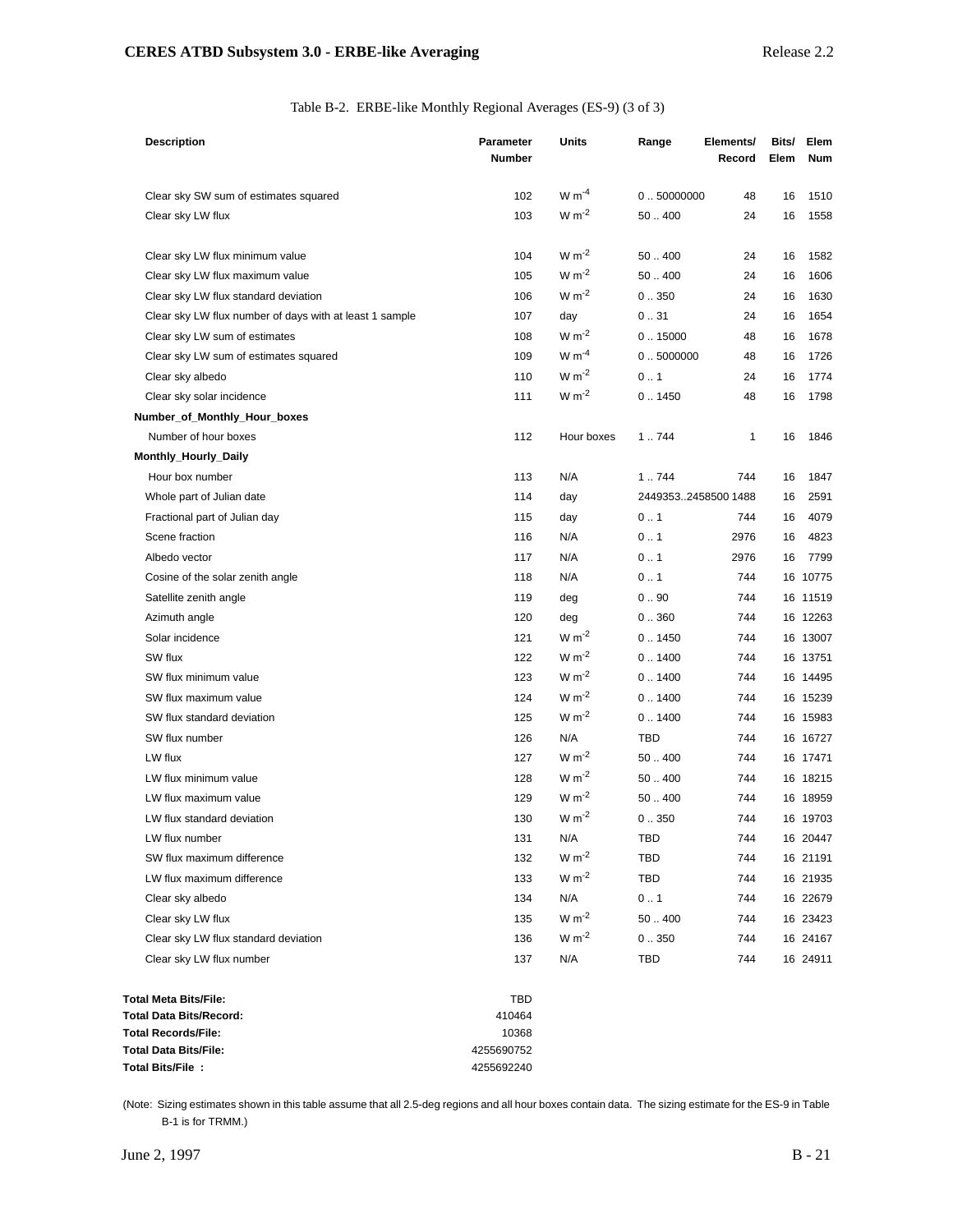## **ERBE-like Monthly Geographical Averages (ES-4)**

## **EOSDIS Product Code: CER13**

The ES-4 data is a regional, zonal, and global averages product. The instantaneous scanner estimates at the TOA are arranged temporally by hours, days, and the month. They are averaged spatially by regions, latitude zones, and the globe. The ES-4 product contains a header record, a record of file address map, a record of data scale factors, and seven sets of data records. Each data record set corresponds to a regional, nested regional, zonal, or global average. There are 10368 2.5-degree regions for the ERBE-like data. Therefore, there is a maximum of 10368 records in the 2.5-degree regional record set. The second set of records is the 2.5-degree nested to 5.0 degree regional data, which constitutes 2592 records. The third set of records is the 5.0 degree nested to 10.0 degree regional data, which constitutes 648 records. The fourth, fifth, and sixth sets of records are the 2.5 degree, 5.0 degree, and 10.0 degree zonally averaged data which constitute 72, 36, and 18 records, respectively. The last set is the global data, which constitutes 3 records. A complete listing of parameters for this data product can be found in Table B-3.

**File:** Month **File:** TOA **Record:** Month

**Level:** 3 **Portion of Globe Covered Type:** Archival **File:** Regional, zonal, global **Frequency:** 1/Month **Record:** Regional, zonal, global

**Time Interval Covered Portion of Atmosphere Covered**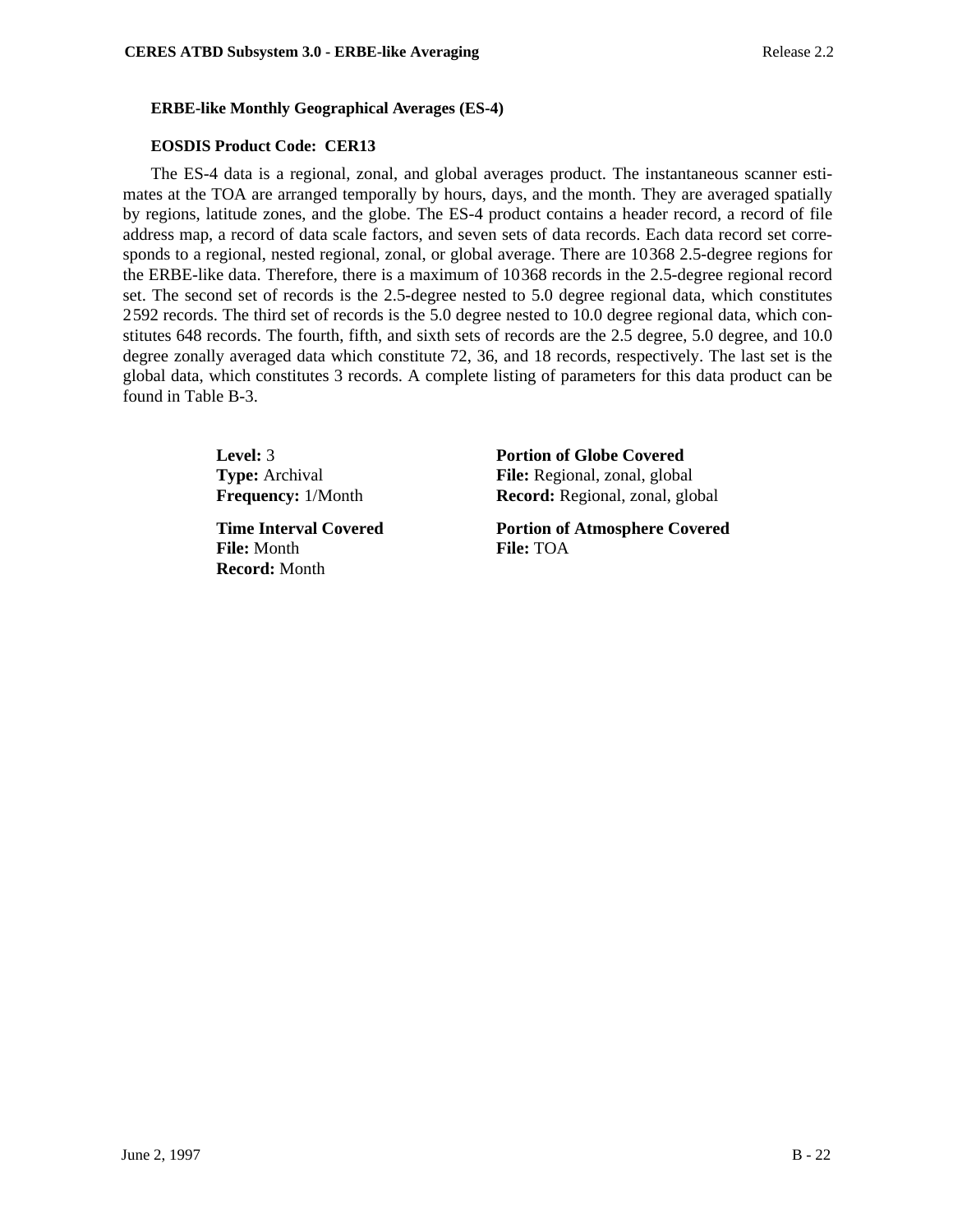Table B-3. ERBE-like Monthly Geographical Averages (ES-4) (1 of 2)

| Description                                       | Parameter<br><b>Number</b> | Units                 | Range      | Elements/<br>Record | Bits/<br>Elem | Elem<br><b>Num</b> |
|---------------------------------------------------|----------------------------|-----------------------|------------|---------------------|---------------|--------------------|
| ES-4                                              |                            |                       |            |                     |               |                    |
| ES-4_Header:                                      |                            |                       |            |                     |               |                    |
| File header                                       |                            | N/A                   | N/A        | TBD                 | <b>TBD</b>    |                    |
| ES-4_Record_Mapping_Matrix (1 record)             |                            |                       |            |                     |               |                    |
| 10 X 2 mapping matrix for spatial boundaries      |                            | N/A                   | N/A        | 20                  | 32            |                    |
| ES-4_Record_Data_Scaling (1 record)               |                            |                       |            |                     |               |                    |
| Scale factors for 32-bits Data                    |                            | N/A                   | N/A        | 90                  | 32            |                    |
| Scale factors for 16-bits Data                    |                            | N/A                   | N/A        | 345                 | 16            |                    |
| Scale factors for 8-bits Data                     |                            | N/A                   | N/A        | 240                 | 8             |                    |
| ES-4_2.5-deg Regional Data Record (10368 records) |                            |                       |            |                     |               |                    |
| 32-bit_Data                                       |                            |                       |            |                     |               |                    |
| File ID                                           | $\mathbf{1}$               | N/A                   | N/A        | 1                   | 32            | 1                  |
| Solar Incidence for Monthly Averages by Day       | $\overline{2}$             | W h $m^{-2}$          | 0.500000   | $\mathbf{1}$        | 32            | 2                  |
| Monthly net radiant flux by day                   | 3                          | $W m-2$               | $-200.200$ | $\mathbf{1}$        | 32            | 3                  |
| Clear sky net radiant flux, monthly by day        | 4                          | $W m-2$               | $-200.200$ | $\mathbf{1}$        | 32            | 4                  |
| Clear sky solar incidence, monthly by day         | 5                          | $W m-2$               | 0.500000   | $\mathbf{1}$        | 32            | 5                  |
| Monthly net radiant flux by hour                  | 6                          | $W m-2$               | $-200.200$ | 1                   | 32            | 6                  |
| Solar incidence, monthly by hour                  | 7                          | W h $m^{-2}$          | 0.500000   | 1                   | 32            | 7                  |
| Clear sky net radiant flux, monthly by hour       | 8                          | $W m-2$               | $-200200$  | $\mathbf{1}$        | 32            | 8                  |
| Clear sky solar incidence, monthly by hour        | 9                          | W h $m^{-2}$          | 0.500000   | $\mathbf{1}$        | 32            | 9                  |
| Daily solar incidence                             | 10                         | W $h$ m <sup>-2</sup> | 0.500000   | 31                  | 32            | 10                 |
| Hourly solar incidence                            | 11                         | W h $m^{-2}$          | 0.500000   | 24                  | 32            | 41                 |
| Clear sky solar incidence                         | 12                         | Wh $m^{-2}$           | 0.500000   | 24                  | 32            | 65                 |
| 32-bit Spares                                     | 13                         | N/A                   | N/A        | $\overline{2}$      | 32            | 89                 |
| 16-bit_Data                                       |                            |                       |            |                     |               |                    |
| Region number                                     | 14                         | N/A                   | 1.144      | $\mathbf{1}$        | 16            | 91                 |
| Year and month (YYMM) of data processed           | 15                         | N/A                   | N/A        | 1                   | 16            | 92                 |
| Spacecraft code (TBD)                             | 16                         | N/A                   | <b>TBD</b> | $\mathbf{1}$        | 16            | 93                 |
| Longwave flux                                     | 17                         | $W m^{-2}$            | 50.400     | $\mathbf{1}$        | 16            | 94                 |
| Shortwave flux                                    | 18                         | $W m-2$               | 0.1400     | $\mathbf{1}$        | 16            | 95                 |
| Monthly mean albedo                               | 19                         | N/A                   | 0.1        | $\mathbf{1}$        | 16            | 96                 |
| Clear sky longwave flux                           | 20                         | $W m-2$               | 50.400     | $\mathbf{1}$        | 16            | 97                 |
| Clear sky shortwave flux                          | 21                         | $W m^{-2}$            | 0.1400     | $\mathbf{1}$        | 16            | 98                 |
| Monthly mean clear sky albedo                     | 22                         | N/A                   | 0.1        | $\mathbf{1}$        | 16            | 99                 |
| Longwave flux by the hour                         | 23                         | $W m^{-2}$            | 50.400     | $\mathbf{1}$        | 16            | 100                |
| Shortwave flux by the hour                        | 24                         | $W m-2$               | 0.1400     | $\mathbf{1}$        | 16            | 101                |
| Monthly average albedo by the hour                | 25                         | N/A                   | 0.1        | 1                   | 16            | 102                |
| Clear sky longwave flux by the hour               | 26                         | $W m-2$               | 50400      | 1                   | 16            | 103                |
| Clear sky shortwave flux by the hour              | 27                         | $W m-2$               | 0.1400     | 1                   | 16            | 104                |
| Clear sky Monthly averaged albedo by the hour     | 28                         | N/A                   | 0.1        | $\mathbf{1}$        | 16            | 105                |
| Longwave flux, daily                              | 29                         | $W m-2$               | 50.400     | 31                  | 16            | 106                |
| Short wave flux, daily                            | 30                         | $W m^{-2}$            | 0.1200     | 31                  | 16            | 137                |
| Monthly mean albedo, daily                        | 31                         | N/A                   | 0.1        | 31                  | 16            | 168                |
| Clear sky longwave flux, daily                    | 32                         | $W m-2$               | 50.400     | 31                  | 16            | 199                |
| Clear sky shortwave flux, daily                   | 33                         | $W m-2$               | 0.1400     | 31                  | 16            | 230                |
| Monthly mean clear sky albedo, daily              | 34                         | N/A                   | 0.1        | 31                  | 16            | 261                |
| Longwave flux, hourly                             | 35                         | $W m-2$               | 50400      | 24                  | 16            | 285                |
| Shortwave flux, hourly                            | 36                         | $W m-2$               | 0.1400     | 24                  | 16            | 309                |
| Monthly average albedo, hourly                    | 37                         | N/A                   | 0.1        | 24                  | 16            | 333                |
| Clear sky longwave flux, hourly                   | 38                         | $W m-2$               | 50400      | 24                  | 16            | 357                |
| Clear sky shortwave flux, hourly                  | 39                         | $W m^{-2}$            | 0.1400     | 24                  | 16            | 381                |
| Clear sky Monthly averaged albedo, hourly         | 40                         | N/A                   | 0.1        | 24                  | 16            | 405                |
| 8-bit_Data                                        |                            |                       |            |                     |               |                    |
| Number of observations for LW, daily              | 41                         | hour                  | 0.24       | 31                  | 8             | 436                |
| Number of observations SW, daily                  | 42                         | hour                  | 0.24       | 31                  | 8             | 467                |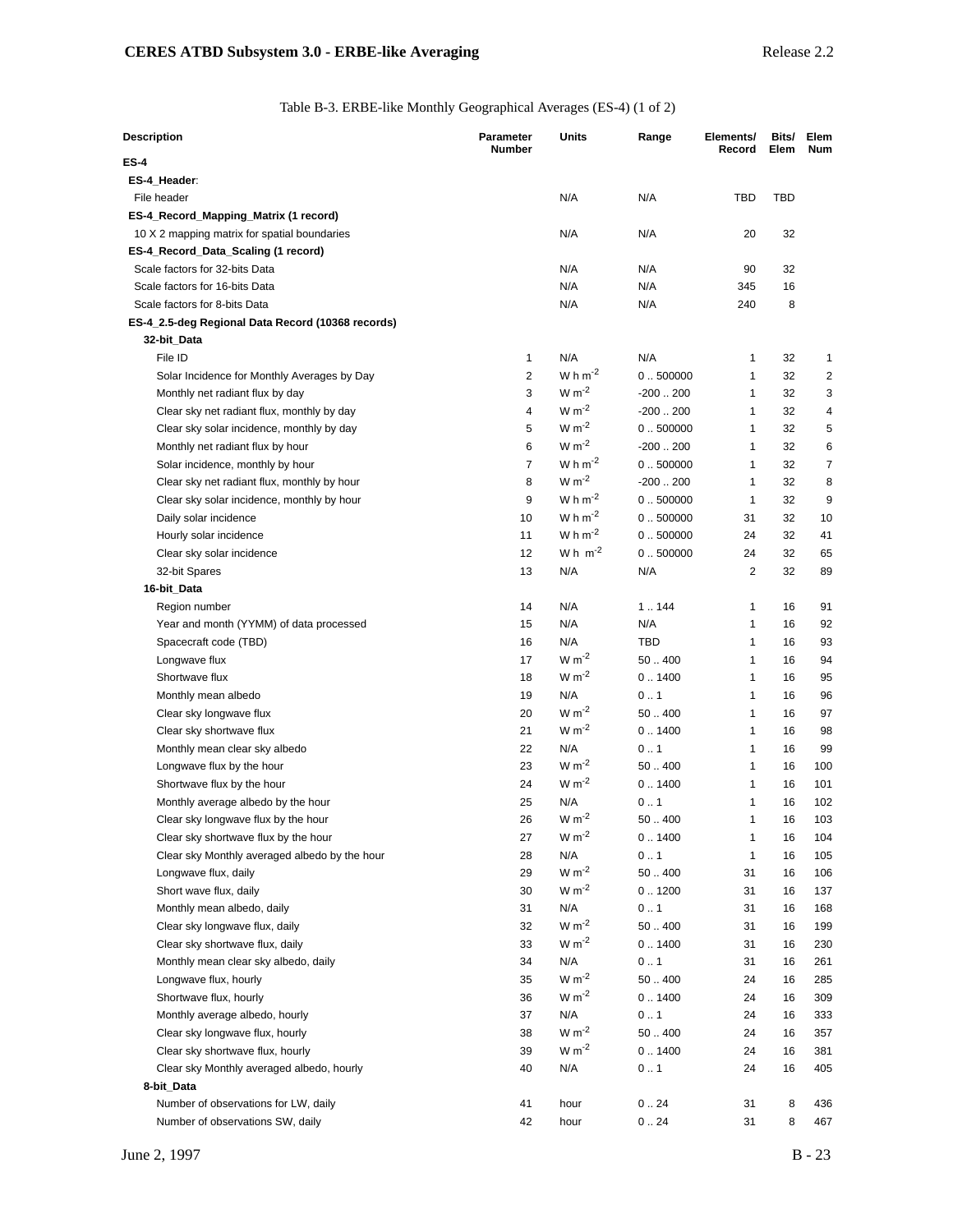Table B-3. ERBE-like Monthly Geographical Averages (ES-4) (2 of 2)

| <b>Description</b>                                               | <b>Parameter</b><br><b>Number</b> | <b>Units</b> | Range | Elements/<br>Record | Bits/<br>Elem | Elem<br><b>Num</b> |
|------------------------------------------------------------------|-----------------------------------|--------------|-------|---------------------|---------------|--------------------|
| Number of observations for clear sky LW, daily                   | 43                                | hour         | 0.24  | 31                  | 8             | 498                |
| Number of observations for clear sky SW, daily                   | 44                                | hour         | 0.24  | 31                  | 8             | 529                |
| Number of observations for LW, hourly                            | 45                                | day          | 0.31  | 24                  | 8             | 560                |
| Number of observations for SW, hourly                            | 46                                | day          | 0.31  | 24                  | 8             | 584                |
| Number of observations for clear sky LW, hourly                  | 47                                | day          | 0.31  | 24                  | 8             | 608                |
| Number of observations for clear sky SW, hourly                  | 48                                | day          | 0.31  | 24                  | 8             | 632                |
| <b>Spares</b>                                                    | 49                                | N/A          | N/A   | 20                  | 8             | 656                |
| ES-4_5.0-deg Nested Regional Data Record (2592 records)          |                                   |              |       |                     |               |                    |
| 32-bit Data                                                      |                                   |              |       |                     |               |                    |
| Same parameters as in 2.5-deg Regional Data Record               | 1                                 | N/A          | N/A   | 90                  | 32            | $\mathbf{1}$       |
| 16-bit_Data                                                      | 14                                | N/A          | N/A   | 345                 | 16            | 91                 |
| Same parameters as in 2.5-deg Regional Data Record<br>8-bit_Data |                                   |              |       |                     |               |                    |
| Same parameters as in 2.5-deg Regional Data Record               | 41                                | N/A          | N/A   | 240                 | 8             | 436                |
| ES-4_10.0-deg Nested Regional Data Record (648 records)          |                                   |              |       |                     |               |                    |
| 32-bit Data                                                      |                                   |              |       |                     |               |                    |
| Same parameters as in 2.5-deg Regional Data Record               | 1                                 | N/A          | N/A   | 90                  | 32            | $\mathbf{1}$       |
| 16-bit_Data                                                      |                                   |              |       |                     |               |                    |
| Same parameters as in 2.5-deg Regional Data Record               | 14                                | N/A          | N/A   | 345                 | 16            | 91                 |
| 8-bit_Data                                                       |                                   |              |       |                     |               |                    |
| Same parameters as in 2.5-deg Regional Data Record               | 41                                | N/A          | N/A   | 240                 | 8             | 436                |
| ES-4_2.5-deg Zonal Data Record (72 records)                      |                                   |              |       |                     |               |                    |
| 32-bit_Data                                                      |                                   |              |       |                     |               |                    |
| Same parameters as in 2.5-deg Regional Data Record               | 1                                 | N/A          | N/A   | 90                  | 32            | $\mathbf{1}$       |
| 16-bit_Data                                                      |                                   |              |       |                     |               |                    |
| Same parameters as in 2.5-deg Regional Data Record               | 14                                | N/A          | N/A   | 345                 | 16            | 91                 |
| 8-bit_Data                                                       |                                   |              |       |                     |               |                    |
| Same parameters as in 2.5-deg Regional Data Record               | 41                                | N/A          | N/A   | 240                 | 8             | 436                |
| ES-4_5.0-deg Zonal Data Record (36 records)                      |                                   |              |       |                     |               |                    |
| 32-bit_Data                                                      |                                   |              |       |                     |               |                    |
| Same parameters as in 2.5-deg Regional Data Record               | 1                                 | N/A          | N/A   | 90                  | 32            | $\mathbf{1}$       |
| 16-bit_Data                                                      |                                   |              |       |                     |               |                    |
| Same parameters as in 2.5-deg Regional Data Record               | 14                                | N/A          | N/A   | 345                 | 16            | 91                 |
| 8-bit_Data<br>Same parameters as in 2.5-deg Regional Data Record | 41                                | N/A          | N/A   | 240                 | 8             | 436                |
| ES-4_10.0-deg Zonal Data Record (18 records)                     |                                   |              |       |                     |               |                    |
| 32-bit_Data                                                      |                                   |              |       |                     |               |                    |
| Same parameters as in 2.5-deg Regional Data Record               | 1                                 | N/A          | N/A   | 90                  | 32            | 1                  |
| 16-bit_Data                                                      |                                   |              |       |                     |               |                    |
| Same parameters as in 2.5-deg Regional Data Record               | 14                                | N/A          | N/A   | 345                 | 16            | 91                 |
| 8-bit_Data                                                       |                                   |              |       |                     |               |                    |
| Same parameters as in 2.5-deg Regional Data Record               | 41                                | N/A          | N/A   | 240                 | 8             | 436                |
| ES-4 Global Zonal Data Record (3 records)                        |                                   |              |       |                     |               |                    |
| 32-bit_Data                                                      |                                   |              |       |                     |               |                    |
| Same parameters as in 2.5-deg Regional Data Record               | 1                                 | N/A          | N/A   | 90                  | 32            | 1                  |
| 16-bit_Data                                                      |                                   |              |       |                     |               |                    |
| Same parameters as in 2.5-deg Regional Data Record               | 14                                | N/A          | N/A   | 345                 | 16            | 91                 |
| 8-bit Data                                                       |                                   |              |       |                     |               |                    |
| Same parameters as in 2.5-deg Regional Data Record               | 41                                | N/A          | N/A   | 240                 | 8             | 436                |
| <b>Total Meta Bits/File:</b>                                     | TBD                               |              |       |                     |               |                    |
| Total Data Bits/Record:                                          | 10320                             |              |       |                     |               |                    |
| <b>Total Records/File:</b><br><b>Total Data Bits/File:</b>       | 13739<br>141786480                |              |       |                     |               |                    |
| Total Bits/File:                                                 | 141786480                         |              |       |                     |               |                    |

(Note: Sizing estimates shown in this table assume that all 2.5-deg regions and all hour boxes contain data. The sizing estimate for the ES-4 in Table B-1 is for TRMM.)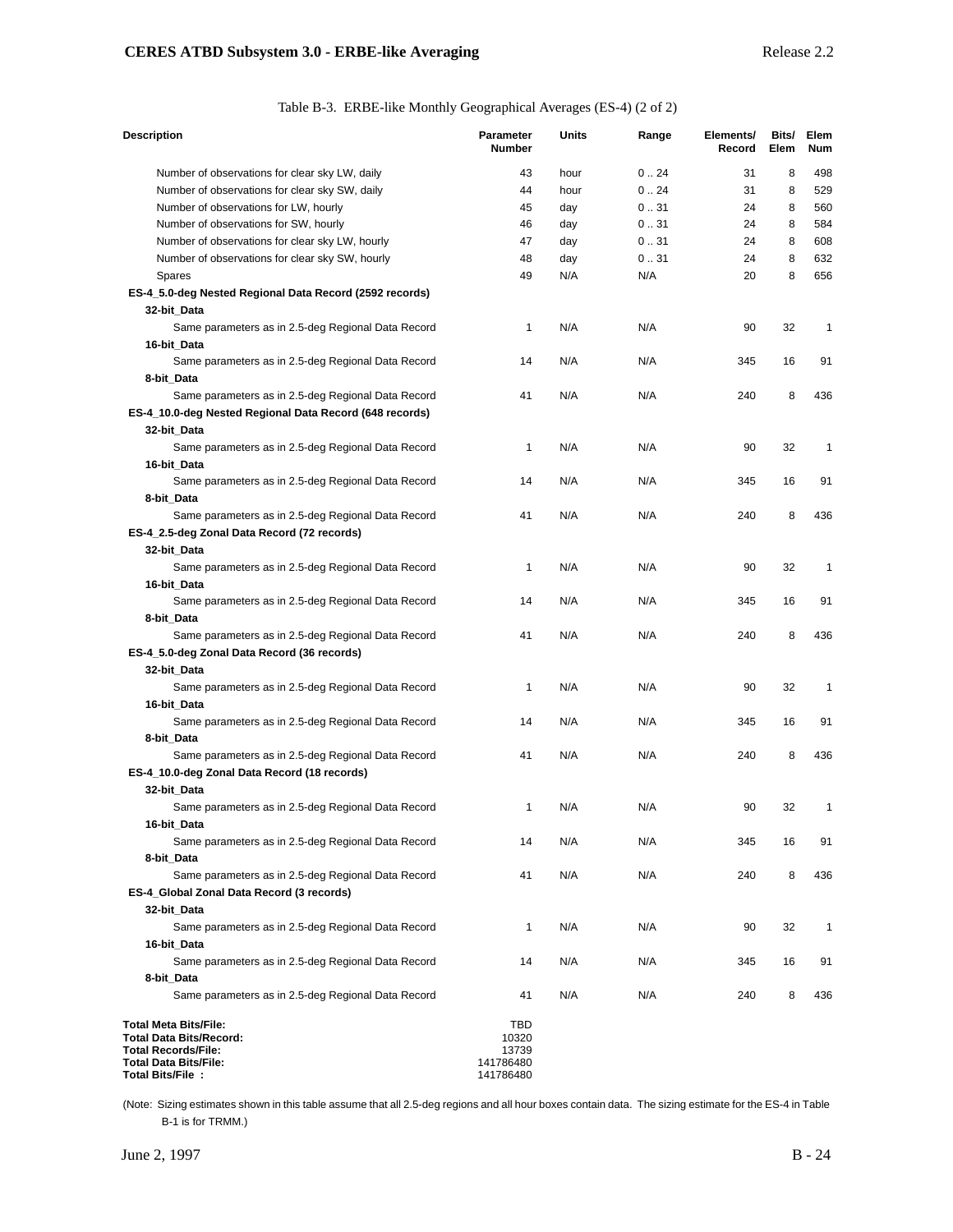# **ERBE-like Monthly Gridded Averages (ES-4G)**

## **EOSDIS Product Code: CER14**

The ES-4G data product stores the same time and space averages as the ES-4 science data product, with the difference being the arrangement of the data. While the ES-4 is arranged by region, the ES-4G files present a gridded data product with all regions for a given data parameter grouped together. The regional presentation of the data is in the same order as that described for the ES-4 product. The 2.5 degree regional parameters are presented as 10368-element vectors, the 2.5 nested to 5.0 degree data is presented as 2592-element vectors, and the 5.0 nested to 10.0 degree data is presented as 648-element vectors. The 2.5, 5.0, and 10.0 degree zonal data is presented as 72, 36, and 18-element vectors respectively. The global data are presented as 3-element vectors.

The ES-4G data product is written on four output files. The first three files contains 2.5-deg regional data, 32-bit, 16-bit, and 8-bit data. The fourth file contains nested regional data, all zonal data, and global data. A complete listing of parameters for this data product can be found in Table B-4.

**Record:** Month

**Level:** 3 **Portion of Globe Covered**

**Type:** Archival **File:** Global, Zonal, Regional **Frequency:** 1/Month **Record:** Global, Zonal, Regional

**Time Interval Covered 2008 Portion of Atmosphere Covered File:** Month **File:** TOA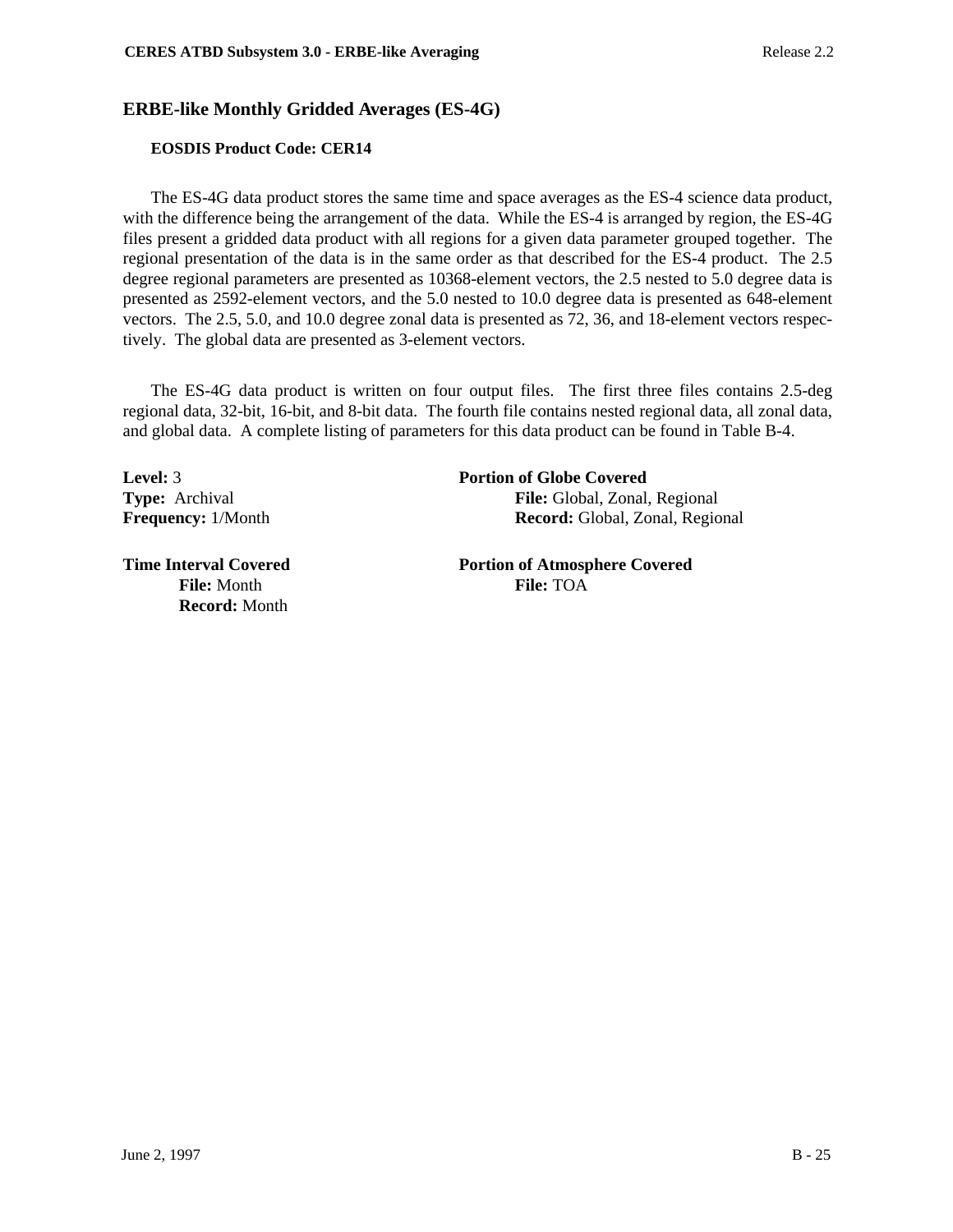|  | Table B-4. ERBE-like Monthly Gridded Averages (ES-4G) (1 of 8) |  |  |
|--|----------------------------------------------------------------|--|--|
|  |                                                                |  |  |

| <b>Description</b>                          | <b>Parameter</b> | <b>Units</b> | Range      | Elements/    | Bits/ | Elem           |
|---------------------------------------------|------------------|--------------|------------|--------------|-------|----------------|
|                                             | <b>Number</b>    |              |            | Record       | Elem  | Num            |
| ES_4G_2.5-deg_Regional_32-bit_Data (File 1) |                  |              |            |              |       |                |
| Monthly_Averages_Day                        |                  |              |            |              |       |                |
| Solar Incidence                             |                  |              |            |              |       |                |
| Data Description                            | 1                | N/A          | N/A        | 1            | 640   | 1              |
| Scale Factor                                | $\overline{2}$   | N/A          | N/A        | $\mathbf{1}$ | 32    | $\overline{2}$ |
| <b>Monthly Averages</b>                     | 3                | W h $m^{-2}$ | 0.500000   | 10368        | 32    | 3              |
| Spares                                      | 4                | N/A          | N/A        | 420          | 8     | 10371          |
| <b>Net Flux</b>                             |                  |              |            |              |       |                |
| Data Description                            | 1                | N/A          | N/A        | 1            | 640   | 1              |
| Scale Factor                                | $\overline{2}$   | N/A          | N/A        | $\mathbf{1}$ | 32    | 2              |
| <b>Monthly Averages</b>                     | 3                | $W m-2$      | $-200.200$ | 10368        | 32    | 3              |
| Spares                                      | 4                | N/A          | N/A        | 420          | 8     | 10371          |
| <b>Clear Sky Net Flux</b>                   |                  |              |            |              |       |                |
| Data Description                            | 1                | N/A          | N/A        | 1            | 640   | 1              |
| Scale Factor                                | $\overline{2}$   | N/A          | N/A        | $\mathbf{1}$ | 32    | $\overline{2}$ |
| Monthly Average                             | 3                | $W m^{-2}$   | $-200.200$ | 10368        | 32    | 3              |
| Spares                                      | 4                | N/A          | N/A        | 420          | 8     | 10371          |
| <b>Clear Sky Solar Incidence</b>            |                  |              |            |              |       |                |
| Data Description                            | 1                | N/A          | N/A        | 1            | 640   | 1              |
| Scale Factor                                | $\overline{c}$   | N/A          | N/A        | $\mathbf{1}$ | 32    | 2              |
| <b>Monthly Averages</b>                     | 3                | W h $m^{-2}$ | 0.500000   | 10368        | 32    | 3              |
| Spares                                      | 4                | N/A          | N/A        | 420          | 8     | 10371          |
| Monthly_Averages_Hour                       |                  |              |            |              |       |                |
| <b>Net Flux</b>                             |                  |              |            |              |       |                |
| Data Description                            | 1                | N/A          | N/A        | 1            | 640   | 1              |
| Scale Factor                                | $\overline{c}$   | N/A          | N/A        | $\mathbf{1}$ | 32    | $\overline{2}$ |
| <b>Monthly Averages</b>                     | 3                | $W m^{-2}$   | $-200.200$ | 10368        | 32    | 3              |
| Spares                                      | 4                | N/A          | N/A        | 420          | 8     | 10371          |
| Solar Incidence                             |                  |              |            |              |       |                |
| Data Description                            | 1                | N/A          | N/A        | 1            | 640   | 1              |
| Scale Factor                                | $\overline{2}$   | N/A          | N/A        | $\mathbf{1}$ | 32    | $\overline{2}$ |
| <b>Monthly Averages</b>                     | 3                | W h $m^{-2}$ | 0.500000   | 10368        | 32    | 3              |
| Spares                                      | 4                | N/A          | N/A        | 420          | 8     | 10371          |
| <b>Clear Sky Net Flux</b>                   |                  |              |            |              |       |                |
| Data Description                            | 1                | N/A          | N/A        | 1            | 640   | 1              |
| Scale Factor                                | 2                | N/A          | N/A        | 1            | 32    | 2              |
| <b>Monthly Averages</b>                     | 3                | $W m^{-2}$   | $-200.200$ | 10368        | 32    | 3              |
| <b>Spares</b>                               | 4                | N/A          | N/A        | 420          | 8     | 10371          |
| Clear Sky Solar Incidence                   |                  |              |            |              |       |                |
| Data Description                            | 1                | N/A          | N/A        | $\mathbf{1}$ | 640   | 1              |
| Scale Factor                                | $\overline{2}$   | N/A          | N/A        | $\mathbf{1}$ | 32    | 2              |
| <b>Monthly Averages</b>                     | 3                | W h $m^{-2}$ | 0.500000   | 10368        | 32    | 3              |
| Spares                                      | 4                | N/A          | N/A        | 420          | 8     | 10371          |
| Monthly_Averages_Daily                      |                  |              |            |              |       |                |
| Solar Incidence (31 records)                |                  |              |            |              |       |                |
| Data Description                            | $\mathbf{1}$     | N/A          | N/A        | $\mathbf{1}$ | 640   | 1              |
| Scale Factor                                | $\overline{2}$   | N/A          | N/A        | $\mathbf{1}$ | 32    | 2              |
| <b>Monthly Averages</b>                     | 3                | W h $m^{-2}$ | 0.500000   | 10368        | 32    | 3              |
| Spares                                      | 4                | N/A          | N/A        | 420          | 8     | 10371          |
| Monthly_Averages_Hourly                     |                  |              |            |              |       |                |
| Solar Incidence (24 records)                |                  |              |            |              |       |                |
| Data Description                            | $\mathbf{1}$     | N/A          | N/A        | $\mathbf{1}$ | 640   | 1              |
| Scale Factor                                | $\overline{c}$   | N/A          | N/A        | 1            | 32    | 2              |
| Monthly Averages                            | 3                | W h $m^{-2}$ | 0.500000   | 10368        | 32    | 3              |
| Spares                                      | 4                | N/A          | N/A        | 420          | 8     | 10371          |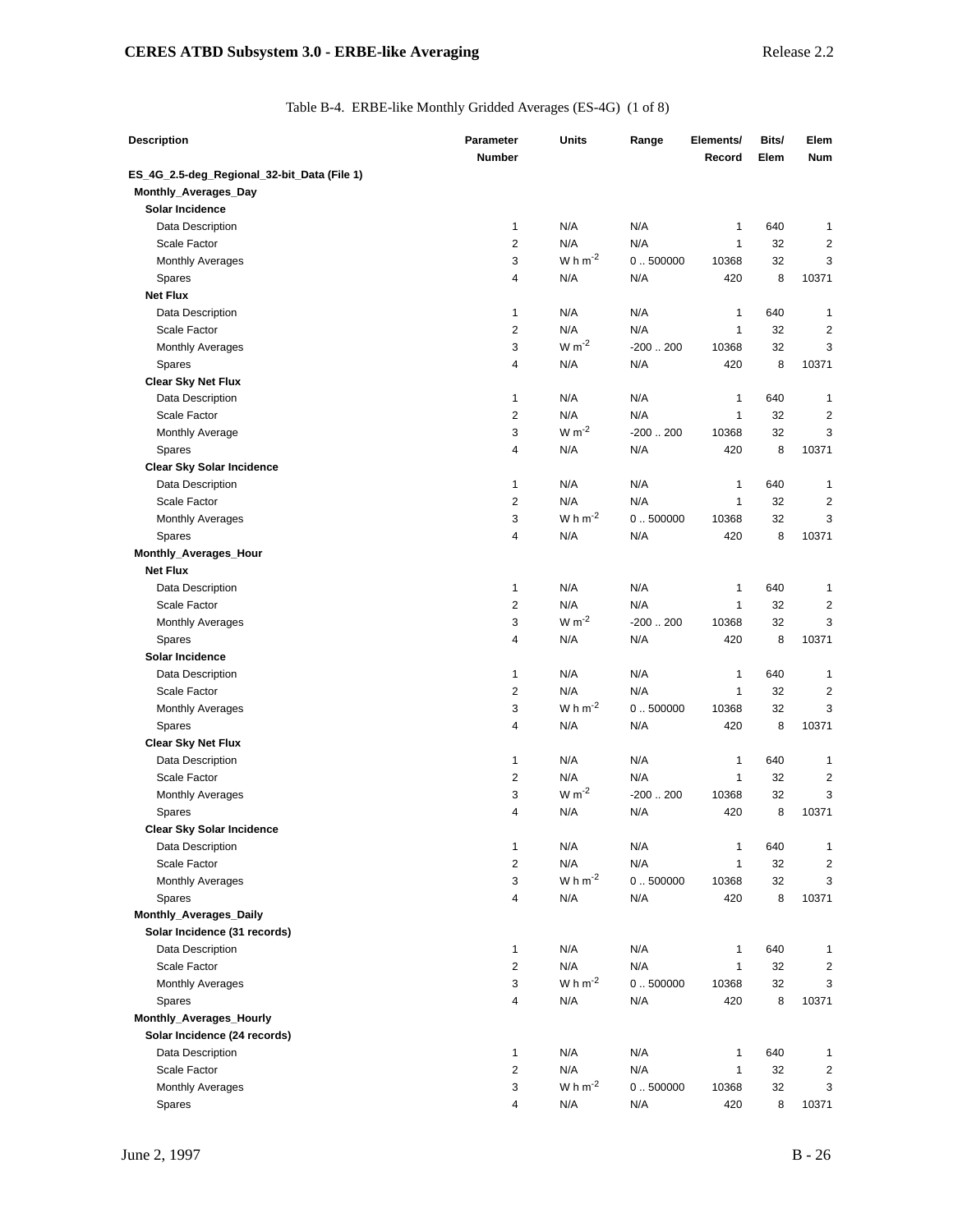## Table B-4. ERBE-like Monthly Gridded Averages (ES-4G) (2 of 8)

| <b>Description</b>                     | <b>Parameter</b><br><b>Number</b> | <b>Units</b> | Range    | Elements/<br>Record | Bits/<br>Elem | Elem<br><b>Num</b> |
|----------------------------------------|-----------------------------------|--------------|----------|---------------------|---------------|--------------------|
| Clear Sky Solar Incidence (24 records) |                                   |              |          |                     |               |                    |
| <b>Data Description</b>                |                                   | N/A          | N/A      | 1                   | 640           |                    |
| Scale Factor                           | 2                                 | N/A          | N/A      | 1                   | 32            | 2                  |
| <b>Monthly Averages</b>                | 3                                 | W h $m^{-2}$ | 0.500000 | 10368               | 32            | 3                  |
| Spares                                 | 4                                 | N/A          | N/A      | 420                 | 8             | 10371              |
| <b>Total Meta Bits/File:</b>           | <b>TBD</b>                        |              |          |                     |               |                    |
| <b>Total Data Bits/Record:</b>         | 335872                            |              |          |                     |               |                    |
| <b>Total Records/File 1:</b>           | 87                                |              |          |                     |               |                    |
| <b>Total Data Bits/File 1:</b>         | 29220864                          |              |          |                     |               |                    |
| <b>Total Bits/File 1:</b>              | 29220864                          |              |          |                     |               |                    |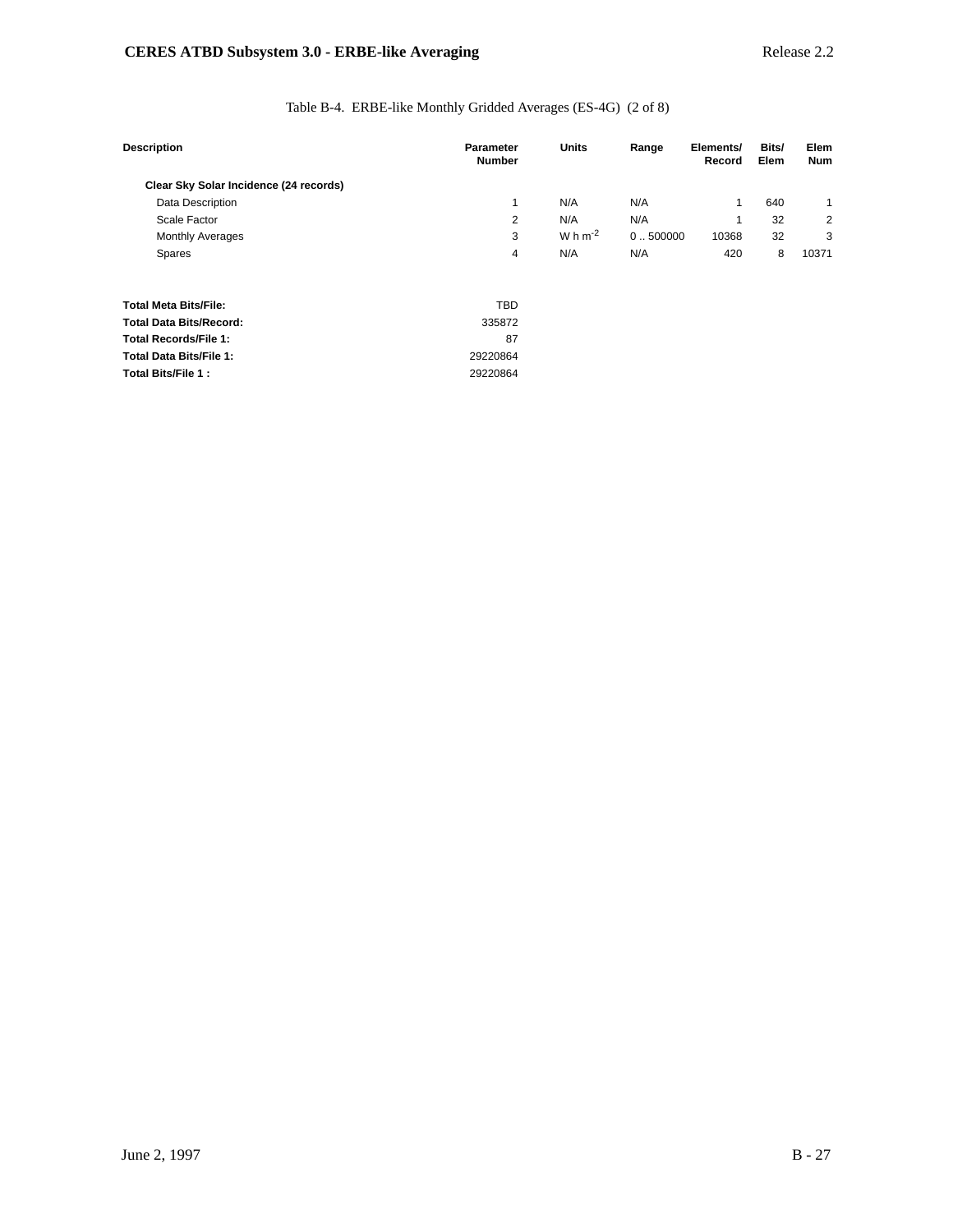Table B-4. ERBE-like Monthly Gridded Averages (ES-4G) (3 of 8)

| Description                                 | <b>Parameter</b><br><b>Number</b> | Units                  | Range       | Elements/<br>Record | Bits/<br>Elem | Elem<br><b>Num</b>      |
|---------------------------------------------|-----------------------------------|------------------------|-------------|---------------------|---------------|-------------------------|
| ES_4G_2.5-deg_Regional_16-bit_Data (File 2) |                                   |                        |             |                     |               |                         |
| Monthly_Averages_Day                        |                                   |                        |             |                     |               |                         |
| <b>LW Flux</b>                              |                                   |                        |             |                     |               |                         |
| Data Description                            | 1                                 | N/A                    | N/A         | 1                   | 640           | 1                       |
| Scale Factor                                | $\overline{2}$                    | N/A                    | N/A         | 1                   | 16            | 2                       |
| <b>Monthly Averages</b>                     | 3                                 | $W m-2$                | 50.400      | 10368               | 16            | 3                       |
| Spares                                      | 4                                 | N/A                    | N/A         | 166                 | 8             | 10371                   |
| <b>SW Flux</b>                              |                                   |                        |             |                     |               |                         |
| Data Description                            | 1                                 | N/A                    | N/A         | 1                   | 640           | 1                       |
| Scale Factor                                | $\overline{2}$                    | N/A                    | N/A         | 1                   | 16            | $\overline{\mathbf{c}}$ |
| <b>Monthly Averages</b>                     | 3                                 | $W m-2$                | 0.1400      | 10368               | 16            | 3                       |
| Spares                                      | 4                                 | N/A                    | N/A         | 166                 | 8             | 10371                   |
| Albedo                                      |                                   |                        |             |                     |               |                         |
| Data Description                            | 1                                 | N/A                    | N/A         | 1                   | 640           | 1                       |
| Scale Factor                                | $\overline{2}$                    | N/A                    | N/A         | 1                   | 16            | $\overline{\mathbf{c}}$ |
| <b>Monthly Averages</b>                     | 3                                 | N/A                    | 0.1         | 10368               | 16            | 3                       |
| Spares                                      | $\overline{4}$                    | N/A                    | N/A         | 166                 | 8             | 10371                   |
| <b>Clear Sky LW Flux</b>                    |                                   |                        |             |                     |               |                         |
| Data Description                            | 1                                 | N/A                    | N/A         | 1                   | 640           | 1                       |
| Scale Factor                                | 2                                 | N/A                    | N/A         | 1                   | 16            | 2                       |
| <b>Monthly Averages</b>                     | 3                                 | $W m-2$                | 0.1400      | 10368               | 16            | 3                       |
| Spares                                      | 4                                 | N/A                    | N/A         | 166                 | 8             | 10371                   |
| Clear Sky SW Flux                           |                                   |                        |             |                     |               |                         |
| Data Description                            | $\mathbf{1}$                      | N/A                    | N/A         | 1                   | 640           | 1                       |
| Scale Factor                                | $\overline{2}$                    | N/A                    | N/A         | $\mathbf{1}$        | 16            | $\overline{\mathbf{c}}$ |
| <b>Monthly Averages</b>                     | 3                                 | $W m-2$                | 0.400       | 10368               | 16            | 3                       |
| Spares                                      | $\overline{4}$                    | N/A                    | N/A         | 166                 | 8             | 10371                   |
| <b>Clear Sky Albedo</b>                     |                                   |                        |             |                     |               |                         |
| Data Description                            | 1                                 | N/A                    | N/A         | 1                   | 640           | 1                       |
| Scale Factor                                | $\overline{c}$                    | N/A                    | N/A         | 1                   | 16            | $\overline{\mathbf{c}}$ |
| <b>Monthly Averages</b>                     | 3                                 | N/A                    | 0.1         | 10368               | 16            | 3                       |
| Spares                                      | 4                                 | N/A                    | N/A         | 166                 | 8             | 10371                   |
| Monthly_Averages_Hour                       |                                   |                        |             |                     |               |                         |
| <b>LW Flux</b>                              |                                   |                        |             |                     |               |                         |
| Data Description                            | 1                                 | N/A                    | N/A         | 1                   | 640           | 1                       |
| Scale Factor                                | $\overline{c}$                    | N/A                    | N/A         | 1                   | 16            | 2                       |
| Monthly Averages                            | 3                                 | $\rm W\,m^{\text{-}2}$ | $50\,\,400$ | 10368               | 16            | 3                       |
| Spares                                      | 4                                 | N/A                    | N/A         | 166                 | 8             | 10371                   |
| <b>SW Flux</b>                              |                                   |                        |             |                     |               |                         |
| Data Description                            | 1                                 | N/A                    | N/A         | 1                   | 640           | 1                       |
| Scale Factor                                | $\mathbf{2}$                      | N/A                    | N/A         | 1                   | 16            | 2                       |
| Monthly Averages                            | 3                                 | $W m^{-2}$             | 0.1400      | 10368               | 16            | 3                       |
| Spares                                      | 4                                 | N/A                    | N/A         | 166                 | 8             | 10371                   |
| Albedo                                      |                                   |                        |             |                     |               |                         |
| Data Description                            | 1                                 | N/A                    | N/A         | 1                   | 640           | 1                       |
| Scale Factor                                | $\overline{2}$                    | N/A                    | N/A         | 1                   | 16            | 2                       |
| <b>Monthly Averages</b>                     | 3                                 | N/A                    | 0.1         | 10368               | 16            | 3                       |
| Spares                                      | 4                                 | N/A                    | N/A         | 166                 | 8             | 10371                   |
| Clear Sky LW Flux                           |                                   |                        |             |                     |               |                         |
| Data Description                            | 1                                 | N/A                    | N/A         | 1                   | 640           | 1                       |
| Scale Factor                                | $\overline{2}$                    | N/A                    | N/A         | 1                   | 16            | 2                       |
| Monthly Averages                            | 3                                 | $W m-2$                | 50400       | 10368               | 16            | 3                       |
|                                             | 4                                 | N/A                    | N/A         | 166                 | 8             | 10371                   |
| Spares                                      |                                   |                        |             |                     |               |                         |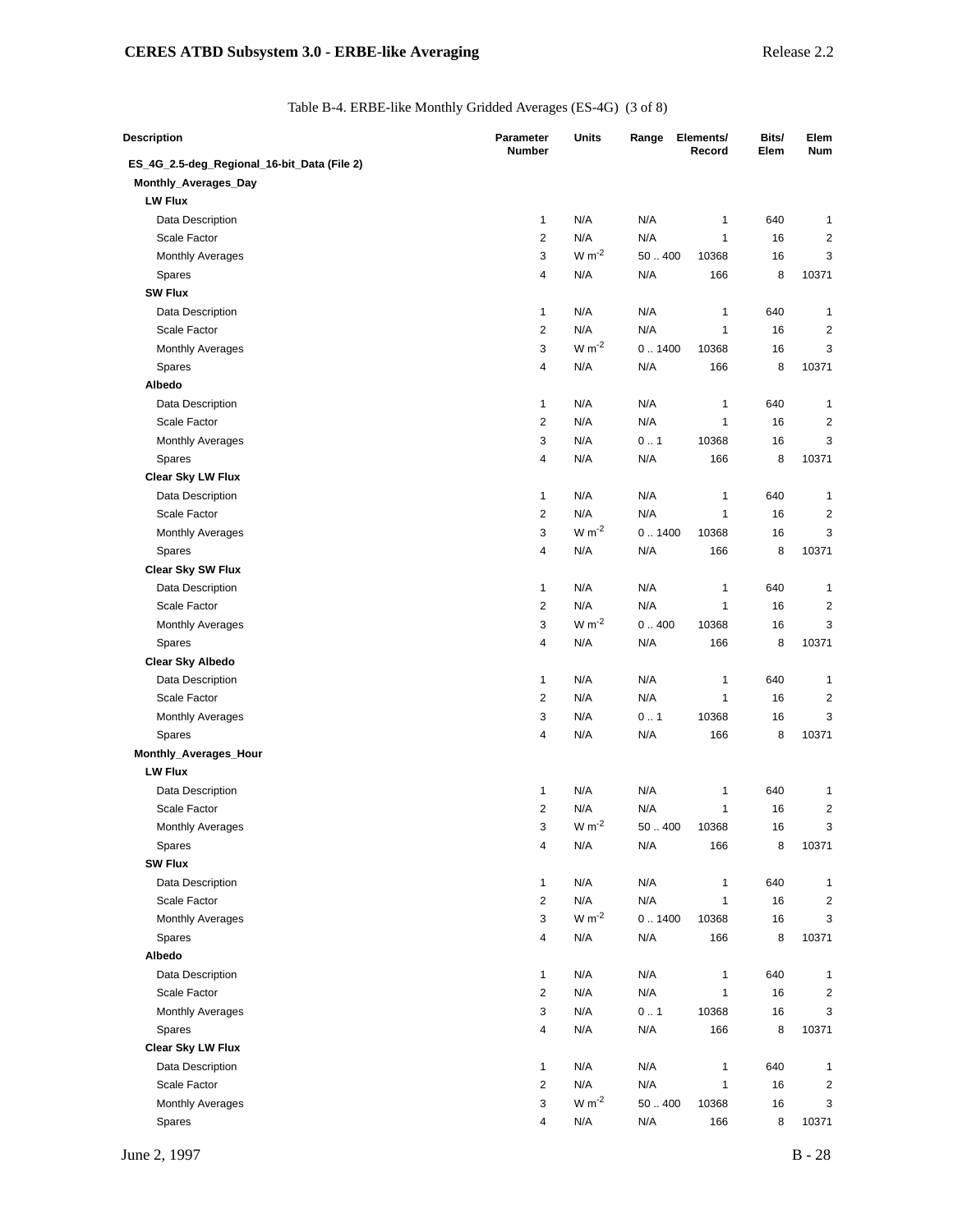Table B-4. ERBE-like Monthly Gridded Averages (ES-4G) (4 of 8)

| <b>Description</b>             | <b>Parameter</b><br><b>Number</b> | <b>Units</b> | Range  | Elements/<br>Record | Bits/<br>Elem | Elem<br>Num             |
|--------------------------------|-----------------------------------|--------------|--------|---------------------|---------------|-------------------------|
| Clear Sky SW Flux              |                                   |              |        |                     |               |                         |
| Data Description               | $\mathbf{1}$                      | N/A          | N/A    | 1                   | 640           | 1                       |
| Scale Factor                   | 2                                 | N/A          | N/A    | 1                   | 16            | 2                       |
| <b>Monthly Averages</b>        | 3                                 | $W m-2$      | 0.1400 | 10368               | 16            | 3                       |
| Spares                         | 4                                 | N/A          | N/A    | 166                 | 8             | 10371                   |
| <b>Clear Sky Albedo</b>        |                                   |              |        |                     |               |                         |
| Data Description               | 1                                 | N/A          | N/A    | 1                   | 640           | $\mathbf{1}$            |
| Scale Factor                   | 2                                 | N/A          | N/A    | 1                   | 16            | 2                       |
| <b>Monthly Averages</b>        | 3                                 | N/A          | 0.1    | 10368               | 16            | 3                       |
| Spares                         | 4                                 | N/A          | N/A    | 166                 | 8             | 10371                   |
| Monthly_Averages_Daily         |                                   |              |        |                     |               |                         |
| LW Flux (31 records)           |                                   |              |        |                     |               |                         |
| Data Description               | $\mathbf{1}$                      | N/A          | N/A    | 1                   | 640           | 1                       |
| Scale Factor                   | $\overline{\mathbf{c}}$           | N/A          | N/A    | 1                   | 16            | $\overline{\mathbf{c}}$ |
| <b>Monthly Averages</b>        | 3                                 | $W m-2$      | 50.400 | 10368               | 16            | 3                       |
| Spares                         | 4                                 | N/A          | N/A    | 166                 | 8             | 10371                   |
| SW Flux (31 records)           |                                   |              |        |                     |               |                         |
| Data Description               | 1                                 | N/A          | N/A    | 1                   | 640           | 1                       |
| Scale Factor                   | 2                                 | N/A          | N/A    | 1                   | 16            | 2                       |
| <b>Monthly Averages</b>        | 3                                 | $W m-2$      | 501400 | 10368               | 16            | 3                       |
| Spares                         | 4                                 | N/A          | N/A    | 166                 | 8             | 10371                   |
| Albedo (31 records)            |                                   |              |        |                     |               |                         |
| Data Description               | $\mathbf{1}$                      | N/A          | N/A    | 1                   | 640           | 1                       |
| Scale Factor                   | 2                                 | N/A          | N/A    | 1                   | 16            | 2                       |
| <b>Monthly Averages</b>        | 3                                 | N/A          | 0.1    | 10368               | 16            | 3                       |
| Spares                         | 4                                 | N/A          | N/A    | 166                 | 8             | 10371                   |
| Clear Sky LW Flux (31 records) |                                   |              |        |                     |               |                         |
| Data Description               | 1                                 | N/A          | N/A    | 1                   | 640           | 1                       |
| Scale Factor                   | 2                                 | N/A          | N/A    | 1                   | 16            | 2                       |
| <b>Monthly Averages</b>        | 3                                 | $W m-2$      | 50.400 | 10368               | 16            | 3                       |
| Spares                         | 4                                 | N/A          | N/A    | 166                 | 8             | 10371                   |
| Clear Sky SW Flux (31 records) |                                   |              |        |                     |               |                         |
| Data Description               | 1                                 | N/A          | N/A    | 1                   | 640           | 1                       |
| Scale Factor                   | 2                                 | N/A          | N/A    | 1                   | 16            | $\overline{2}$          |
| <b>Monthly Averages</b>        | 3                                 | $W m-2$      | 0.1400 | 10368               | 16            | 3                       |
| Spares                         | 4                                 | N/A          | N/A    | 166                 | 8             | 10371                   |
| Clear Sky Albedo (31 records)  |                                   |              |        |                     |               |                         |
| Data Description               | 1                                 | N/A          | N/A    | 1                   | 640           | 1                       |
| Scale Factor                   | $\overline{c}$                    | N/A          | N/A    | 1                   | 16            | 2                       |
| Monthly Averages               | 3                                 | N/A          | 0.1    | 10368               | 16            | 3                       |
| Spares                         | 4                                 | N/A          | N/A    | 166                 | 8             | 10371                   |
| Monthly_Averages_Hourly        |                                   |              |        |                     |               |                         |
| LW Flux (24 records)           |                                   |              |        |                     |               |                         |
| Data Description               | 1                                 | N/A          | N/A    | 1                   | 640           | 1                       |
| Scale Factor                   | 2                                 | N/A          | N/A    | 1                   | 16            | 2                       |
| <b>Monthly Averages</b>        | 3                                 | $W m-2$      | 50.400 | 10368               | 16            | 3                       |
| Spares                         | 4                                 | N/A          | N/A    | 166                 | 8             | 10371                   |
| SW Flux (24 records)           |                                   |              |        |                     |               |                         |
| Data Description               | $\mathbf{1}$                      | N/A          | N/A    | 1                   | 640           | 1                       |
| Scale Factor                   | 2                                 | N/A          | N/A    | 1                   | 16            | 2                       |
| <b>Monthly Averages</b>        | 3                                 | $W m-2$      | 0.1400 | 10368               | 16            | 3                       |
| Spares                         | 4                                 | N/A          | N/A    | 166                 | 8             | 10371                   |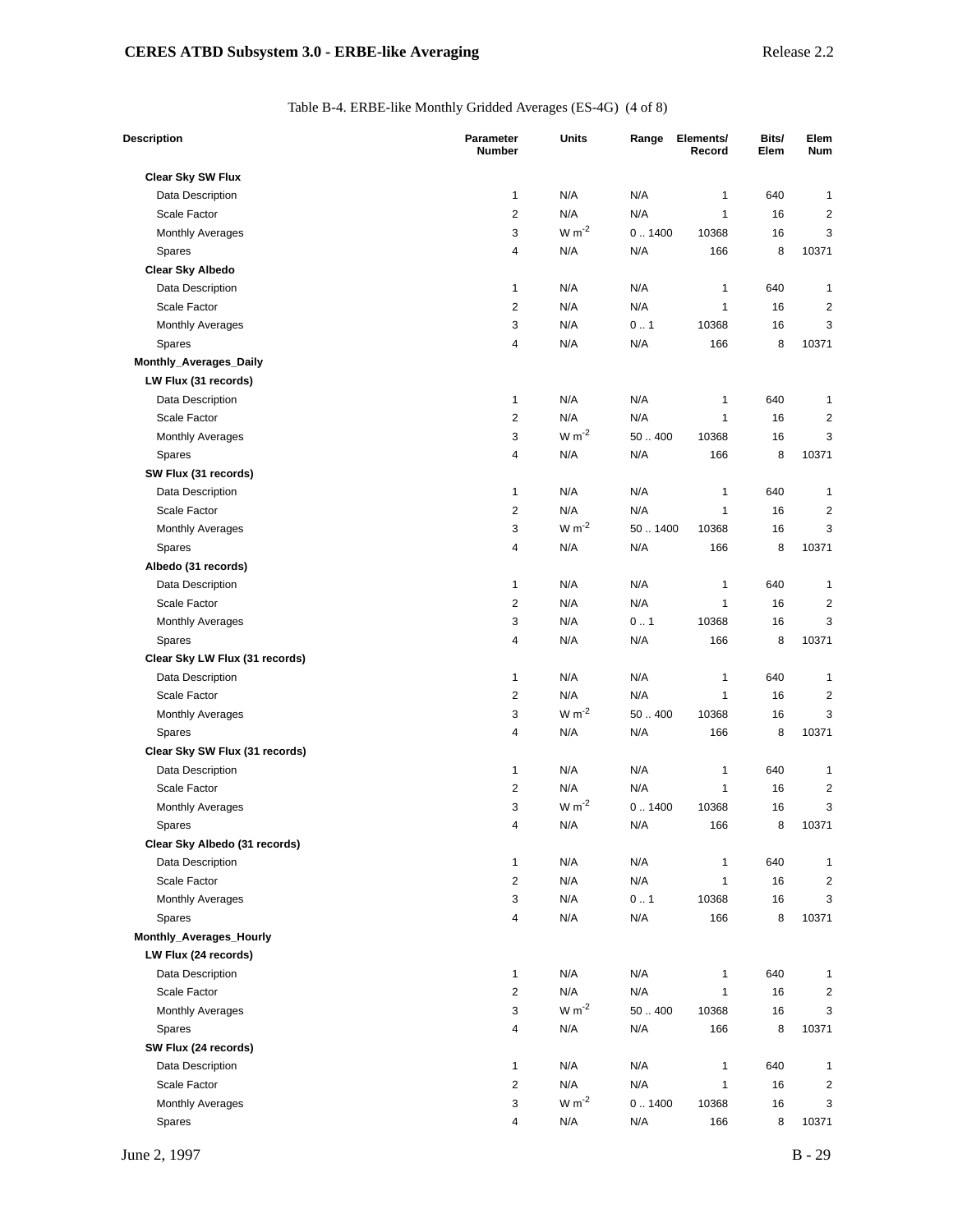Table B-4. ERBE-like Monthly Gridded Averages (ES-4G) (5 of 8)

| <b>Description</b>             | Parameter<br><b>Number</b> | <b>Units</b> | Range  | Elements/<br>Record | Bits/<br>Elem | Elem<br><b>Num</b> |
|--------------------------------|----------------------------|--------------|--------|---------------------|---------------|--------------------|
| Albedo (24 records)            |                            |              |        |                     |               |                    |
| Data Description               | 1                          | N/A          | N/A    | 1                   | 640           | 1                  |
| Scale Factor                   | $\overline{2}$             | N/A          | N/A    | 1                   | 16            | 2                  |
| <b>Monthly Averages</b>        | 3                          | N/A          | 0.1    | 10368               | 16            | 3                  |
| Spares                         | 4                          | N/A          | N/A    | 166                 | 8             | 10371              |
| Clear Sky LW Flux (24 records) |                            |              |        |                     |               |                    |
| Data Description               | 1                          | N/A          | N/A    | 1                   | 640           | 1                  |
| Scale Factor                   | $\overline{2}$             | N/A          | N/A    | 1                   | 16            | 2                  |
| <b>Monthly Averages</b>        | 3                          | $W m^{-2}$   | 50.400 | 10368               | 16            | 3                  |
| Spares                         | 4                          | N/A          | N/A    | 166                 | 8             | 10371              |
| Clear Sky SW Flux (24 records) |                            |              |        |                     |               |                    |
| Data Description               | 1                          | N/A          | N/A    | 1                   | 640           | 1                  |
| Scale Factor                   | 2                          | N/A          | N/A    | 1                   | 16            | 2                  |
| <b>Monthly Averages</b>        | 3                          | $W m-2$      | 0.1400 | 10368               | 16            | 3                  |
| Spares                         | 4                          | N/A          | N/A    | 166                 | 8             | 10371              |
| Clear Sky Albedo (24 records)  |                            |              |        |                     |               |                    |
| Data Description               | 1                          | N/A          | N/A    | 1                   | 640           | 1                  |
| Scale Factor                   | 2                          | N/A          | N/A    | 1                   | 16            | 2                  |
| <b>Monthly Averages</b>        | 3                          | N/A          | 0.1    | 10368               | 16            | 3                  |
| Spares                         | 4                          | N/A          | N/A    | 166                 | 8             | 10371              |
| <b>Total Meta Bits/File:</b>   | <b>TBD</b>                 |              |        |                     |               |                    |
| <b>Total Data Bits/Record:</b> | 167936                     |              |        |                     |               |                    |
| <b>Total Records/File 2:</b>   | 342                        |              |        |                     |               |                    |

| <b>Total Bits/File 2:</b> | 57434112 |
|---------------------------|----------|
|                           |          |
|                           |          |
|                           |          |

**Total Data Bits/File 2:** 57434112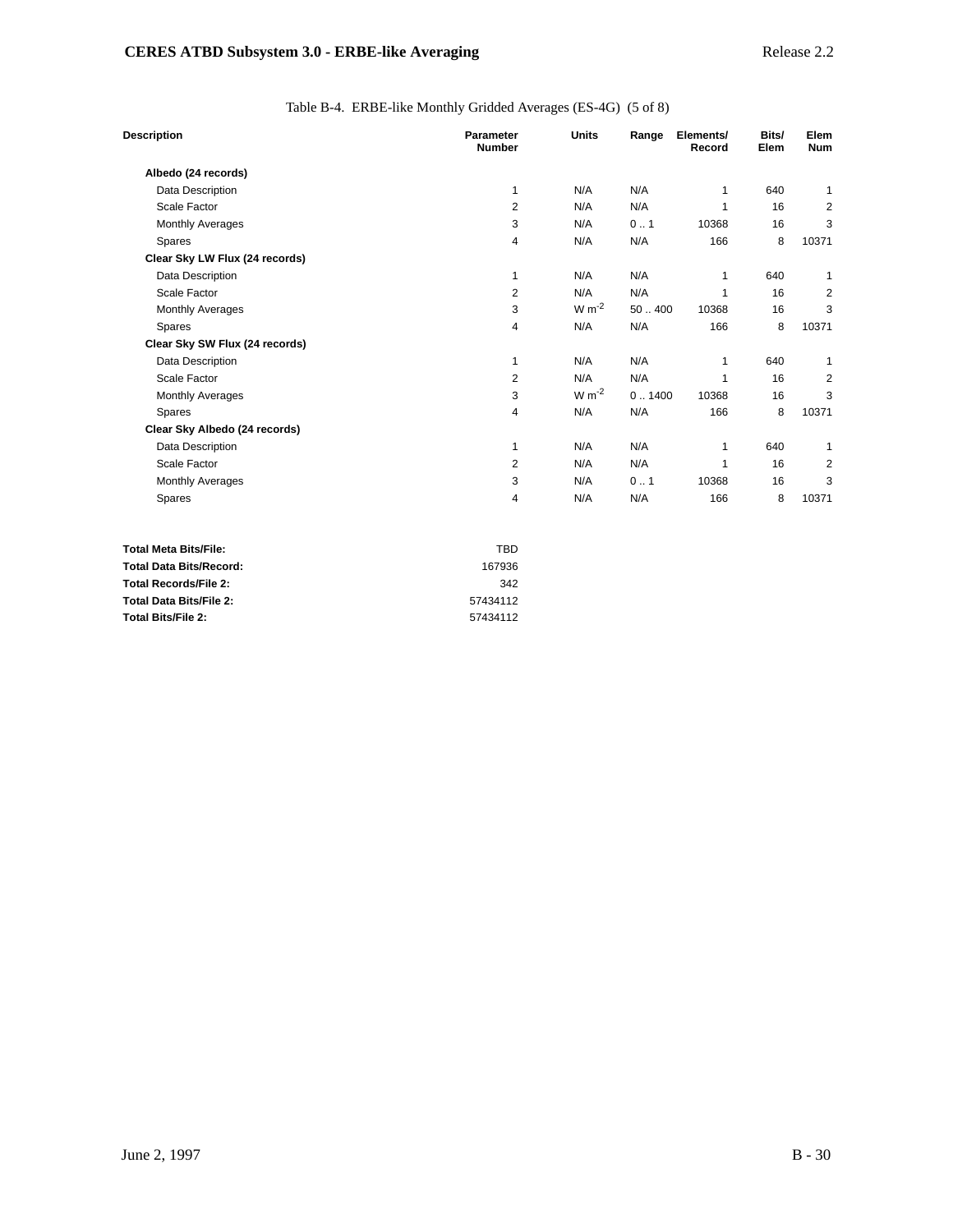Table B-4. ERBE-like Monthly Gridded Averages (ES-4G) (6 of 8)

| Description                                | <b>Parameter</b><br><b>Number</b> | Units | Range | Elements/<br>Record | Bits/<br>Elem | Elem<br><b>Num</b> |
|--------------------------------------------|-----------------------------------|-------|-------|---------------------|---------------|--------------------|
| ES_4G_2.5-deg_Regional_8-bit_Data (File 3) |                                   |       |       |                     |               |                    |
| Number of Observations_Daily               |                                   |       |       |                     |               |                    |
| LW Flux (31 records)                       |                                   |       |       |                     |               |                    |
| Data Description                           | 1                                 | N/A   | N/A   | 1                   | 640           | 1                  |
| Scale Factor                               | 2                                 | N/A   | N/A   | 1                   | 8             | $\overline{2}$     |
| Number of Observations                     | 3                                 | hour  | 0.24  | 10368               | 8             | 3                  |
| Spares                                     | 4                                 | N/A   | N/A   | 295                 | 8             | 10371              |
| SW Flux (31 records)                       |                                   |       |       |                     |               |                    |
| Data Description                           | 1                                 | N/A   | N/A   | 1                   | 640           | 1                  |
| Scale Factor                               | $\overline{2}$                    | N/A   | N/A   | 1                   | 8             | $\overline{2}$     |
| Number of Observations                     | 3                                 | hour  | 0.24  | 10368               | 8             | 3                  |
| Spares                                     | 4                                 | N/A   | N/A   | 295                 | 8             | 10371              |
| Clear Sky LW Flux (31 records)             |                                   |       |       |                     |               |                    |
| Data Description                           | 1                                 | N/A   | N/A   | 1                   | 640           | 1                  |
| Scale Factor                               | $\overline{2}$                    | N/A   | N/A   | 1                   | 8             | $\overline{2}$     |
| Number of Observations                     | 3                                 | hour  | 0.24  | 10368               | 8             | 3                  |
| Spares                                     | 4                                 | N/A   | N/A   | 295                 | 8             | 10371              |
| Clear Sky SW Flux (31 records)             |                                   |       |       |                     |               |                    |
| Data Description                           | 1                                 | N/A   | N/A   | 1                   | 640           | 1                  |
| Scale Factor                               | $\overline{2}$                    | N/A   | N/A   | 1                   | 8             | 2                  |
| Number of Observations                     | 3                                 | hour  | 0.24  | 10368               | 8             | 3                  |
| Spares                                     | 4                                 | N/A   | N/A   | 295                 | 8             | 10371              |
| Number of Observations_Hourly              |                                   |       |       |                     |               |                    |
| LW Flux (24 records)                       |                                   |       |       |                     |               |                    |
| Data Description                           | 1                                 | N/A   | N/A   | 1                   | 640           | $\mathbf{1}$       |
| Scale Factor                               | $\overline{c}$                    | N/A   | N/A   | 1                   | 8             | $\overline{2}$     |
| Number of Observations                     | 3                                 | day   | 0.31  | 10368               | 8             | 3                  |
| <b>Spares</b>                              | 4                                 | N/A   | N/A   | 295                 | 8             | 10371              |
| SW Flux (24 records)                       |                                   |       |       |                     |               |                    |
| Data Description                           | 1                                 | N/A   | N/A   | 1                   | 640           | 1                  |
| Scale Factor                               | $\overline{c}$                    | N/A   | N/A   | 1                   | 8             | 2                  |
| Number of Observations                     | 3                                 | day   | 0.31  | 10368               | 8             | 3                  |
| <b>Spares</b>                              | 4                                 | N/A   | N/A   | 295                 | 8             | 10371              |
| Clear Sky LW Flux (24 records)             |                                   |       |       |                     |               |                    |
| Data Description                           | 1                                 | N/A   | N/A   | 1                   | 640           | 1                  |
| Scale Factor                               | $\overline{c}$                    | N/A   | N/A   | 1                   | 8             | 2                  |
| Number of Observations                     | 3                                 | day   | 0.31  | 10368               | 8             | 3                  |
| Spares                                     | 4                                 | N/A   | N/A   | 295                 | 8             | 10371              |
| Clear Sky SW Flux (24 records)             |                                   |       |       |                     |               |                    |
| Data Description                           | 1                                 | N/A   | N/A   | 1                   | 640           | 1                  |
| Scale Factor                               | $\overline{2}$                    | N/A   | N/A   | 1                   | 8             | $\overline{2}$     |
| Number of Observations                     | 3                                 | day   | 0.31  | 10368               | 8             | 3                  |
| Spares                                     | 4                                 | N/A   | N/A   | 295                 | 8             | 10371              |
| Geotype                                    |                                   |       |       |                     |               |                    |
| Geotype_Instances                          |                                   |       |       |                     |               |                    |
| Data Description                           | 1                                 | N/A   | N/A   | 1                   | 640           | 1                  |
| Scale Factor                               | 2                                 | N/A   | N/A   | 1                   | 8             | 2                  |
| Geotype of Region                          | 3                                 | N/A   | 0.5   | 10368               | 8             | 3                  |
| Spares                                     | 4                                 | N/A   | N/A   | 295                 | 8             | 10371              |
|                                            |                                   |       |       |                     |               |                    |
|                                            |                                   |       |       |                     |               |                    |

| Total Meta Bits/File:   | TRD      |
|-------------------------|----------|
| Total Data Bits/Record: | 86016    |
| Total Records/File 3:   | 221      |
| Total Data Bits/File 3: | 19009536 |
| Total Bits/File 3:      | 19009536 |
|                         |          |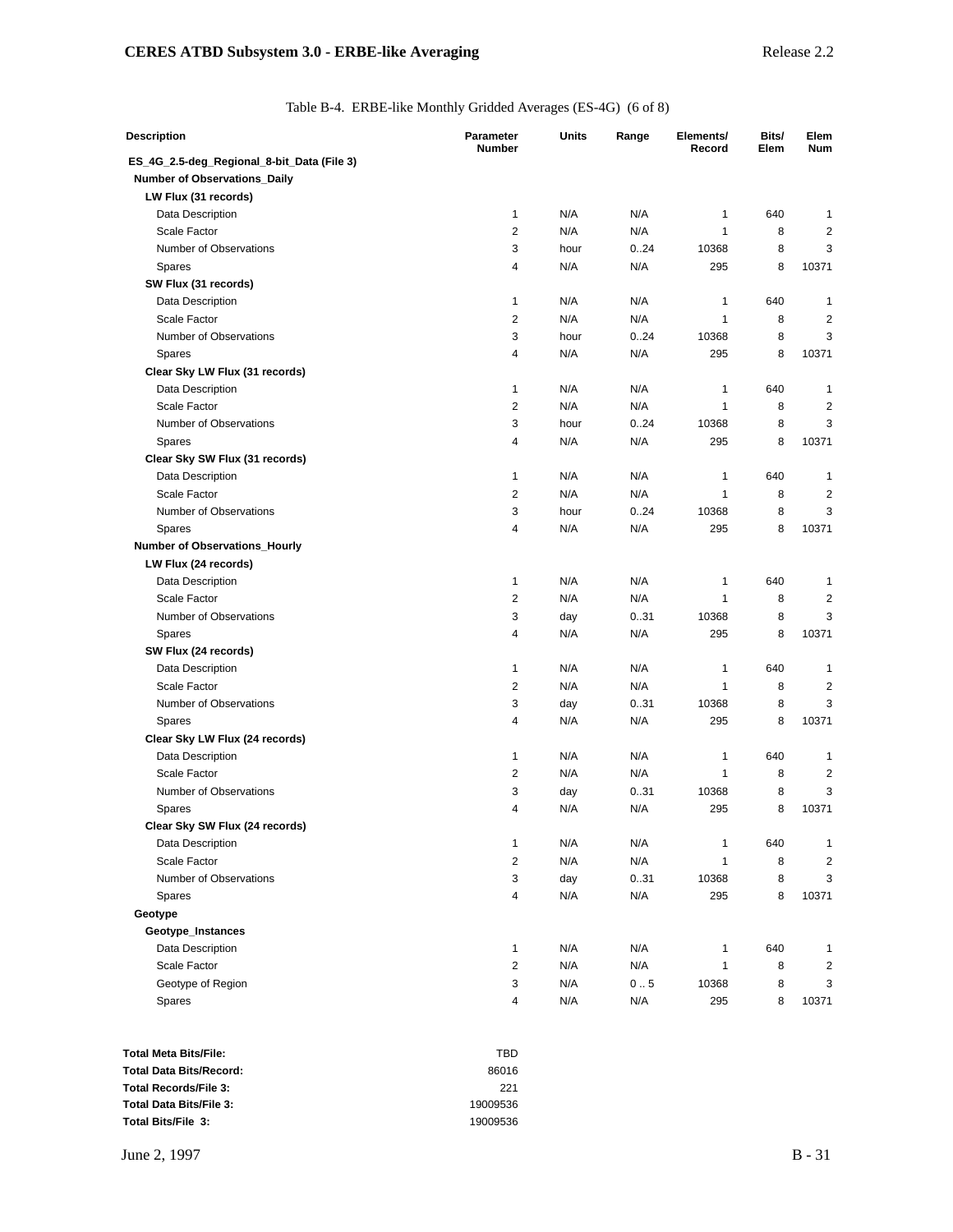Table B-4. ERBE-like Monthly Gridded Averages (ES-4G) (7 of 8)

| <b>Description</b>                                   | Parameter<br><b>Number</b> | Units                   | Range      | Elements/<br>Record | Bits/<br>Elem | Elem<br><b>Num</b>      |
|------------------------------------------------------|----------------------------|-------------------------|------------|---------------------|---------------|-------------------------|
| ES_4G_Nested_Zonal_Global_data (File 4)              |                            |                         |            |                     |               |                         |
| (Same parameters as in 2.5-deg Regional Data Record) |                            |                         |            |                     |               |                         |
| Nested_5.0-deg_Regional_Data                         |                            |                         |            |                     |               |                         |
| 32-bit_Data (87 records)                             |                            |                         |            |                     |               |                         |
| Data Description                                     | $\mathbf{1}$               | N/A                     | N/A        | 1                   | 640           | 1                       |
| Scale Factor                                         | $\overline{2}$             | N/A                     | N/A        | $\mathbf{1}$        | 32            | 2                       |
| <b>Monthly Averages</b>                              | 3                          | N/A                     | N/A        | 2592                | 32            | 3                       |
| Spares                                               | 4                          | N/A                     | N/A        | 292                 | 8             | 2595                    |
| 16-bit_Data (342 records)                            |                            |                         |            |                     |               |                         |
| Data Description                                     | 1                          | N/A                     | N/A        | 1                   | 640           | 1                       |
| Scale Factor                                         | $\overline{c}$             | N/A                     | N/A        | 1                   | 16            | 2                       |
| <b>Monthly Averages</b>                              | 3                          | N/A                     | N/A        | 2592                | 16            | 3                       |
| Spares                                               | 4                          | N/A                     | N/A        | 358                 | 8             | 2595                    |
| 8-bit_Data (221 records)                             |                            |                         |            |                     |               |                         |
| Data Description                                     | $\mathbf{1}$               | N/A                     | N/A        | 1                   | 640           | 1                       |
| Scale Factor                                         | $\overline{2}$             | N/A                     | N/A        | $\mathbf{1}$        | 8             | $\overline{\mathbf{c}}$ |
| <b>Monthly Averages</b>                              | 3                          | N/A                     | N/A        | 2592                | 8             | 3                       |
| Spares                                               | 4                          | N/A                     | N/A        | 391                 | 8             | 2595                    |
| Nested_10.0-deg_Regional_Data                        |                            |                         |            |                     |               |                         |
| 32-bit_Data (87 records)                             |                            |                         |            |                     |               |                         |
| Data Description                                     | $\mathbf{1}$               | N/A                     | N/A        | 1                   | 640           | 1                       |
| Scale Factor                                         | 2                          | N/A                     | N/A        | 1                   | 32            | 2                       |
| <b>Monthly Averages</b>                              | 3                          | N/A                     | N/A        | 648                 | 32            | 3                       |
| Spares                                               | 4                          | N/A                     | N/A        | 388                 | 8             | 651                     |
| 16-bit_Data (342 records)                            |                            |                         |            |                     |               |                         |
| Data Description                                     | $\mathbf{1}$               | N/A                     | N/A        | 1                   | 640           | 1                       |
| Scale Factor                                         | $\overline{2}$             | N/A                     | N/A        | $\mathbf{1}$        | 16            | $\overline{2}$          |
| <b>Monthly Averages</b>                              | 3                          | N/A                     | N/A        | 648                 | 16            | 3                       |
| Spares                                               | 4                          | N/A                     | N/A        | 150                 | 8             | 651                     |
| 8-bit_Data (221 records)                             |                            |                         |            |                     |               |                         |
| Data Description                                     | $\mathbf{1}$               | N/A                     | N/A        | 1                   | 640           | 1                       |
| Scale Factor                                         | $\overline{2}$             | N/A                     | N/A        | 1                   | 8             | 2                       |
| <b>Monthly Averages</b>                              | 3                          | N/A                     | N/A        | 648                 | 8             | 3                       |
| Spares                                               | 4                          | N/A                     | N/A        | 287                 | 8             | 651                     |
| 2.5-deg_Zonal_Data                                   |                            |                         |            |                     |               |                         |
| 32-bit_Data (87 records)                             |                            | N/A                     | N/A        |                     |               |                         |
| Data Description<br>Scale Factor                     | 1<br>2                     | N/A                     | N/A        | 1<br>1              | 640           | 1<br>$\overline{c}$     |
|                                                      | 3                          | N/A                     |            | 72                  | 32<br>32      | 3                       |
| Monthly Averages                                     | 4                          | N/A                     | N/A<br>N/A | 132                 | 8             | 75                      |
| Spares<br>16-bit_Data (342 records)                  |                            |                         |            |                     |               |                         |
| Data Description                                     | $\mathbf{1}$               | N/A                     | N/A        | 1                   | 640           | 1                       |
| Scale Factor                                         | 2                          | N/A                     | N/A        | $\mathbf{1}$        | 16            | 2                       |
| <b>Monthly Averages</b>                              | 3                          | $\mathsf{N}/\mathsf{A}$ | N/A        | 72                  | 16            | 3                       |
| Spares                                               | 4                          | N/A                     | N/A        | 278                 | 8             | 75                      |
| 8-bit_Data (221 records)                             |                            |                         |            |                     |               |                         |
| Data Description                                     | $\mathbf{1}$               | N/A                     | N/A        | 1                   | 640           | 1                       |
| Scale Factor                                         | $\overline{\mathbf{c}}$    | N/A                     | N/A        | 1                   | 8             | 2                       |
| <b>Monthly Averages</b>                              | 3                          | N/A                     | N/A        | 72                  | 8             | 3                       |
| Spares                                               | 4                          | N/A                     | N/A        | 351                 | 8             | 75                      |
| 5.0-deg_Zonal_Data                                   |                            |                         |            |                     |               |                         |
| 32-bit_Data (87 records)                             |                            |                         |            |                     |               |                         |
| Data Description                                     | $\mathbf{1}$               | N/A                     | N/A        | 1                   | 640           | 1                       |
| Scale Factor                                         | $\overline{c}$             | N/A                     | N/A        | 1                   | 32            | $\overline{\mathbf{c}}$ |
| <b>Monthly Averages</b>                              | 3                          | N/A                     | N/A        | 36                  | 32            | 3                       |
| Spares                                               | 4                          | N/A                     | N/A        | 276                 | 8             | 39                      |
|                                                      |                            |                         |            |                     |               |                         |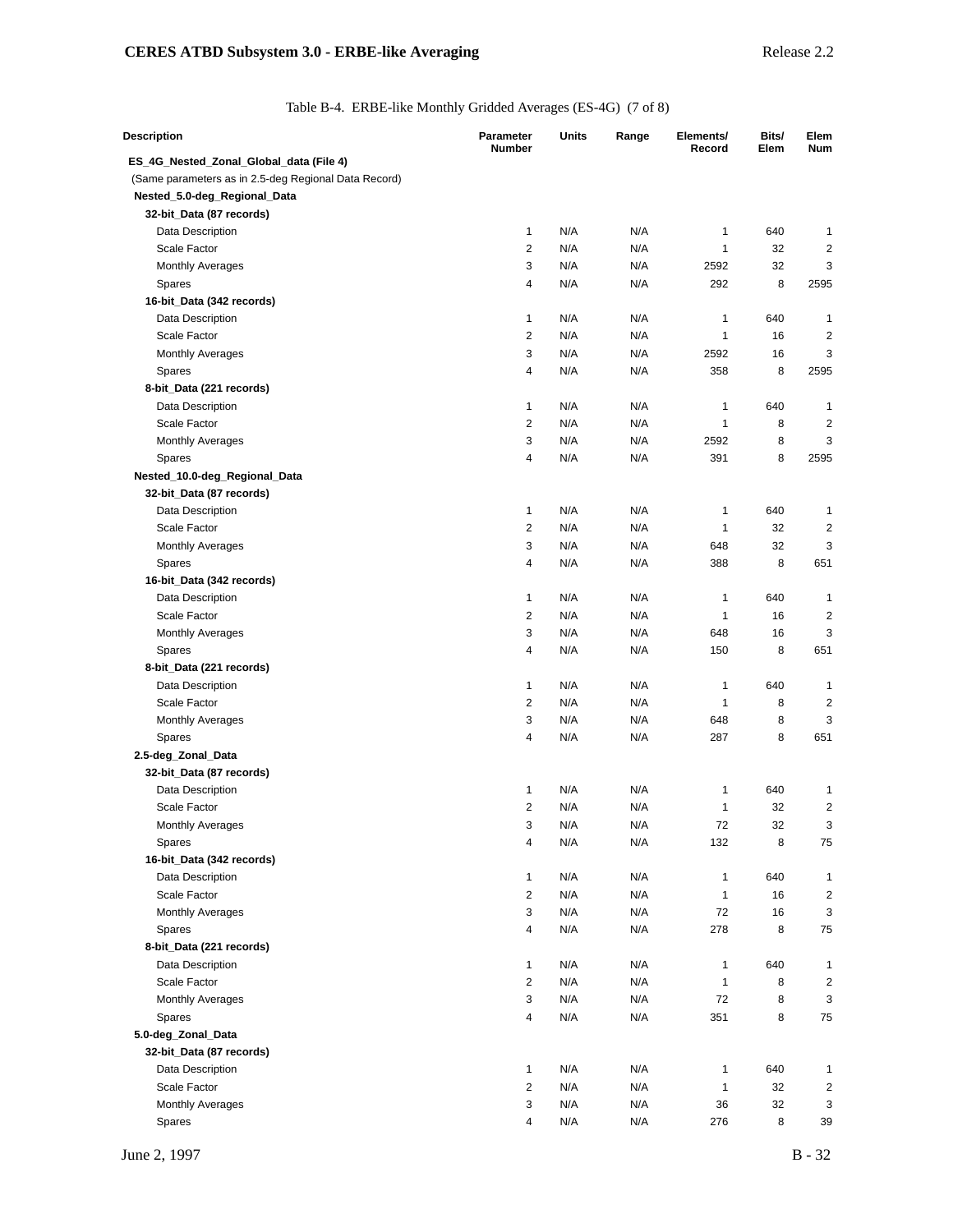## Table B-4. ERBE-like Monthly Gridded Averages (ES-4G) (8 of 8)

| <b>Description</b>        | <b>Parameter</b><br><b>Number</b> | <b>Units</b> | Range | Elements/<br>Record | Bits/<br>Elem | Elem<br>Num             |
|---------------------------|-----------------------------------|--------------|-------|---------------------|---------------|-------------------------|
| 16-bit_Data (342 records) |                                   |              |       |                     |               |                         |
| Data Description          | 1                                 | N/A          | N/A   | $\mathbf{1}$        | 640           | 1                       |
| Scale Factor              | 2                                 | N/A          | N/A   | $\mathbf{1}$        | 16            | 2                       |
| <b>Monthly Averages</b>   | 3                                 | N/A          | N/A   | 36                  | 16            | 3                       |
| Spares                    | 4                                 | N/A          | N/A   | 350                 | 8             | 39                      |
| 8-bit_Data (221 records)  |                                   |              |       |                     |               |                         |
| Data Description          | 1                                 | N/A          | N/A   | 1                   | 640           | 1                       |
| Scale Factor              | $\overline{2}$                    | N/A          | N/A   | 1                   | 8             | 2                       |
| <b>Monthly Averages</b>   | 3                                 | N/A          | N/A   | 36                  | 8             | 3                       |
| Spares                    | 4                                 | N/A          | N/A   | 387                 | 8             | 39                      |
| 10.0-deg_Zonal_Data       |                                   |              |       |                     |               |                         |
| 32-bit_Data (87 records)  |                                   |              |       |                     |               |                         |
| Data Description          | 1                                 | N/A          | N/A   | 1                   | 640           | 1                       |
| Scale Factor              | $\overline{2}$                    | N/A          | N/A   | $\mathbf{1}$        | 32            | $\overline{2}$          |
| <b>Monthly Averages</b>   | 3                                 | N/A          | N/A   | 18                  | 32            | 3                       |
| Spares                    | 4                                 | N/A          | N/A   | 348                 | 8             | 21                      |
| 16-bit_Data (342 records) |                                   |              |       |                     |               |                         |
| Data Description          | 1                                 | N/A          | N/A   | 1                   | 640           | 1                       |
| Scale Factor              | 2                                 | N/A          | N/A   | $\mathbf{1}$        | 16            | $\overline{\mathbf{c}}$ |
| <b>Monthly Averages</b>   | 3                                 | N/A          | N/A   | 18                  | 16            | 3                       |
| Spares                    | 4                                 | N/A          | N/A   | 386                 | 8             | 21                      |
| 8-bit_Data (221 records)  |                                   |              |       |                     |               |                         |
| Data Description          | $\mathbf{1}$                      | N/A          | N/A   | $\mathbf{1}$        | 640           | 1                       |
| Scale Factor              | 2                                 | N/A          | N/A   | 1                   | 8             | $\overline{\mathbf{c}}$ |
| <b>Monthly Averages</b>   | 3                                 | N/A          | N/A   | 18                  | 8             | 3                       |
| Spares                    | 4                                 | N/A          | N/A   | 405                 | 8             | 21                      |
| Global_Data               |                                   |              |       |                     |               |                         |
| 32-bit_Data (87 records)  |                                   |              |       |                     |               |                         |
| Data Description          | 1                                 | N/A          | N/A   | $\mathbf{1}$        | 640           | 1                       |
| Scale Factor              | 2                                 | N/A          | N/A   | $\mathbf{1}$        | 32            | 2                       |
| <b>Monthly Averages</b>   | 3                                 | N/A          | N/A   | 3                   | 32            | 3                       |
| Spares                    | 4                                 | N/A          | N/A   | 408                 | 8             | 6                       |
| 16-bit_Data (342 records) |                                   |              |       |                     |               |                         |
| Data Description          | $\mathbf{1}$                      | N/A          | N/A   | 1                   | 640           | 1                       |
| Scale Factor              | 2                                 | N/A          | N/A   | 1                   | 16            | 2                       |
| <b>Monthly Averages</b>   | 3                                 | N/A          | N/A   | 3                   | 16            | 3                       |
| Spares                    | 4                                 | N/A          | N/A   | 416                 | 8             | 6                       |
| 8-bit_Data (221 records)  |                                   |              |       |                     |               |                         |
| Data Description          | 1                                 | N/A          | N/A   | 1                   | 640           | $\mathbf{1}$            |
| Scale Factor              | $\overline{\mathbf{c}}$           | N/A          | N/A   | $\mathbf{1}$        | 8             | 2                       |
| Monthly Averages          | 3                                 | N/A          | N/A   | 3                   | 8             | 3                       |
| Spares                    | 4                                 | N/A          | N/A   | 420                 | 8             | 6                       |
|                           |                                   |              |       |                     |               |                         |
| Total Meta Bits/File:     | <b>TBD</b>                        |              |       |                     |               |                         |
| Maximum Data Bits/Record: | 86016                             |              |       |                     |               |                         |
| Total Records/File 4:     | 3900                              |              |       |                     |               |                         |
| Total Data Bits/File 4:   | 47124480                          |              |       |                     |               |                         |
| Total Bits/File 4:        | 47124480                          |              |       |                     |               |                         |

**Total Bits on ES-4G 152788992**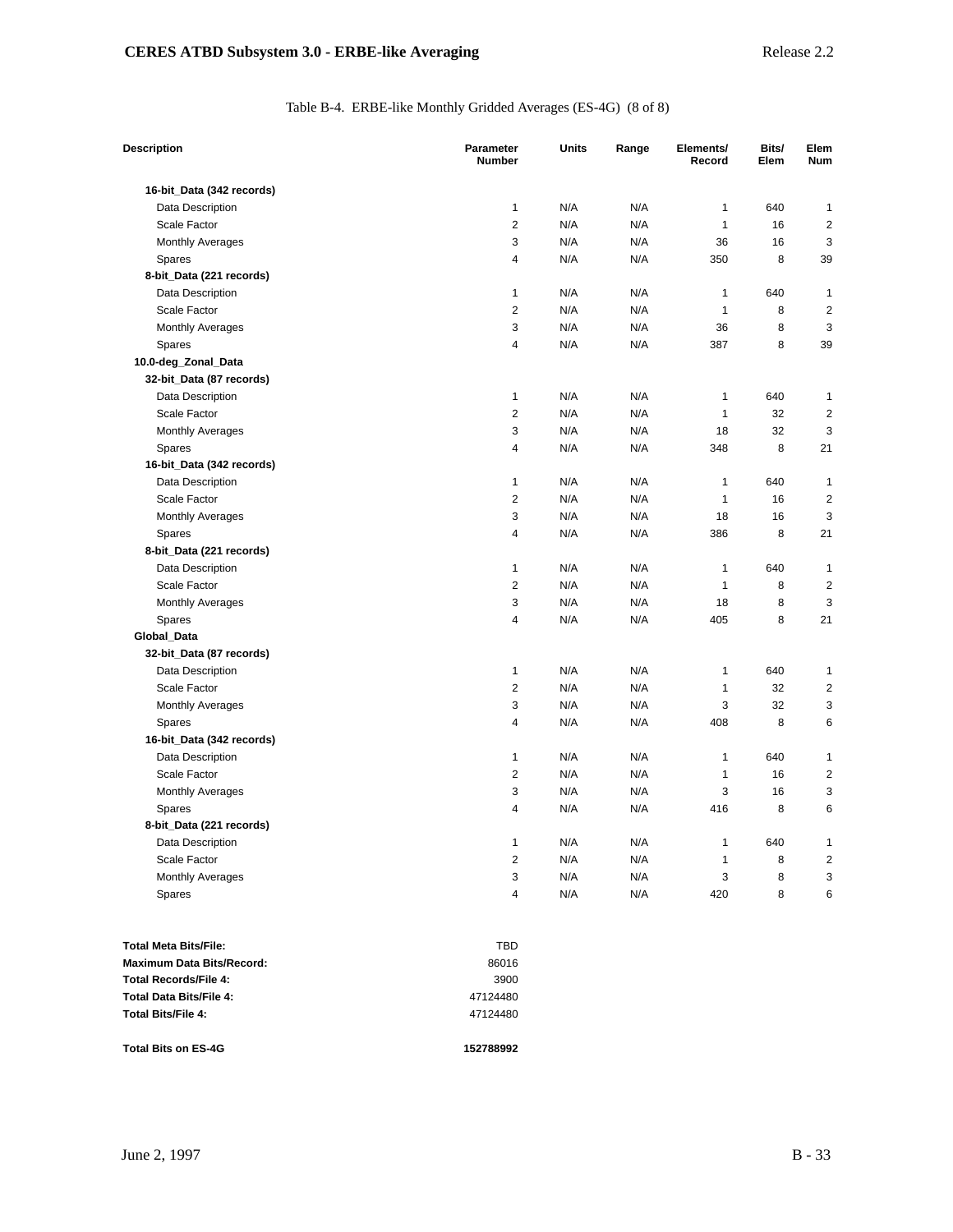# **Appendix C**

# **Nomenclature**

# *Acronyms*

| <b>ADEOS</b> | <b>Advanced Earth Observing System</b>                                                         |
|--------------|------------------------------------------------------------------------------------------------|
| <b>ADM</b>   | <b>Angular Distribution Model</b>                                                              |
| <b>AIRS</b>  | Atmospheric Infrared Sounder (EOS-AM)                                                          |
| <b>AMSU</b>  | Advanced Microwave Sounding Unit (EOS-PM)                                                      |
| <b>APD</b>   | Aerosol Profile Data                                                                           |
| <b>APID</b>  | <b>Application Identifier</b>                                                                  |
| <b>ARESE</b> | <b>ARM Enhanced Shortwave Experiment</b>                                                       |
| <b>ARM</b>   | <b>Atmospheric Radiation Measurement</b>                                                       |
| <b>ASOS</b>  | <b>Automated Surface Observing Sites</b>                                                       |
| <b>ASTER</b> | Advanced Spaceborne Thermal Emission and Reflection Radiometer                                 |
| <b>ASTEX</b> | <b>Atlantic Stratocumulus Transition Experiment</b>                                            |
| <b>ASTR</b>  | <b>Atmospheric Structures</b>                                                                  |
| <b>ATBD</b>  | <b>Algorithm Theoretical Basis Document</b>                                                    |
| <b>AVG</b>   | Monthly Regional, Average Radiative Fluxes and Clouds (CERES Archival Data<br>Product)         |
| <b>AVHRR</b> | Advanced Very High Resolution Radiometer                                                       |
| <b>BDS</b>   | Bidirectional Scan (CERES Archival Data Product)                                               |
| <b>BRIE</b>  | <b>Best Regional Integral Estimate</b>                                                         |
| <b>BSRN</b>  | <b>Baseline Surface Radiation Network</b>                                                      |
| <b>BTD</b>   | <b>Brightness Temperature Difference(s)</b>                                                    |
| <b>CCD</b>   | <b>Charge Coupled Device</b>                                                                   |
| <b>CCSDS</b> | <b>Consultative Committee for Space Data Systems</b>                                           |
| <b>CEPEX</b> | <b>Central Equatorial Pacific Experiment</b>                                                   |
| <b>CERES</b> | Clouds and the Earth's Radiant Energy System                                                   |
| <b>CID</b>   | Cloud Imager Data                                                                              |
| <b>CLAVR</b> | <b>Clouds from AVHRR</b>                                                                       |
| <b>CLS</b>   | <b>Constrained Least Squares</b>                                                               |
| <b>COPRS</b> | Cloud Optical Property Retrieval System                                                        |
| <b>CPR</b>   | Cloud Profiling Radar                                                                          |
| <b>CRH</b>   | Clear Reflectance, Temperature History (CERES Archival Data Product)                           |
| <b>CRS</b>   | Single Satellite CERES Footprint, Radiative Fluxes and Clouds (CERES Archival<br>Data Product) |
| <b>DAAC</b>  | Distributed Active Archive Center                                                              |
| <b>DAC</b>   | Digital-Analog Converter                                                                       |
| <b>DAO</b>   | Data Assimilation Office                                                                       |
|              |                                                                                                |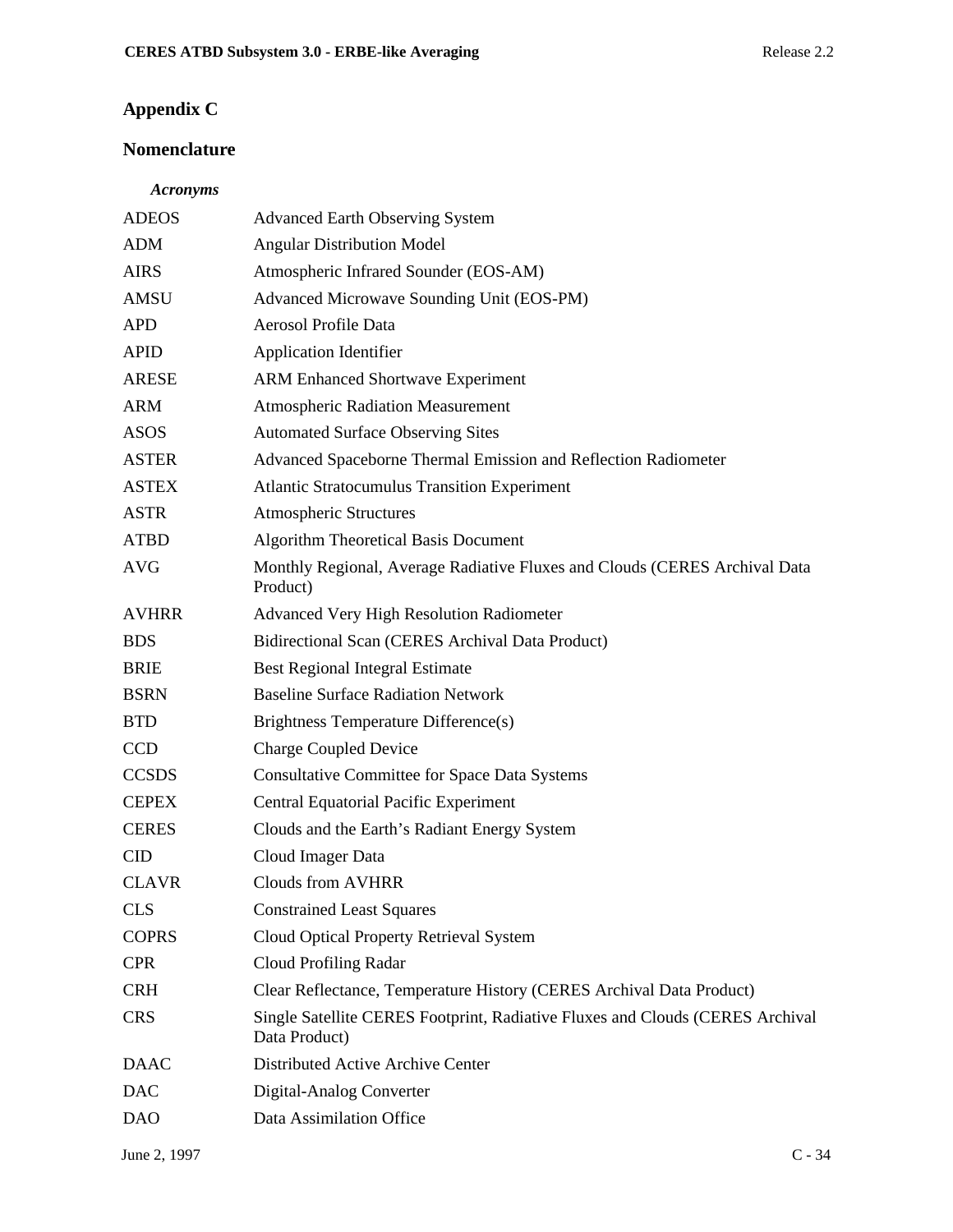| $DB$               | Database                                                                        |
|--------------------|---------------------------------------------------------------------------------|
| <b>DFD</b>         | Data Flow Diagram                                                               |
| <b>DLF</b>         | Downward Longwave Flux                                                          |
| <b>DMSP</b>        | Defense Meteorological Satellite Program                                        |
| <b>EADM</b>        | ERBE-like Albedo Directional Model (CERES Input Data Product)                   |
| <b>ECA</b>         | Earth Central Angle                                                             |
| <b>ECLIPS</b>      | <b>Experimental Cloud Lidar Pilot Study</b>                                     |
| <b>ECMWF</b>       | European Centre for Medium-Range Weather Forecasts                              |
| <b>EDDB</b>        | ERBE-like Daily Data Base (CERES Internal Data Product)                         |
| EID <sub>6</sub>   | ERBE-like Internal Data Product 6 (CERES Internal Data Product)                 |
| EID <sub>9</sub>   | ERBE-like Internal Data Product 9 (CERES Internal Data Product)                 |
| <b>EOS</b>         | Earth Observing System                                                          |
| <b>EOSDIS</b>      | Earth Observing System Data Information System                                  |
| EOS-AM             | <b>EOS Morning Crossing Mission</b>                                             |
| EOS-PM             | <b>EOS Afternoon Crossing Mission</b>                                           |
| <b>ENSO</b>        | El Niño/Southern Oscillation                                                    |
| <b>ENVISAT</b>     | <b>Environmental Satellite</b>                                                  |
| <b>EPHANC</b>      | Ephemeris and Ancillary (CERES Input Data Product)                              |
| ERB                | <b>Earth Radiation Budget</b>                                                   |
| <b>ERBE</b>        | <b>Earth Radiation Budget Experiment</b>                                        |
| <b>ERBS</b>        | <b>Earth Radiation Budget Satellite</b>                                         |
| <b>ESA</b>         | European Space Agency                                                           |
| ES4                | ERBE-like S4 Data Product (CERES Archival Data Product)                         |
| ES4G               | ERBE-like S4G Data Product (CERES Archival Data Product)                        |
| ES8                | ERBE-like S8 Data Product (CERES Archival Data Product)                         |
| ES <sub>9</sub>    | ERBE-like S9 Data Product (CERES Archival Data Product)                         |
| <b>FLOP</b>        | <b>Floating Point Operation</b>                                                 |
| <b>FIRE</b>        | <b>First ISCCP Regional Experiment</b>                                          |
| <b>FIRE II IFO</b> | First ISCCP Regional Experiment II Intensive Field Observations                 |
| <b>FOV</b>         | Field of View                                                                   |
| <b>FSW</b>         | Hourly Gridded Single Satellite Fluxes and Clouds (CERES Archival Data Product) |
| <b>FTM</b>         | <b>Functional Test Model</b>                                                    |
| GAC                | Global Area Coverage (AVHRR data mode)                                          |
| GAP                | Gridded Atmospheric Product (CERES Input Data Product)                          |
| <b>GCIP</b>        | <b>GEWEX Continental-Phase International Project</b>                            |
| <b>GCM</b>         | <b>General Circulation Model</b>                                                |
| <b>GEBA</b>        | Global Energy Balance Archive                                                   |
| <b>GEO</b>         | <b>ISSCP Radiances (CERES Input Data Product)</b>                               |
| <b>GEWEX</b>       | Global Energy and Water Cycle Experiment                                        |
|                    |                                                                                 |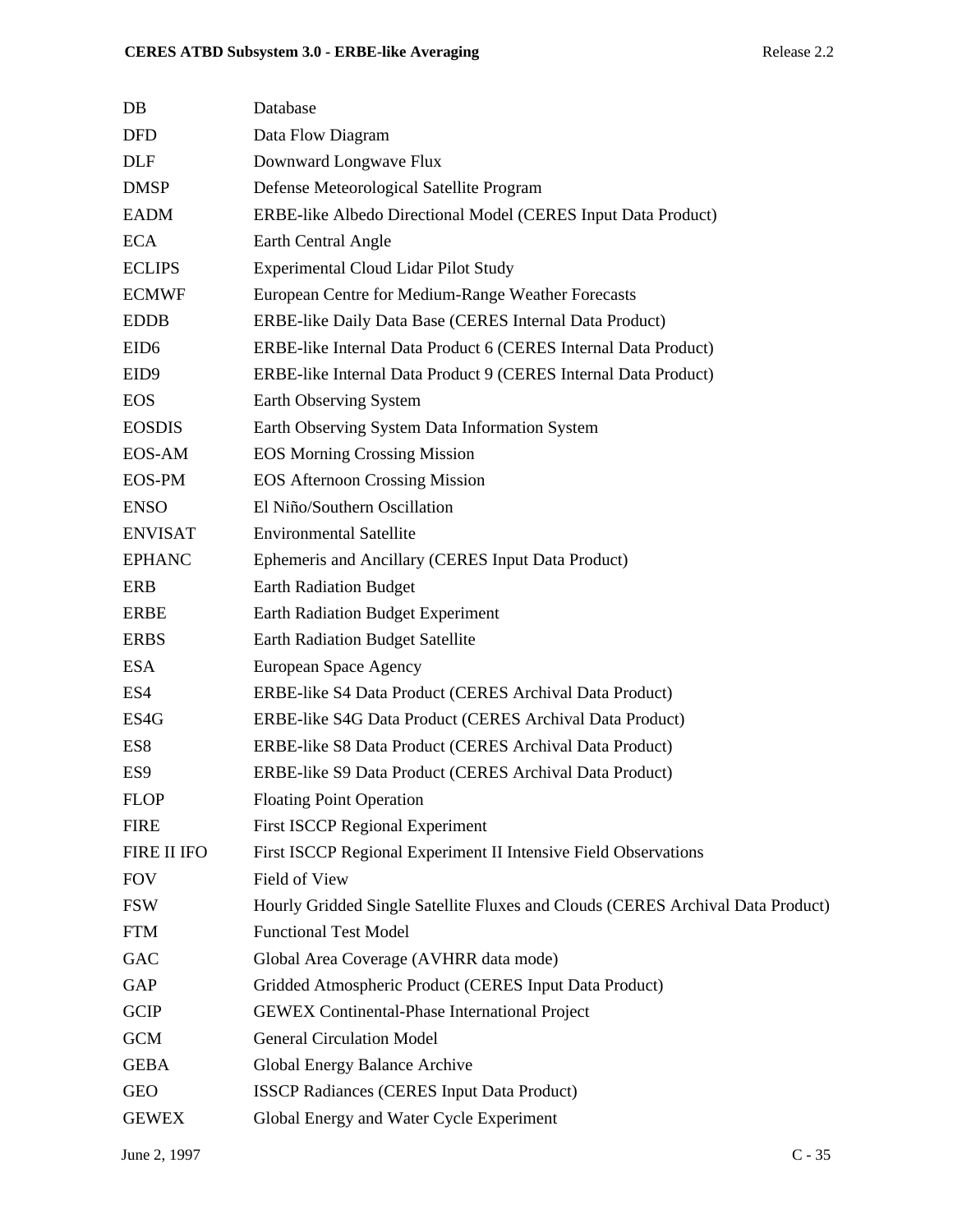| <b>GLAS</b>     | Geoscience Laser Altimetry System                           |
|-----------------|-------------------------------------------------------------|
| <b>GMS</b>      | Geostationary Meteorological Satellite                      |
| <b>GOES</b>     | <b>Geostationary Operational Environmental Satellite</b>    |
| <b>HBTM</b>     | Hybrid Bispectral Threshold Method                          |
| <b>HIRS</b>     | High-Resolution Infrared Radiation Sounder                  |
| <b>HIS</b>      | High-Resolution Interferometer Sounder                      |
| <b>ICM</b>      | <b>Internal Calibration Module</b>                          |
| <b>ICRCCM</b>   | Intercomparison of Radiation Codes in Climate Models        |
| ID              | Identification                                              |
| <b>IEEE</b>     | Institute of Electrical and Electronics Engineers           |
| <b>IES</b>      | <b>Instrument Earth Scans (CERES Internal Data Product)</b> |
| <b>IFO</b>      | <b>Intensive Field Observation</b>                          |
| <b>INSAT</b>    | <b>Indian Satellite</b>                                     |
| <b>IOP</b>      | <b>Intensive Observing Period</b>                           |
| IR              | Infrared                                                    |
| <b>IRIS</b>     | <b>Infrared Interferometer Spectrometer</b>                 |
| <b>ISCCP</b>    | <b>International Satellite Cloud Climatology Project</b>    |
| <b>ISS</b>      | <b>Integrated Sounding System</b>                           |
| <b>IWP</b>      | <b>Ice Water Path</b>                                       |
| <b>LAC</b>      | Local Area Coverage (AVHRR data mode)                       |
| LaRC            | <b>Langley Research Center</b>                              |
| <b>LBC</b>      | Laser Beam Ceilometer                                       |
| <b>LBTM</b>     | Layer Bispectral Threshold Method                           |
| Lidar           | <b>Light Detection and Ranging</b>                          |
| <b>LITE</b>     | Lidar In-Space Technology Experiment                        |
| Lowtran 7       | Low-Resolution Transmittance (Radiative Transfer Code)      |
| LW              | Longwave                                                    |
| <b>LWP</b>      | Liquid Water Path                                           |
| <b>MAM</b>      | <b>Mirror Attenuator Mosaic</b>                             |
| MC              | <b>Mostly Cloudy</b>                                        |
| <b>MCR</b>      | Microwave Cloud Radiometer                                  |
| <b>METEOSAT</b> | Meteorological Operational Satellite (European)             |
| <b>METSAT</b>   | Meteorological Satellite                                    |
| <b>MFLOP</b>    | <b>Million FLOP</b>                                         |
| <b>MIMR</b>     | Multifrequency Imaging Microwave Radiometer                 |
| <b>MISR</b>     | Multiangle Imaging Spectroradiometer                        |
| <b>MLE</b>      | Maximum Likelihood Estimate                                 |
| <b>MOA</b>      | Meteorology Ozone and Aerosol                               |
| <b>MODIS</b>    | Moderate-Resolution Imaging Spectroradiometer               |
|                 |                                                             |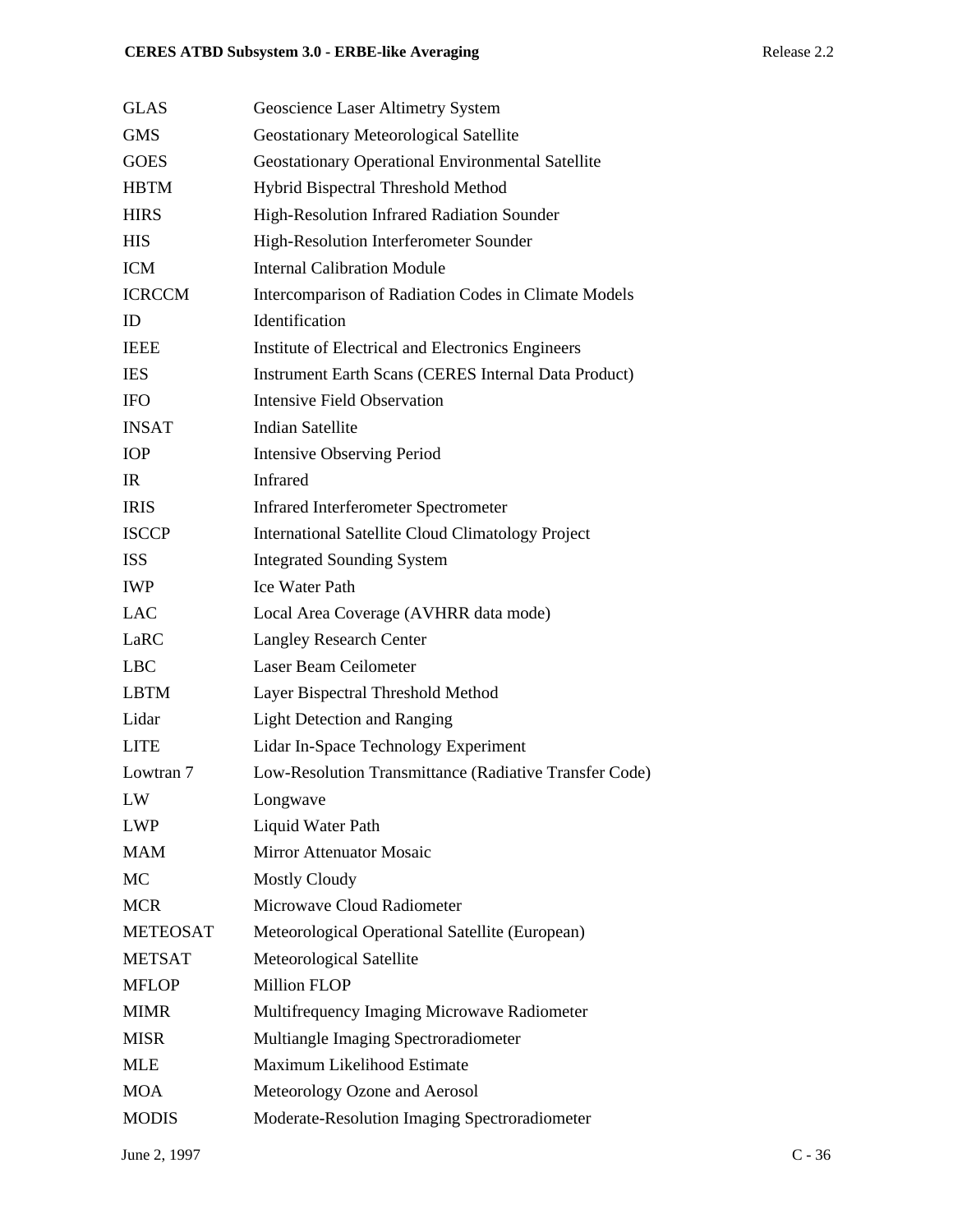| MSMR                   | Multispectral, multiresolution                                                          |
|------------------------|-----------------------------------------------------------------------------------------|
| MTSA                   | Monthly Time and Space Averaging                                                        |
| MWH                    | Microwave Humidity                                                                      |
| MWP                    | Microwave Water Path                                                                    |
| NASA                   | National Aeronautics and Space Administration                                           |
| <b>NCAR</b>            | National Center for Atmospheric Research                                                |
| NCEP                   | <b>National Centers for Environmental Prediction</b>                                    |
| <b>NESDIS</b>          | National Environmental Satellite, Data, and Information Service                         |
| NIR                    | Near Infrared                                                                           |
| NMC                    | National Meteorological Center                                                          |
| NOAA                   | National Oceanic and Atmospheric Administration                                         |
| NWP                    | <b>Numerical Weather Prediction</b>                                                     |
| <b>OLR</b>             | <b>Outgoing Longwave Radiation</b>                                                      |
| OPD                    | Ozone Profile Data (CERES Input Data Product)                                           |
| $\overline{\text{OV}}$ | Overcast                                                                                |
| PС                     | Partly Cloudy                                                                           |
| <b>POLDER</b>          | Polarization of Directionality of Earth's Reflectances                                  |
| PRT                    | <b>Platinum Resistance Thermometer</b>                                                  |
| PSF                    | Point Spread Function                                                                   |
| PW                     | Precipitable Water                                                                      |
| RAPS                   | Rotating Azimuth Plane Scan                                                             |
| RPM                    | <b>Radiance Pairs Method</b>                                                            |
| RTM                    | <b>Radiometer Test Model</b>                                                            |
| SAB                    | Sorting by Angular Bins                                                                 |
| SAGE                   | Stratospheric Aerosol and Gas Experiment                                                |
| SARB                   | Surface and Atmospheric Radiation Budget Working Group                                  |
| SDCD                   | Solar Distance Correction and Declination                                               |
| <b>SFC</b>             | Hourly Gridded Single Satellite TOA and Surface Fluxes (CERES Archival<br>Data Product) |
| SHEBA                  | Surface Heat Budget in the Arctic                                                       |
| <b>SPECTRE</b>         | <b>Spectral Radiance Experiment</b>                                                     |
| SRB                    | <b>Surface Radiation Budget</b>                                                         |
| SRBAVG                 | Surface Radiation Budget Average (CERES Archival Data Product)                          |
| SSF                    | Single Satellite CERES Footprint TOA and Surface Fluxes, Clouds                         |
| SSMI                   | Special Sensor Microwave Imager                                                         |
| SST                    | Sea Surface Temperature                                                                 |
| <b>SURFMAP</b>         | Surface Properties and Maps (CERES Input Product)                                       |
| SW                     | Shortwave                                                                               |
| <b>SWICS</b>           | <b>Shortwave Internal Calibration Source</b>                                            |
|                        |                                                                                         |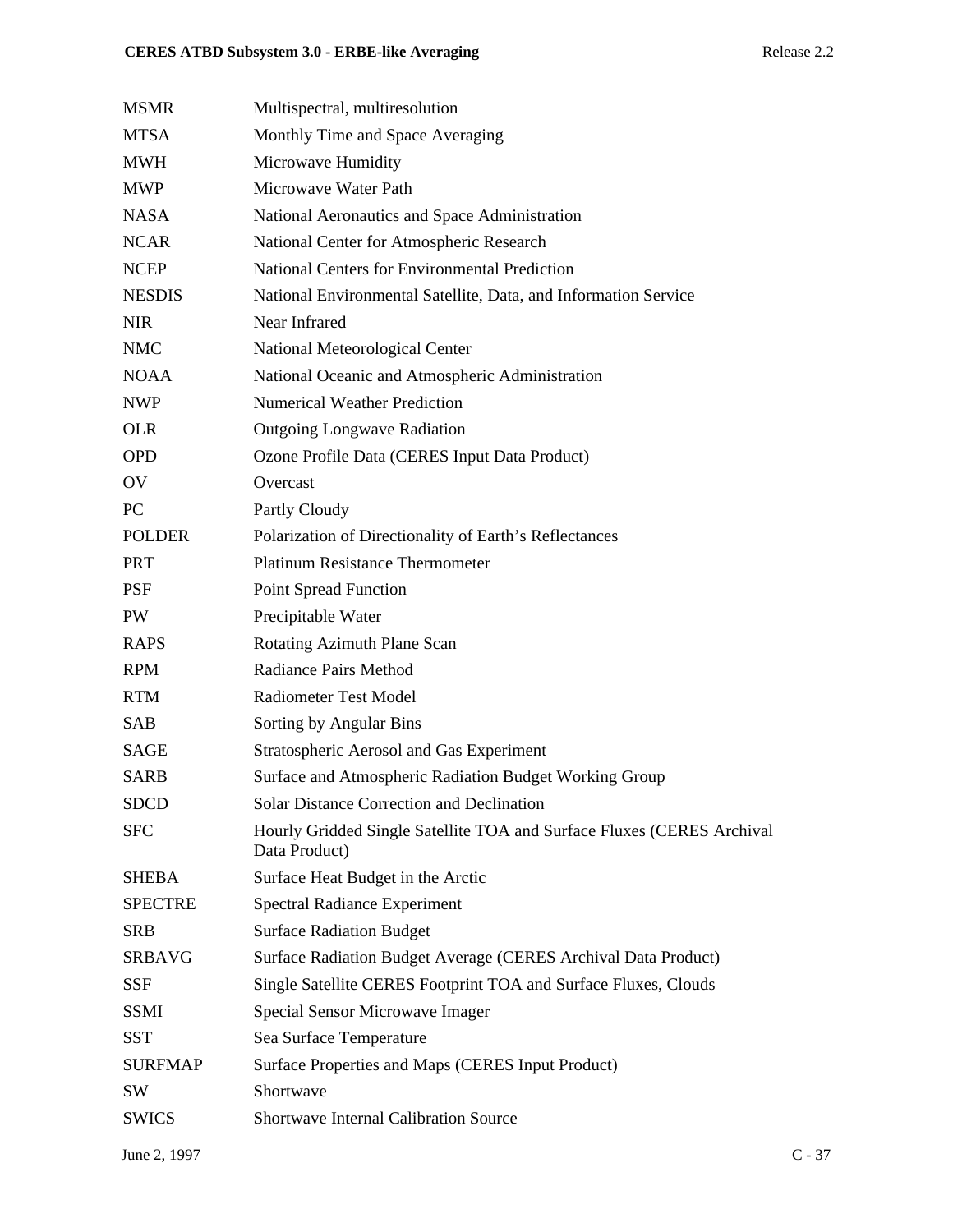| <b>SYN</b>   | Synoptic Radiative Fluxes and Clouds (CERES Archival Data Product)                            |
|--------------|-----------------------------------------------------------------------------------------------|
| <b>SZA</b>   | Solar Zenith Angle                                                                            |
| <b>THIR</b>  | Temperature/Humidity Infrared Radiometer (Nimbus)                                             |
| <b>TIROS</b> | <b>Television Infrared Observation Satellite</b>                                              |
| <b>TISA</b>  | Time Interpolation and Spatial Averaging Working Group                                        |
| TMI          | <b>TRMM Microwave Imager</b>                                                                  |
| <b>TOA</b>   | Top of the Atmosphere                                                                         |
| <b>TOGA</b>  | Tropical Ocean Global Atmosphere                                                              |
| <b>TOMS</b>  | <b>Total Ozone Mapping Spectrometer</b>                                                       |
| <b>TOVS</b>  | <b>TIROS Operational Vertical Sounder</b>                                                     |
| <b>TRMM</b>  | <b>Tropical Rainfall Measuring Mission</b>                                                    |
| <b>TSA</b>   | Time-Space Averaging                                                                          |
| <b>UAV</b>   | <b>Unmanned Aerospace Vehicle</b>                                                             |
| UT           | <b>Universal Time</b>                                                                         |
| <b>UTC</b>   | <b>Universal Time Code</b>                                                                    |
| <b>VAS</b>   | VISSR Atmospheric Sounder (GOES)                                                              |
| <b>VIRS</b>  | <b>Visible Infrared Scanner</b>                                                               |
| <b>VISSR</b> | Visible and Infrared Spin Scan Radiometer                                                     |
| <b>WCRP</b>  | World Climate Research Program                                                                |
| WG           | <b>Working Group</b>                                                                          |
| Win          | Window                                                                                        |
| WN           | Window                                                                                        |
| <b>WMO</b>   | World Meteorological Organization                                                             |
| ZAVG         | Monthly Zonal and Global Average Radiative Fluxes and Clouds (CERES Archival<br>Data Product) |

# **Symbols**

| atmospheric absorptance                             |
|-----------------------------------------------------|
| <b>Planck function</b>                              |
| cloud fractional area coverage                      |
| dichlorofluorocarbon                                |
| trichlorofluorocarbon                               |
| methane                                             |
| carbon dioxide                                      |
| total number of days in the month                   |
| cloud particle equivalent diameter (for ice clouds) |
| solar constant or solar irradiance                  |
| flux                                                |
| fraction                                            |
|                                                     |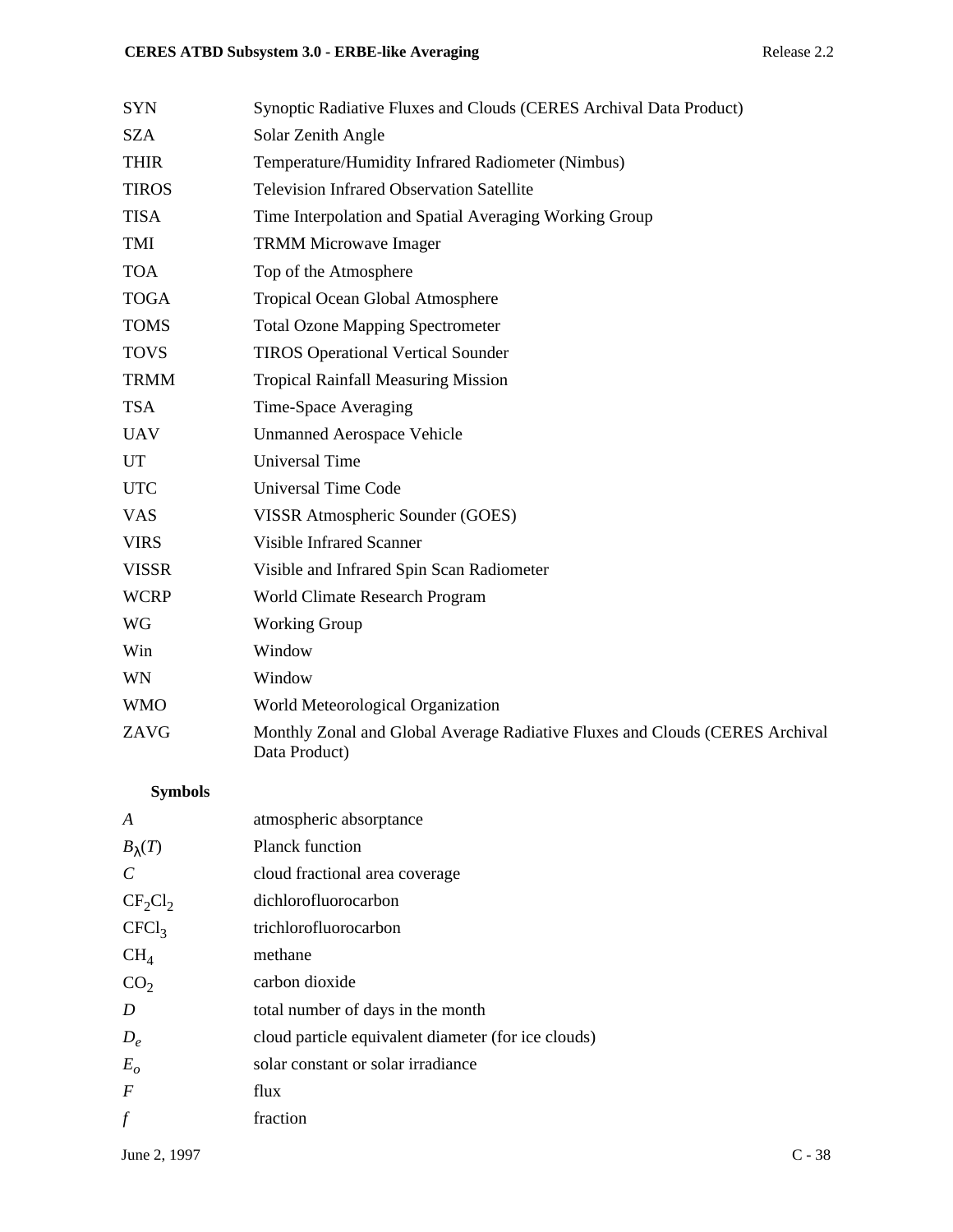| $G_a$                       | atmospheric greenhouse effect                     |
|-----------------------------|---------------------------------------------------|
| g                           | cloud asymmetry parameter                         |
| $H_2O$                      | water vapor                                       |
| I                           | radiance                                          |
| i                           | scene type                                        |
| $m_i$                       | imaginary refractive index                        |
| Ñ                           | angular momentum vector                           |
| $N_2O$                      | nitrous oxide                                     |
| $O_3$                       | ozone                                             |
| $\boldsymbol{P}$            | point spread function                             |
| $\boldsymbol{p}$            | pressure                                          |
| $Q_a$                       | absorption efficiency                             |
| $Q_e$                       | extinction efficiency                             |
| $Q_{s}$                     | scattering efficiency                             |
| R                           | anisotropic reflectance factor                    |
| $r_E$                       | radius of the Earth                               |
| $r_e$                       | effective cloud droplet radius (for water clouds) |
| $r_h$                       | column-averaged relative humidity                 |
| $S_{\rm o}$                 | summed solar incident SW flux                     |
| $S'_{o}$                    | integrated solar incident SW flux                 |
| $\cal T$                    | temperature                                       |
| $T_B$                       | blackbody temperature                             |
| t                           | time or transmittance                             |
| $W_{liq}$                   | liquid water path                                 |
| w                           | precipitable water                                |
| $\hat{\boldsymbol{x}}_o$    | satellite position at $t_o$                       |
| x, y, z                     | satellite position vector components              |
| $\dot{x}, \dot{y}, \dot{z}$ | satellite velocity vector components              |
| Z,                          | altitude                                          |
| $z_{top}$                   | altitude at top of atmosphere                     |
| α                           | albedo or cone angle                              |
| β                           | cross-scan angle                                  |
| γ                           | Earth central angle                               |
| $\gamma_{at}$               | along-track angle                                 |
| $\gamma_{ct}$               | cross-track angle                                 |
| δ                           | along-scan angle                                  |
| ε                           | emittance                                         |
| Θ                           | colatitude of satellite                           |
| θ                           | viewing zenith angle                              |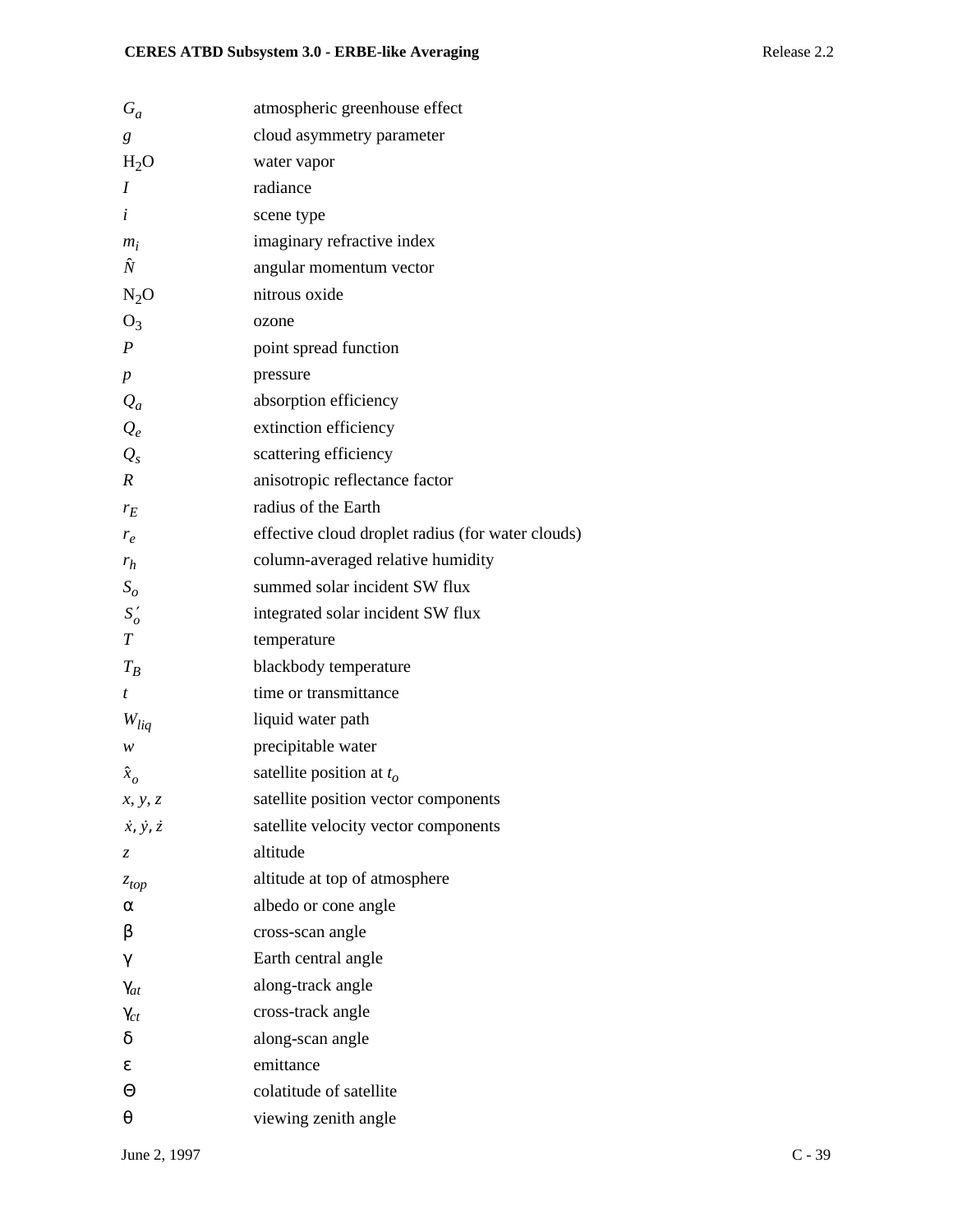| $\theta$                 | solar zenith angle                             |
|--------------------------|------------------------------------------------|
| λ                        | wavelength                                     |
| $\mu$                    | viewing zenith angle cosine                    |
| $\mu_{o}$                | solar zenith angle cosine                      |
| $\mathbf{v}$             | wave number                                    |
| ρ                        | bidirectional reflectance                      |
| τ                        | optical depth                                  |
| $\tau_{aer}(p)$          | spectral optical depth profiles of aerosols    |
| $\tau_{H_2O\lambda}(p)$  | spectral optical depth profiles of water vapor |
| $\tau_{\mathrm{O}_3}(p)$ | spectral optical depth profiles of ozone       |
| Φ                        | longitude of satellite                         |
| φ                        | azimuth angle                                  |
| $\tilde{\omega}_o$       | single-scattering albedo                       |

Subscripts:

| cloud               |
|---------------------|
| cloud base          |
| cloud effective     |
| cloud               |
| clear sky           |
| cloud top           |
| ice water           |
| lower cloud         |
| liquid water        |
| surface             |
| upper cloud         |
| spectral wavelength |
|                     |

## **Units**

| AU                    | astronomical unit          |
|-----------------------|----------------------------|
| cm                    | centimeter                 |
| $\text{cm-sec}^{-1}$  | centimeter per second      |
| count                 | count                      |
| day                   | day, Julian date           |
| deg                   | degree                     |
| $\text{deg-sec}^{-1}$ | degree per second          |
| DU                    | Dobson unit                |
| $erg\text{-}sec^{-1}$ | erg per second             |
| fraction              | fraction (range of $0-1$ ) |
| g                     | gram                       |
|                       |                            |